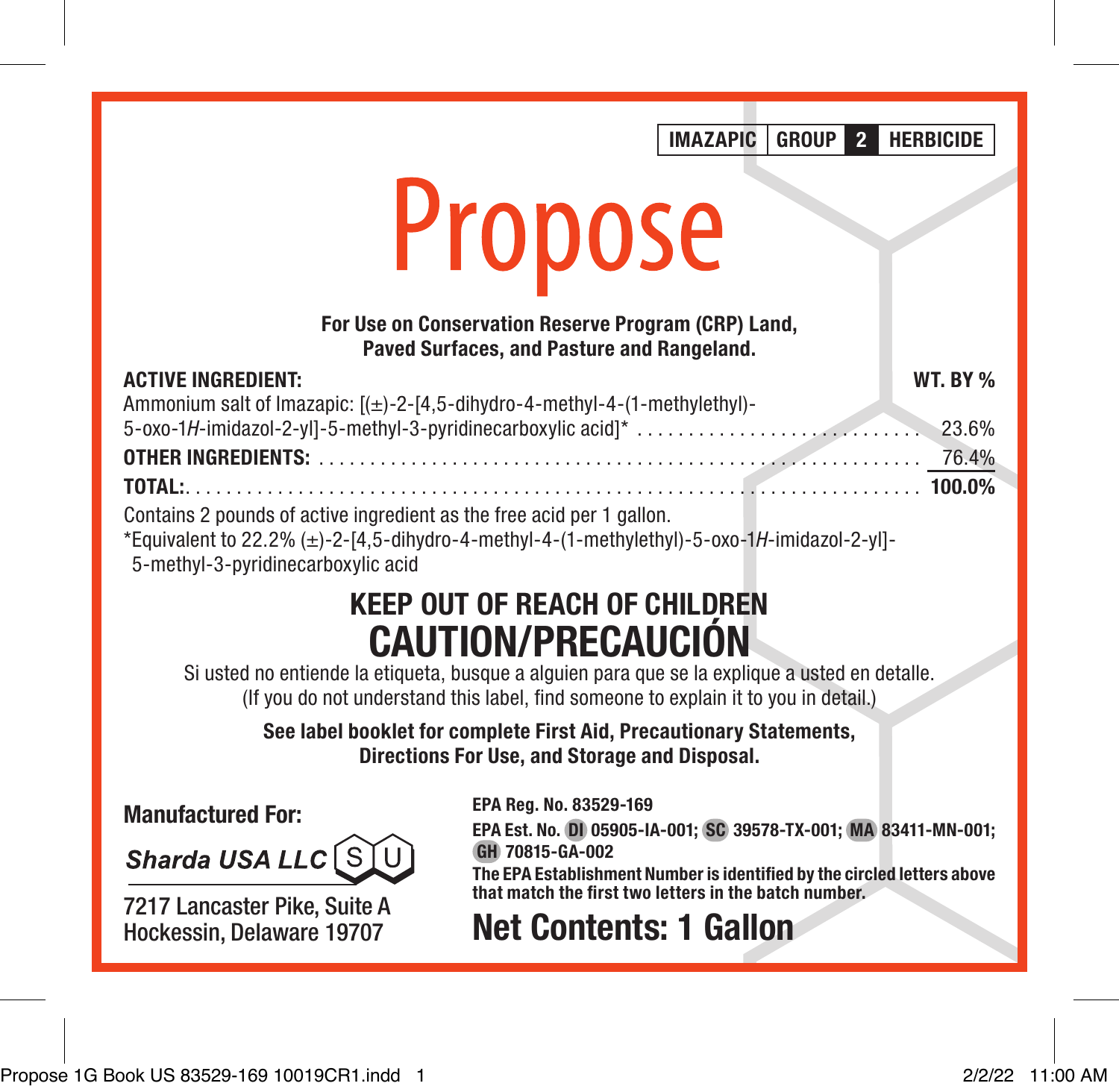| <b>FIRST AID</b>        |                                                                                                                                                                                                                                                                                          |  |  |
|-------------------------|------------------------------------------------------------------------------------------------------------------------------------------------------------------------------------------------------------------------------------------------------------------------------------------|--|--|
| IF SWALLOWED:           | • Call a poison control center or doctor immediately for treatment advice.<br>• Have person sip a glass of water if able to swallow.<br>. DO NOT induce vomiting unless told to do so by a poison control center or doctor.<br>• DO NOT give anything by mouth to an unconscious person. |  |  |
| IF ON SKIN OR CLOTHING: | • Take off contaminated clothing.<br>. Rinse skin immediately with plenty of water for 15 - 20 minutes.<br>• Call a poison control center or doctor for treatment advice.                                                                                                                |  |  |
| IF IN EYES:             | . Hold eye open and rinse slowly and gently with water for 15 - 20 minutes.<br>. Remove contact lenses, if present, after the first 5 minutes, then continue rinsing eye.<br>• Call a poison control center or doctor for treatment advice.                                              |  |  |
| <b>HOTLINE NUMBER</b>   |                                                                                                                                                                                                                                                                                          |  |  |

Have the product container or label with you when calling a poison control center or doctor, or going for treatment. For emergency information concerning this product, call your poison control center at 1-800-222-1222. For general information on this product, contact the National Pesticides Information Center (NPIC) at 1-800-858-7378, Monday through Friday, 8 AM to 12 PM PST, or at http://npic.orst.edu.

### PRECAUTIONARY STATEMENTS

#### HAZARDS TO HUMANS AND DOMESTIC ANIMALS

#### CAUTION

Harmful if swallowed. Harmful if absorbed through skin. void contact with skin, eyes, or clothing. Wash thoroughly with soap and water after handling and before eating, drinking, chewing gum, using tobacco, or using the toilet. Remove and wash contaminated clothing before reuse.

#### PERSONAL PROTECTIVE EQUIPMENT (PPE)

#### Applicators and other handlers must wear:

- Long-sleeved shirt and long pants
- Chemical-resistant gloves made of barrier laminate, butyl rubber ≥ 14 mils, nitrile rubber ≥ 14 mils, neoprene rubber ≥ 14 mils, polyvinyl chloride  $\geq 14$  mils, or viton  $\geq 14$  mils
- Shoes plus socks

Follow manufacturer's instructions for cleaning/maintaining PPE. If no such instructions for washables, use detergent and hot water. Keep and wash PPE separately from other laundry.

#### USER SAFETY RECOMMENDATIONS

#### Users should:

- Remove clothing/PPE immediately if pesticide gets inside. Then wash thoroughly and put on clean clothing.
- Remove PPE immediately after handling this product. Wash the outside of gloves before removing. As soon as possible, wash thoroughly and change into clean clothing.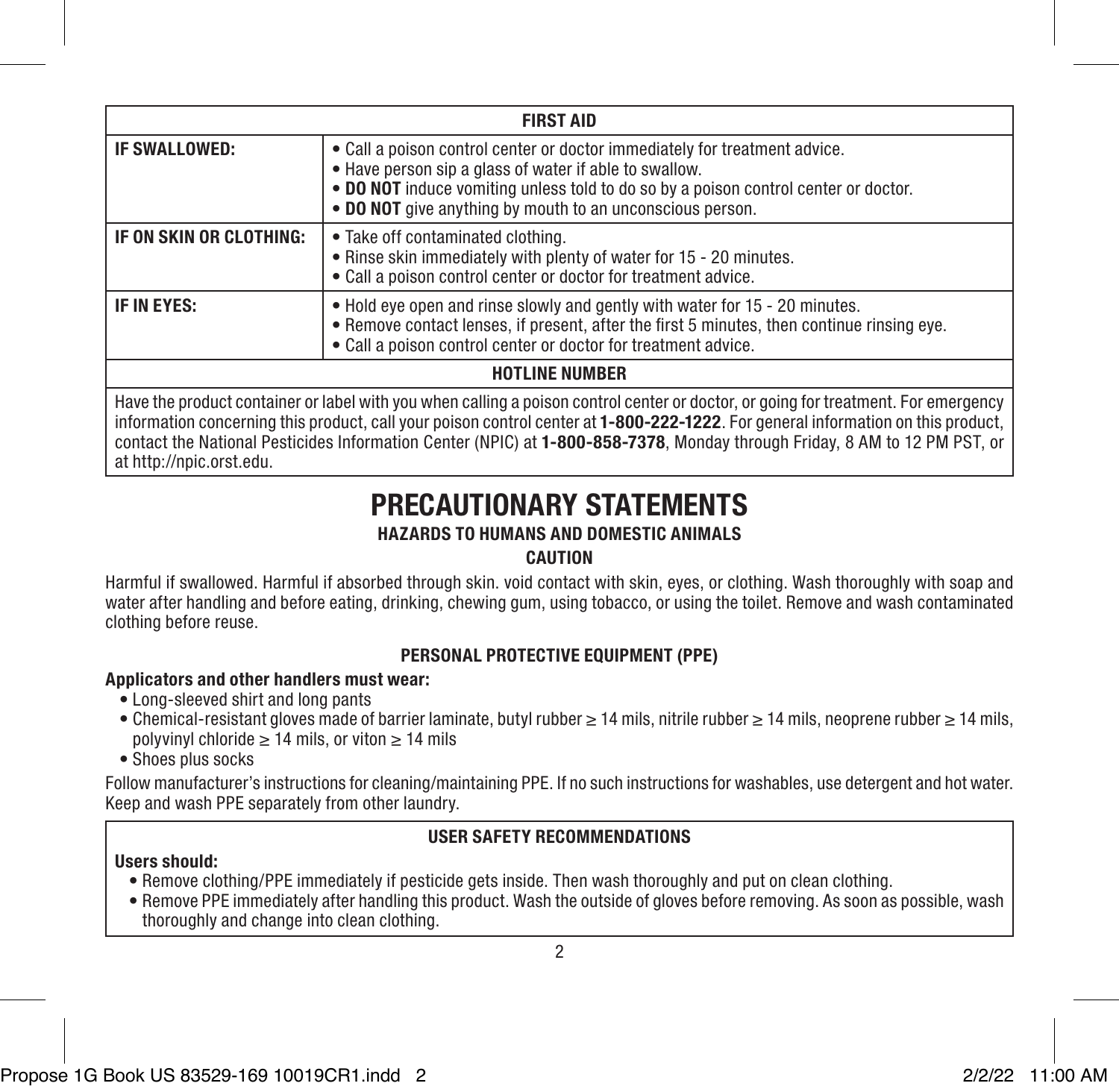#### ENVIRONMENTAL HAZARDS

DO NOT apply directly to water, or to areas where surface water is present, or to intertidal areas below the mean high water mark. DO NOT contaminate water when cleaning equipment or disposing of equipment wash waters or rinsate.

#### Non-Target Organism Advisory Statement

This product is toxic to plants and may adversely impact the forage and habitat of non-target organisms, including pollinators, in areas adjacent to the treated site. Protect the forage and habitat of non-target organisms by following label directions intended to minimize spray drift.

#### Groundwater Advisory Statement

This chemical has properties and characteristics associated with chemicals detected in groundwater. This chemical may leach into groundwater if used in areas where soils are permeable, particularly where the water table is shallow.

#### Surface Water Advisory Statement

This product may impact surface water quality due to runoff of rainwater. This is especially true for poorly draining soils and soils with shallow ground water. This product is classified as having high potential for reaching surface water via runoff for several months or more after application. A level, well-maintained vegetative buffer strip between areas to which this product is applied and surface water features including ponds, streams, and springs will reduce the potential loading of imazapic from runoff water and sediment. Runoff of this product will be reduced by avoiding applications when rainfall or irrigation is expected to occur within 48 hours.

## DIRECTIONS FOR USE

It is a violation of Federal law to use this product in a manner inconsistent with its labeling.

DO NOT apply this product in a way that will contact workers or other persons, either directly or through drift. Only protected handlers can be in the area during application. For any requirements specific to your State or Tribe, consult the agency responsible for pesticide regulation.

#### AGRICULTURAL USE REQUIREMENTS

Use this product only in accordance with its labeling and with the Worker Protection Standard, 40 CFR Part 170. This Standard contains requirements for the protection of agricultural workers on farms, forests, nurseries, and greenhouses, and handlers of agricultural pesticides. It contains requirements for training, decontamination, notification, and emergency assistance. It also contains specific instructions and exceptions pertaining to the statements on this label about personal protective equipment (PPE) and restricted-entry interval. The requirements in this box only apply to uses of this product that are covered by the Worker Protection Standard.

DO NOT enter or allow worker entry into treated areas during the restricted-entry interval (REI) of 12 hours.

PPE required for early entry to treated areas that is permitted under the Worker Protection Standard and that involves contact with anything that has been treated, including plants, soil, or water, is:

- Long-sleeved shirt and long pants
- Chemical-resistant gloves made of barrier laminate, butyl rubber ≥ 14 mils, nitrile rubber ≥ 14 mils, neoprene rubber ≥ 14 mils, polyvinyl chloride  $\geq 14$  mils, or viton  $\geq 14$  mils
- Shoes plus socks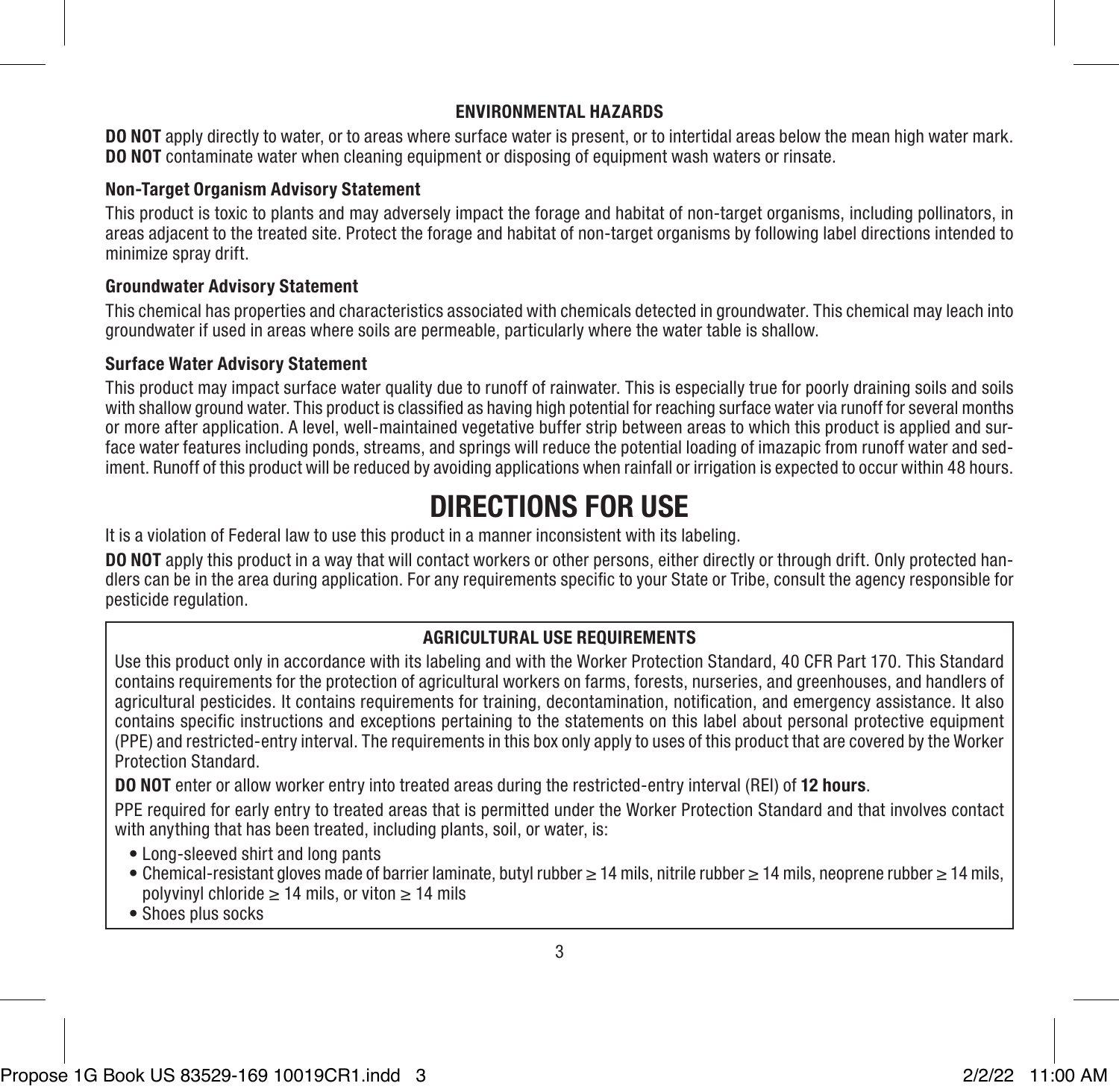#### NON-AGRICULTURAL USE REQUIREMENTS

The requirements in this box apply to uses of this product that are not within the scope of the Worker Protection Standard for agricultural pesticides (40 CFR Part 170). The WPS applies when this product is used to produce agricultural plants on farms, forests, nurseries, or greenhouses.

Non-crop weed control is not within the scope of the Worker Protection Standard. See the definition on this label of non-crop sites. DO NOT enter treated areas without protective clothing until sprays have dried.

#### RESISTANCE MANAGEMENT IMAZAPIC GROUP 2 HERBICIDE

Propose contains imazapic and is classified in the imidazolinone chemical class as a Group 2 herbicide, acetolactate synthase (ALS) or acetohydroxy acid synthase (AHAS) inhibitor. Herbicide resistance is defined as the inherited ability of a plant to survive and reproduce following exposure to a dose of herbicide normally lethal to the wild type. In a plant, resistance may be naturally occurring or induced by such techniques as genetic engineering or selection of variants produced by tissue culture or mutagenesis. Any weed population may contain or develop plants that are naturally resistant to Propose and other Group 2 herbicides. Weed species with acquired resistance to Group 2 herbicides may eventually dominate the weed population if Group 2 herbicides are used repeatedly in the same field or in successive years as the primary method of control for targeted species. This may result in partial or total loss of control of those species by Propose or other Group 2 herbicides.

To delay herbicide resistance, consider the below best practices for resistance management:

- Plant into weed-free fields and keep fields as weed-free as possible.
- To the extent possible, use a diversified approach toward weed management. Whenever possible, incorporate multiple weedcontrol practices including mechanical cultivation, biological management practices, and crop rotation.
- Fields with difficult to control weeds must be rotated to crops that allow the use of herbicides with alternative mechanisms of action or different management practices.
- To the extent possible, DO NOT allow weed escapes to produce seeds, roots, or tubers. Manage weed seeds at harvest and post-harvest to prevent a buildup of the weed seed-bank.
- Prevent field-to-field and within-field movement of weed seed or vegetative propagules. Thoroughly clean plant residues from equipment before leaving fields.
- Prevent an influx of weeds into the field by managing field borders.
- Identify weeds present in the field through scouting and field history and understand their biology. The weed-control program must consider all of the weeds present.
- Difficult to control weeds may require sequential applications of herbicides with differing mechanisms of action.
- Apply this herbicide at the correct timing and rate needed to control the most difficult weed in the field.
- Use a broad-spectrum soil-applied herbicide with a mechanism of action that differs from this product as a foundation in a weed-control program. DO NOT use more than 1 application of this or any other herbicide with the same mechanism of action within a single growing season unless mixed with an herbicide with another mechanism of action with an overlapping spectrum for the difficult-to-control weeds.
- If resistance is suspected, treat weed escapes with an herbicide with a different MOA or use non-chemical methods to remove escapes.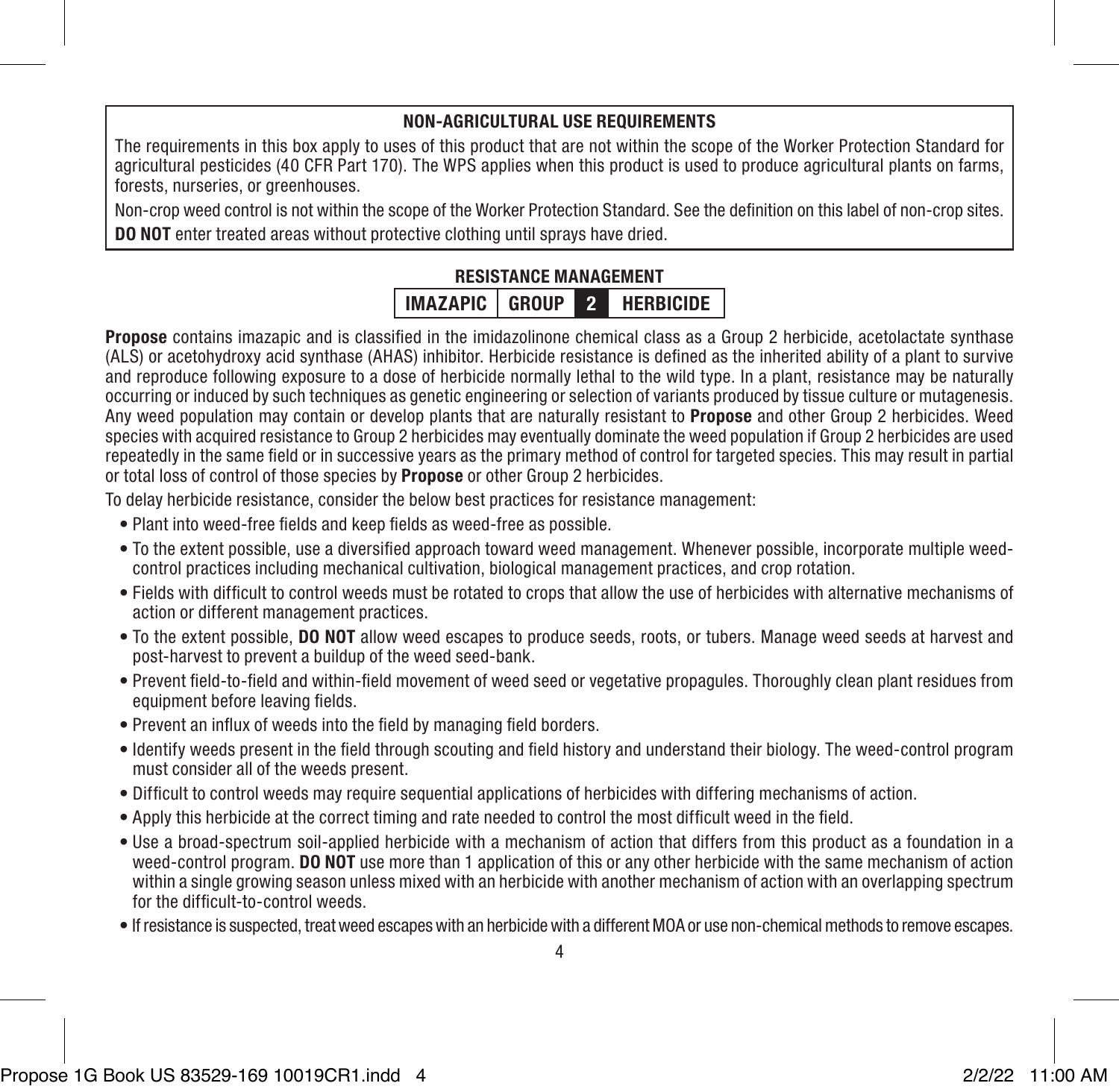- Monitor treated weed populations for loss of field efficacy.
- Scout field(s) before and after application.
- Report lack of performance to Sharda USA LLC or their representative.

Indicators of possible herbicide resistance include: (1) failure to control a weed species normally controlled by the herbicide at the dose applied, especially if control is achieved on adjacent weeds; (2) a spreading patch of non-controlled plants of a particular weed species; (3) surviving plants mixed with controlled individuals of the same species.

Contact your local sales representative, extension agent, or certified crop advisors to find out if suspected resistant weeds to this MOA have been found in your region. If resistant biotypes of target weeds have been reported, use the application rates of this product specified for your local conditions. Tank mix products so that there are multiple effective mechanisms of action for each target weed.

#### MANDATORY SPRAY DRIFT MANAGEMENT

#### Aerial Applications:

- DO NOT release spray at a height greater than 10 feet above the ground or vegetative canopy, unless a greater application height is necessary for pilot safety.
- For applications prior to the emergence of target weeds, applicators are required to use a coarse or coarser droplet size (ASABE S572.1).
- For all other applications, applicators are required to use a medium or coarser droplet size (ASABE S572.1).
- Applicators must use 1/2 swath displacement upwind at the downwind edge of the application site.
- DO NOT apply when wind speeds exceed 15 miles per hour at the application site. If the windspeed is greater than 10 mph, the boom length must be 65% of less of the wingspan for fixed wing aircraft and 75% or less of the rotor diameter for helicopters. Otherwise, the boom length must be 75% or less of the wingspan for fixed-wing aircraft and 90% or less of the rotor diameter for helicopters.
- DO NOT apply during temperature inversions.

#### Ground Boom Applications:

- User must apply with the release height specified by the manufacturer, but no more than 3 ft. above the ground or existing terrestrial vegetation unless making a turf, pasture, or rangeland application, in which case applicators may apply with a nozzle height no more than 4 ft. above the ground.
- For applications prior to the emergence of target weeds, applicators are required to sue a coarse or coarser droplet size (ASABE S572.1).
- For all other applications, applicators are required to use a medium or coarser droplet size (ASABE S572.1).
- DO NOT apply when wind speeds exceed 15 miles per hour at the application site.
- DO NOT apply during temperature inversions.

#### Boomless Ground Applications:

- Applicators are required to use a medium or coarser droplet size (ASABE S572.1) for all applications.
- DO NOT apply when wind speeds exceed 15 miles per hour at the application site.
- DO NOT apply during temperature inversions.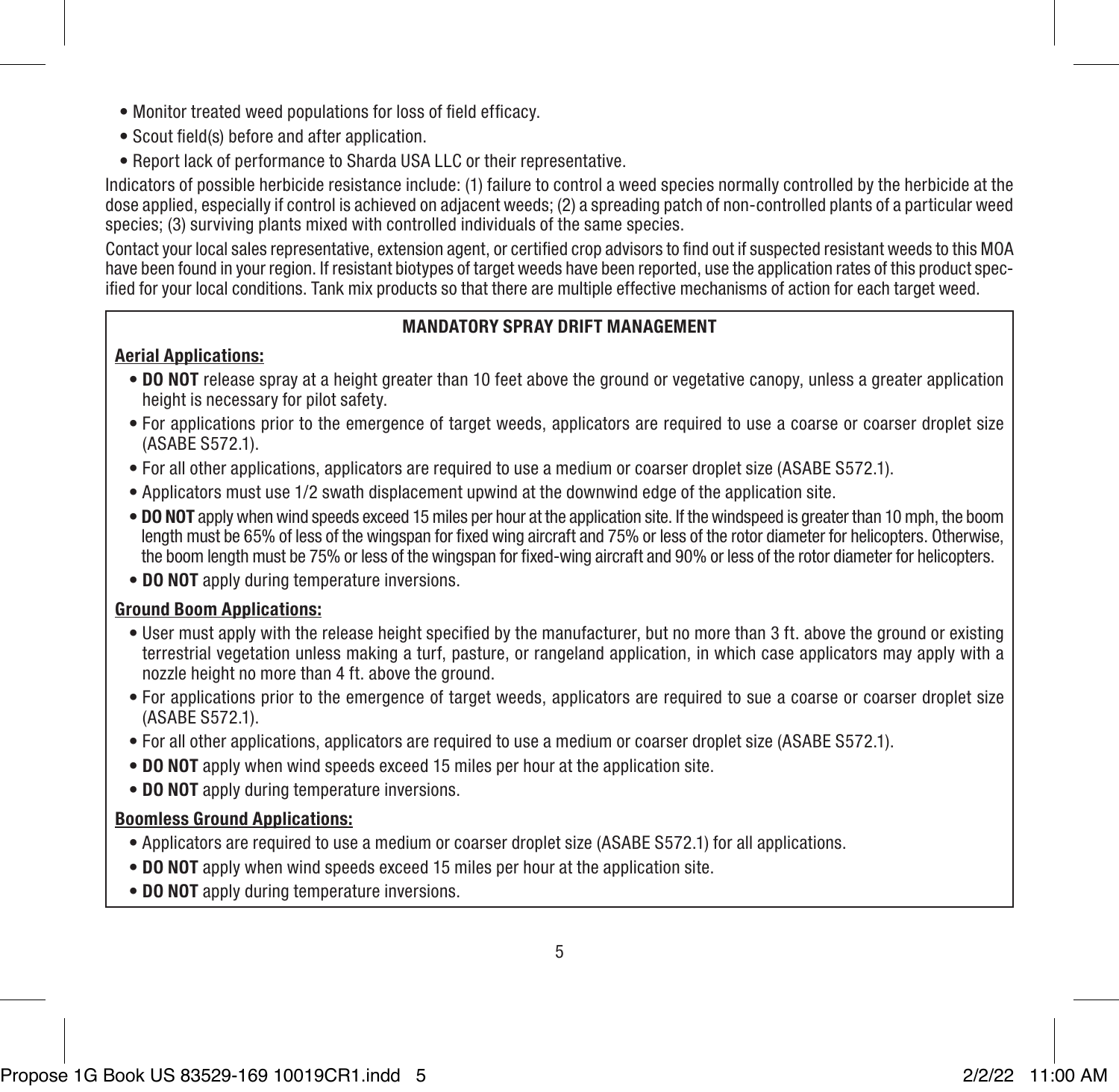#### SPRAY DRIFT ADVISORIES

#### THE APPLICATOR IS RESPONSIBLE FOR AVOIDING OFF-SITE SPRAY DRIFT. BE AWARE OF NEARBY NON-TARGET SITES AND ENVIRONMENTAL CONDITIONS.

#### IMPORTANCE OF DROPLET SIZE

An effective way to reduce spray drift is to apply large droplets. Use the largest droplets that provide target pest control. While applying larger droplets will reduce spray drift, the potential for drift will be greater if applications are made improperly or under unfavorable environmental conditions.

#### Controlling Droplet Size - Ground Boom

- Volume Increasing the spray volume so that larger droplets are produced will reduce spray drift. Use the highest practical spray volume for the application. If a greater spray volume is needed, consider using a nozzle with a higher flow rate.
- Pressure Use the lowest spray pressure specified for the nozzle to produce the target spray volume and droplet size.
- Spray Nozzle Use a spray nozzle that is designed for the intended application. Consider using nozzle designed to reduce drift.

#### Controlling Droplet Size - Aircraft

• Adjust Nozzles - Follow nozzle manufacturers specifications for setting up nozzles. To reduce fine droplets, orient nozzles parallel with the airflow in flight.

#### BOOM HEIGHT - Ground Boom

For ground equipment, the boom must remain level with the application site and have minimal balance.

#### RELEASE HEIGHT - Aircraft

Higher release heights increase the potential for spray drift.

#### SHIELDED SPRAYERS

Shielding the boom or individual nozzles can reduce spray drift. Consider using shielded sprayers. Verify that the shields are not interfering with the uniform deposition of the spray on the target area.

#### TEMPERATURE AND HUMIDITY

When making applications in hot and dry conditions, use larger droplets to reduce the effects of evaporation.

#### TEMPERATURE INVERSIONS

Drift potential is high during a temperature inversion. Temperature inversions are characterized by increasing temperature with altitude and are common on nights with limited cloud cover and light to no wind. The presence of an inversion can be indicated by ground fog or by the movement of smoke from a ground source or an aircraft smoke generator. Smoke that layers and moves laterally in a concentrated cloud (under low wind conditions) indicates an inversion, while smoke that moves upward and rapidly dissipates indicates good vertical air mixing. Avoid applications during temperature inversions.

#### WIND

Drift potential increases with wind speed. AVOID APPLICATIONS DURING GUSTY WIND CONDITIONS. Applicators need to be familiar with local wind patterns and terrain that could affect spray drift.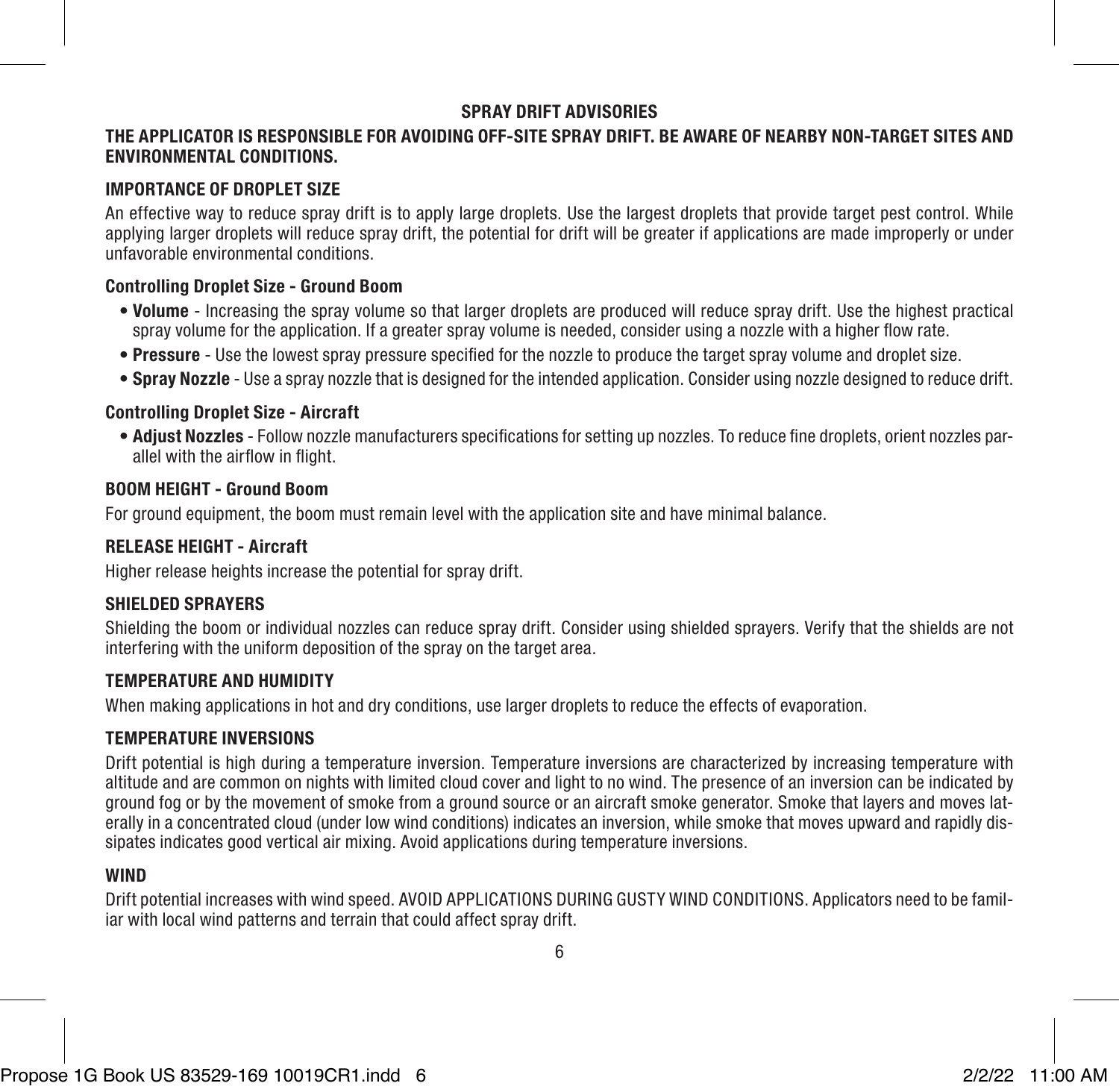Boomless Ground Applications: Setting nozzles at the lowest effective height will help to reduce the potential for spray drift. Handheld Technology Applications: Take precautions to minimize spray drift.

#### NON-CROP AND CONSERVATION RESERVE PROGRAM (CRP) USES

#### PRODUCT INFORMATION

For weed control and/or turf height suppression, mix **Propose** with water and an adjuvant and spray it on specified noncropland areas including those that may be grazed or cut for hay, on Federal Conservation Reserve Program (CRP) land, rangeland (refer to the Rangeland Use Instructions section), and pastures.

Propose can be Applied to the Following Non-Cropland Use Sites: Rights-Of-Way (Railroad, Utility, Pipeline, and Highway), Railroad Crossings, Utility Plant Sites, Petroleum Tank Farms, Pumping Installations, Non-Agricultural Fence Rows, Storage Areas, Non-Irrigation Ditch Banks, Prairie Sites, Airports, and Turf Areas (On Industrial, Golf Courses, Recreation, and Non-Residential Sites).

Propose can be used for weed control in order to release certain legumes, wildflowers, crown vetch, native prairiegrass, wheatgrass, "wildtype" common Kentucky bluegrass, smooth bromegrass, bahiagrass, bermudagrass, and other grasses.

For weed control during the establishment of native prairiegrass and other grasses, use **Propose** as described in the REVEGETATION WITH PRAIRIFGRASSES AND OTHER FORAGE GRASSES section

Propose kills plants because the herbicide inhibits the activity of the enzyme acetohydroxy acid synthase (AHAS or ALS). Plant leaves, stems and roots readily absorb **Propose** and translocate it throughout the plant where it accumulates in the meristematic tissue. Treated plants stop growing soon afterwards. Chlorosis appears first in the newest leaves, and tissue death spreads from these points. It may require several days to several weeks for susceptible weeds to die. Knowing about the activity on the AHAS or ALS enzyme is important because some naturally occurring weed biotypes of labeled weeds may not be controlled by **Propose** or other herbicides with the same inhibiting mode of action. If resistant weed biotypes are present in the field, tank mix Propose and other herbicides with the same mode of action or apply sequentially with a registered herbicide with a different mode of action.

Soil moisture is critical for optimum **Propose** weed control. With adequate soil moisture. **Propose** will provide residual control of susceptible germinating weeds. Control of established weeds is dependent on the weed species and depth of the root system. Propose is rainfast within 1 hour after application.

Propose can be applied pre-emergence or post-emergence to control annual and perennial grasses, broadleaf weeds and vine species and provide control of labeled weeds which germinate in the treated area. Direct application of **Propose** to the foliage of certain brush species and ornamentals could lead to injury. The best weed control is achieved when Propose is applied as a post-emergence application, especially on perennial species. Since **Propose** must be taken up by the plant and translocated to the meristematic tissue before it becomes effective, weeds must be actively growing at the time of post-emergence applications. Include an adjuvant in all spray solutions (see the SPRAY ADJUVANTS FOR POST-EMERGENCE APPLICATIONS section). Applications can be made as broadcast treatments with ground spray equipment or as spot treatments with backpack sprayers.

Even though **Propose** can be applied in the dormant or growing season, the weeds need to be actively growing for maximum control.

Propose can cause injury to desirable grass species if the application is made to grasses that are under stress due to disease. insect damage and/or other causes. Some yellowing of desirable grasses may occur after an application of Propose made during the growing season. This is dependent upon weather conditions and is usually short lived (2 - 4 weeks). **DO NOT** treat newly seeded or sprigged grass stands with Propose unless approved on this label (see the REVEGETATION WITH PRAIRIEGRASSES AND OTHER FORAGE GRASSES section) or authorized by Sharda USA LLC in a supplemental label.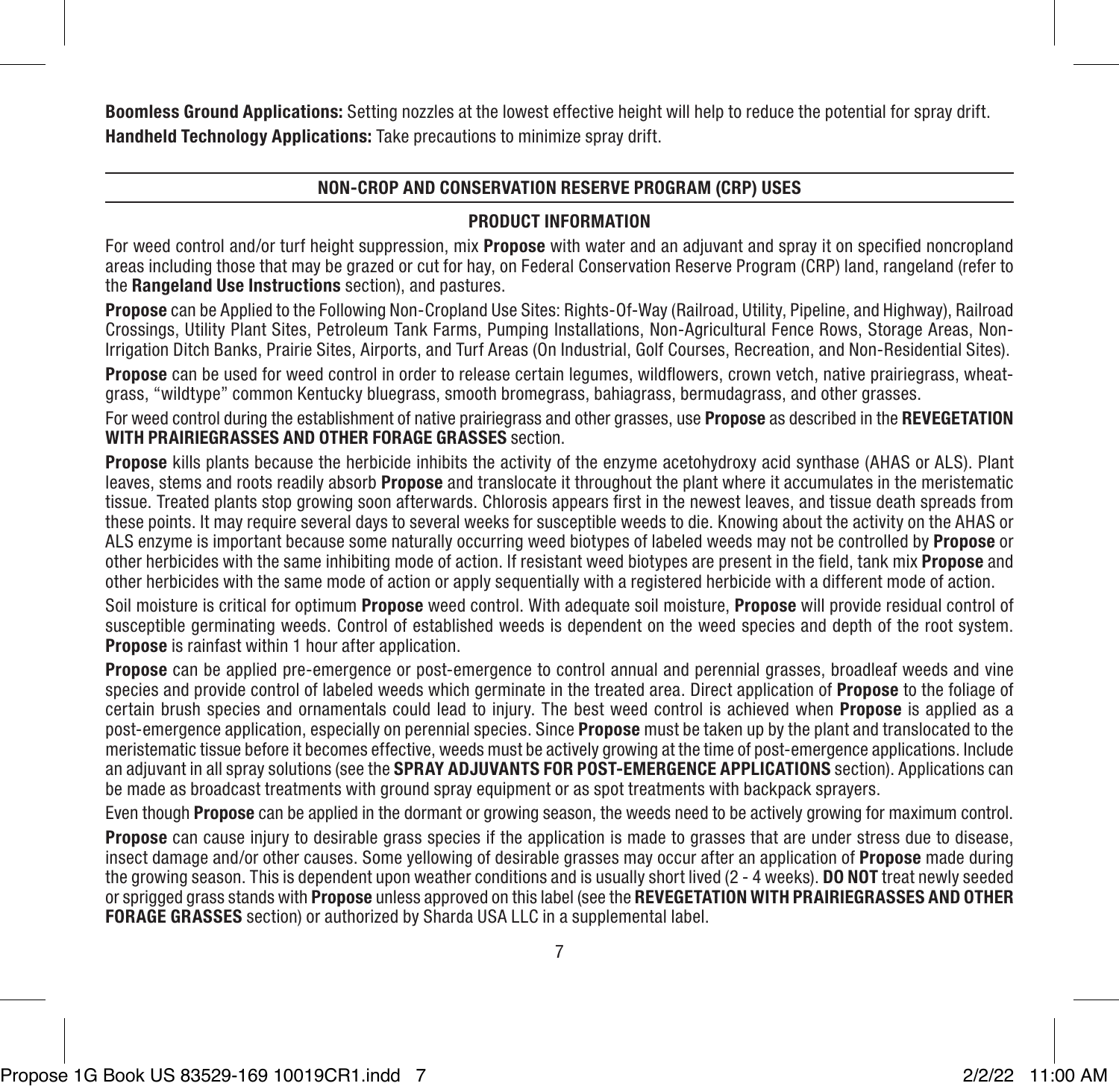#### Restrictions:

- DO NOT apply Propose to residential lawns.
- Desirable trees and ornamental plants can be injured if rinsate from spray equipment used to apply Propose is allowed to wash or move into contact with plant roots.
- DO NOT apply Propose to the inside of irrigation ditches.
- Propose can be applied to non-irrigation ditches and low-lying areas as long as the water has drained.

#### Restrictions - Weed Control, Native Grass Establishment, and Turf Growth, Suppression on Pastures, Rangeland, and Non-Crop Areas:

- DO NOT use Propose on food or feed crops except as specified on this or supplemental labeling provided by Sharda USA LLC.
- DO NOT cut treated area for hay within 7 days after application.
- DO NOT use organophosphate insecticides on newly seeded areas treated with Propose unless severe injury or loss of stand can be resisted.
- DO NOT apply this product through any type of irrigation system.
- DO NOT apply more than 12 fl. oz. (0.19 lb. ae) of Propose per acre per year.
- DO NOT apply more than 12 fl. oz. (0.19 lb. ae) of Propose per acre per application.
- DO NOT apply more than 2 applications per year when using reduced rates.
- Minimum Retreatment Interval: 7 days.
- When tank mixing with other products, read and carefully follow all applicable use directions, precautions, restrictions, and limitations on the respective product labels. In interpreting the labels of tank mixed products, the most restrictive label limitations must apply.

#### Precautions - Weed Control, Native Grass Establishment, and Turf Growth, Suppression on Pastures, Rangeland, and Non-Crop Areas:

- When making new plantings of prairiegrass or wildflowers, carryover from persistent herbicides including sulfonylurea, imidazolinone, triazine, substituted urea, dinitroaniline, and other herbicides applied the previous year may result in compounded injury or death of desirable vegetation when treated with **Propose**.
- When making applications around desirable trees or ornamental plants, test small areas to determine the resistance of a particular species to soil and/or foliar applications of **Propose**. See section entitled RESISTANCE OF TREES AND BRUSH TO PROPOSE.

#### APPLICATION INSTRUCTIONS

#### Ground Application

Make a broadcast application of **Propose** in a minimum of 2 gals. of spray per acre using ground application equipment. Calibrate the sprayer to deliver the specified spray volume and pressure at the spray boom height to ensure proper coverage of foliage and/or soil surface. The actual minimum spray volume per acre is determined by the spray equipment used. Adequate spray coverage of weed foliage post-emergence or soil surface pre-emergence is important for maximum weed control. A complete and even distribution of spray is necessary. Avoid overlaps when spraying. When applications are made using less than 10 gals. of spray mixture per acre, use special application equipment designed to make low volume applications. Use a spray pressure of 20 - 40 PSI.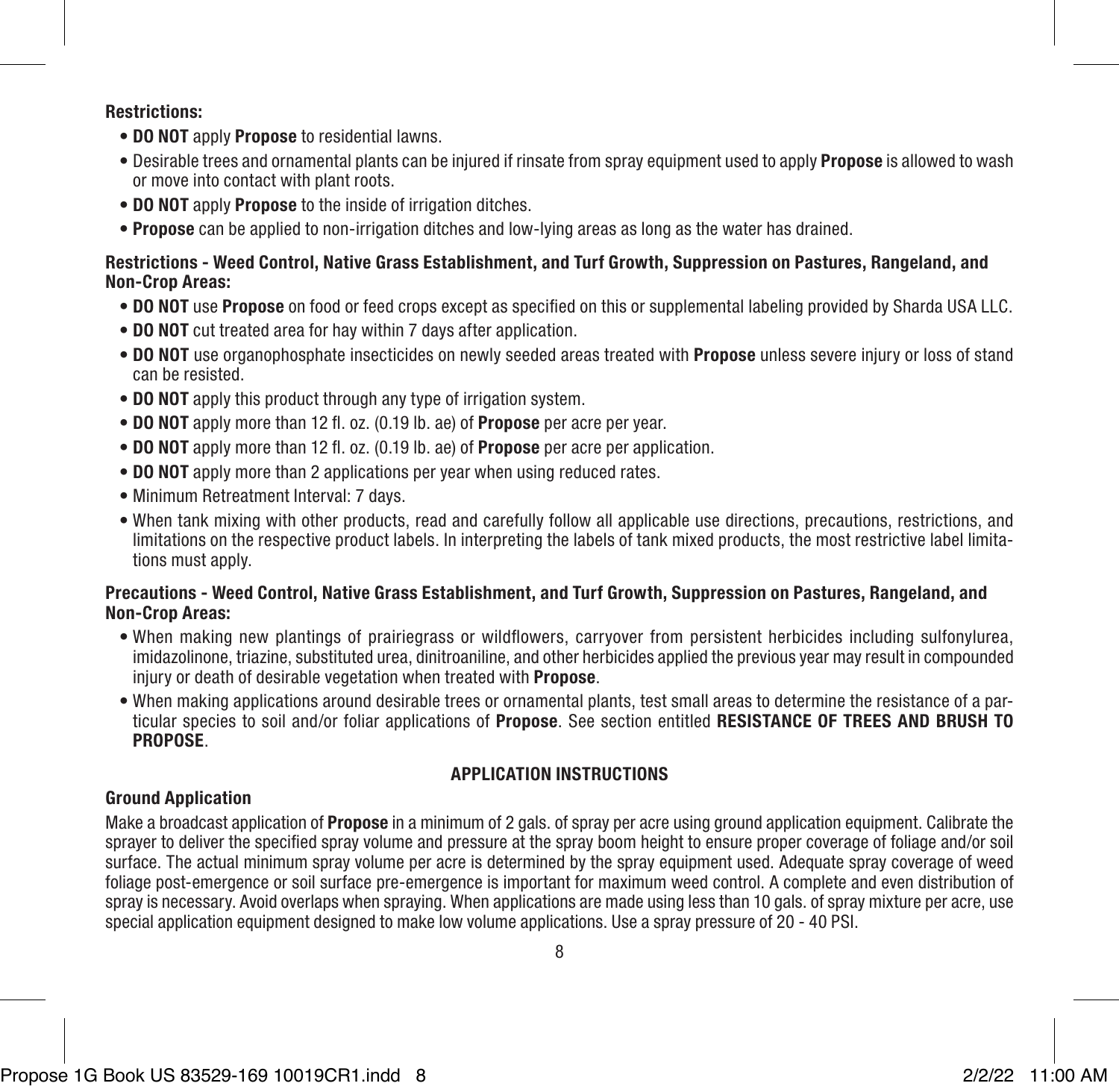#### Aerial Application

Use 2 or more gallons of spray mix per acre. The actual minimum spray volume per acre is determined by the spray equipment used. Use adequate spray volume to provide accurate and uniform distribution of spray particles over the treated area and to avoid spray drift. Refer to the section entitled SPRAY DRIFT MANAGEMENT for additional precautions and restrictions. When making aerial applications, be especially careful to eliminate spray drift. Fixed wing aircraft and helicopters can be used to apply **Propose**. Ensure appropriate buffer zones are maintained when using fixed wing aircraft.

#### Spot Treatment Application

In preparing the spray solution, mix thoroughly in water 0.25% - 1.5% (0.3 - 1.9 oz./gal. solution) (0.005 - 0.03 lb. ae/gal. solution) Propose plus an adjuvant (see the SPRAY ADJUVANTS FOR POST-EMERGENCE APPLICATIONS section). Use a methylated seed oil at 1% v/v as the spray adjuvant except when treating seedling prairiegrasses and wildflowers. When making spot applications, spray coverage must be sufficient to moisten the leaves but not to the point of runoff. Make sure the mixing container is opaque to sunlight or otherwise treated to shield for UV light. Propose breaks down when mixed with water and exposed to sunlight. Mixtures of **Propose** must be used within 2 days of being prepared to prevent breakdown of the a.i. and maintain maximum effectiveness. See section on desired species and DO NOT exceed the specified application rate per acre. Also see the sections entitled WEEDS CONTROLLED and SPECIAL WEED CONTROL.

#### All Applications

DO NOT apply during windy or dusty conditions unless applications are being made with a drift control agent and/or an enclosed shielded spray system. DO NOT apply if rainfall is threatening. Rainfall within 1 hour of an **Propose** application may reduce weed control. Uniformly apply specified rate and include a spray adjuvant (see the **SPRAY ADJUVANTS FOR POST-EMERGENCE** APPLICATIONS section). A foam reducing agent can be added at the specified rate if needed. Aerial applications to target species growing under the canopy of trees and brush may not receive sufficient coverage for effective control. For Fall applications, delaying aerial application until trees and brush have dropped their leaves can improve coverage. See SPECIAL WEED CONTROL and RESISTANCE OF TREES AND BRUSH TO PROPOSE sections for additional details. Avoid overlapping sprays.

Immediately and thoroughly clean all spray equipment, as prolonged exposure of this product to uncoated steel (except stainless steel) surfaces can cause corrosion and failure of the exposed part.

#### MIXING INSTRUCTIONS

#### Mixing with Water

Fill the spray tank at least one-half full of clean water. With the pump and agitator running, add the specified amount of **Propose** using a calibrated measuring device. Fill the tank with the remaining water adding the surfactant near the end of the filling process. Add an antifoaming product if it is needed. Maintain agitation while spraying.

#### Mixing with Other Herbicide(s)

Propose can be tank-mixed with other herbicide(s) if the use is not prohibited by the label of the other herbicide(s). Read each label carefully and follow all label instructions regarding use rates, application methods, timing, restrictions, precautions, and weeds controlled. The most restrictive label is the one that must be followed. DO NOT tank-mix Propose with any product that does not permit tank-mixing. DO NOT exceed specified label rates. Fill the spray tank at least one-half full of clean water. With the pump and agitator running, add the specified amount of **Propose** using a calibrated measuring device. Add the tank-mix herbicide, fill the tank with the remaining water adding the nonionic surfactant, organosilicate adjuvant or crop oil concentrate near the end of the filling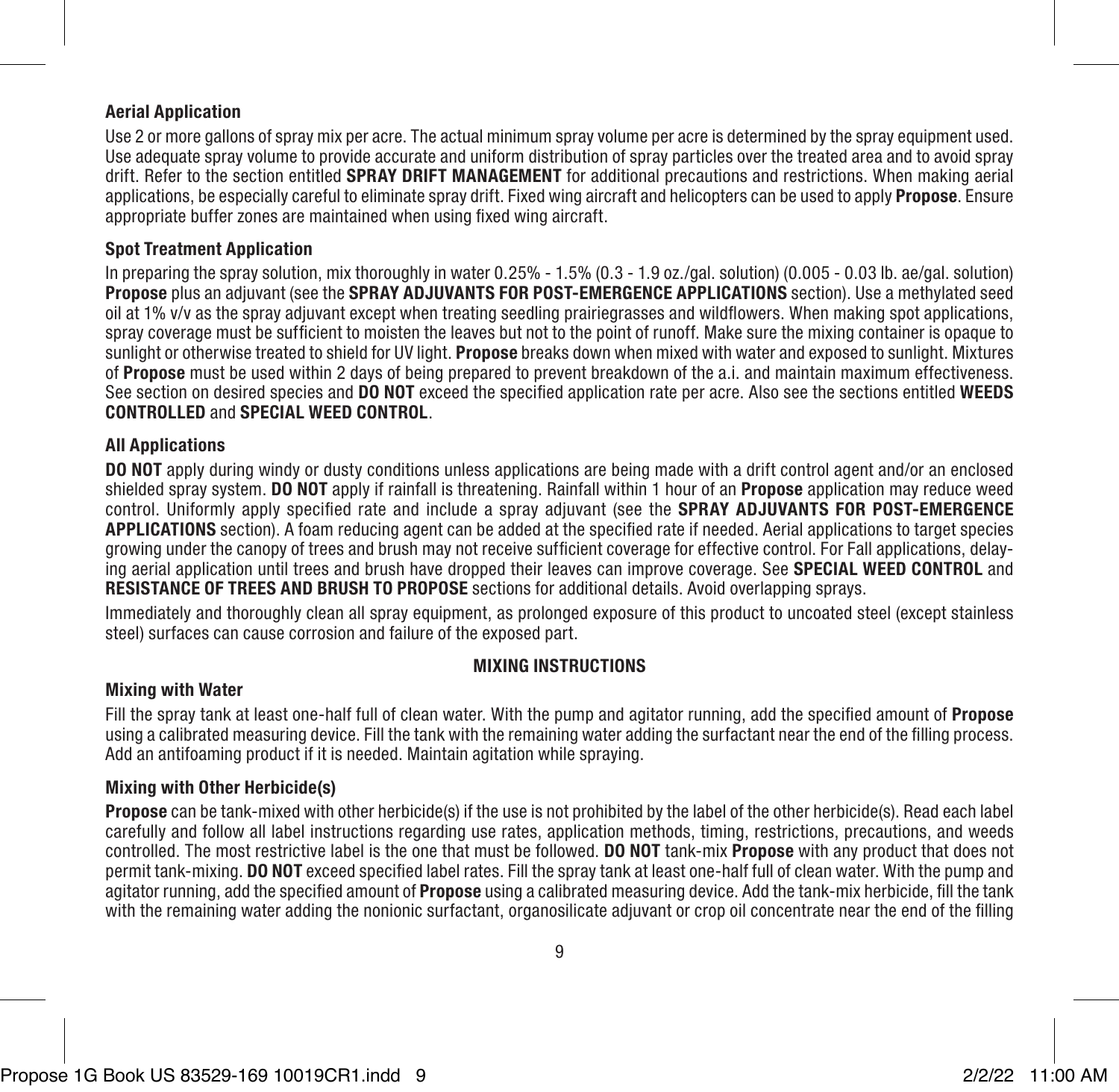process. Add an antifoaming product if it is needed. Maintain agitation while spraying. When mixing **Propose** with other tank-mix partners, always follow the following mixing sequence: add wettable powders, dispersible granules, or other dry formulations first, emulsifiable concentrates next, then **Propose** next, and spray adjuvants next.

#### SPRAY ADJUVANTS FOR POST-EMERGENCE APPLICATIONS

To achieve control of weeds when **Propose** is applied post-emergence, a spray adjuvant must be added. Adjuvants vary in their contents and by selecting the correct adjuvant phytotoxicity to desirable vegetation can be reduced or eliminated. Use low phytotoxic adjuvants. Adjuvants containing high amounts of alcohols, paraffin-based petroleum oils and other compounds which can increase phytotoxicity must be avoided.

- Methylated Seed Oils (MSO) or Vegetable Oil Concentrate: The preferred spray adjuvant for use with Propose is a methylated vegetable-based seed oil concentrate containing 5% - 20% surfactant and the remainder methylated seed oil (MSO). For MSO, use a rate of 1.5 - 2 pints per acre. Best results are achieved when MSOs are applied with Propose in total spray volumes of 30 gals. per acre or less. The advantage of using the MSO decreases as the spray volume increases to higher volumes. If spray volumes above 30 gals, per acre are used, mix the MSO with **Propose** at a rate of 1% of the total spray volume. As an alternative, a non-ionic surfactant, as described below could be used when Propose is applied at spray volumes above 30 gals. per acre. MSOs have been shown to aid in the deposition and uptake of **Propose** in hard-to-control perennials, in weeds with waxy leaf surfaces and in weeds under stressed conditions. DO NOT use a MSO on newly emerged seedling prairiegrass or wildflowers as injury could occur.
- Nonionic Surfactants (NIS): Use a NIS at 0.25% v/v (i.e., 1 qt./100 gals.) or higher in the spray solution. For best results, use an NIS containing 60% surfactant in the formulated product and having a hydrophilic to lipophilic balance ratio (HLB) between 12 and 17. DO NOT use alcohols, fatty acids, oils, ethylene glycol, or diethylene glycol to meet these requirements. In bermudagrass pastures and hay meadows best results will be achieved if a NIS is used with Propose.
- Silicone-Based Surfactants: Use caution if a silicone-based surfactant is used. Although a silicone-based surfactant may allow greater spreading on the leaf surface when compared to a conventional NIS, it may dry too quickly and limit the herbicide's uptake into the plant, or at higher spray volumes it may result in greater spray "runoff" from the plant. Review the specific rate instructions on the manufacturer's label.
- Fertilizer/Surfactant Blends: Use of a nitrogen-based fertilizer in combination with the specified rate of a NIS or MSO has been shown to improve the uptake of **Propose** in plants with waxy leaf surfaces. A rate of 2 - 3 pts. per acre of fertilizers including 28% N, 32% N, 10-34-0, or ammonium sulfate in combination with the specified rates of NIS or MSO will aid in the burndown control with Propose. Injury to desired plant species and newly emerged seedling prairiegrass and wildflowers may also be increased with the use of a fertilizer in combination with Propose. Weed control will likely be poor if Propose is applied in combination with a fertilizer without a NIS or MSO. No additional spray adjuvant is required if the fertilizer is the spray carrier for **Propose**.

#### TANK MIXES

It is the pesticide user's responsibility to ensure that all products are registered for the intended use. Read and follow the applicable restrictions and limitations and directions for use on all product labels involved in tank mixing. Users must follow the most restrictive directions for use and precautionary statements of each product in the tank mixture.

For added control of late season annual grasses and certain broadleaf weeds in non-crop areas, tank-mix **Propose** with Pendulum<sup>®</sup> herbicide. Propose can be mixed with other herbicides for additional control in non-crop areas including Accord™, Roundup™ Pro, glyphosate, Arsenal® or Imazapyr 2SL herbicide, Sahara® DG or Mohave™ 70 EG herbicide, diuron, Campaign™, Finale™, Garlon™ 3A or Triclopyr 3SL, MSMA, Vanquish™, Oust™ (or SFM 75), Escort™ (or 60% Metsulfuron-methyl), Tordon™ (or Picloram 22K), or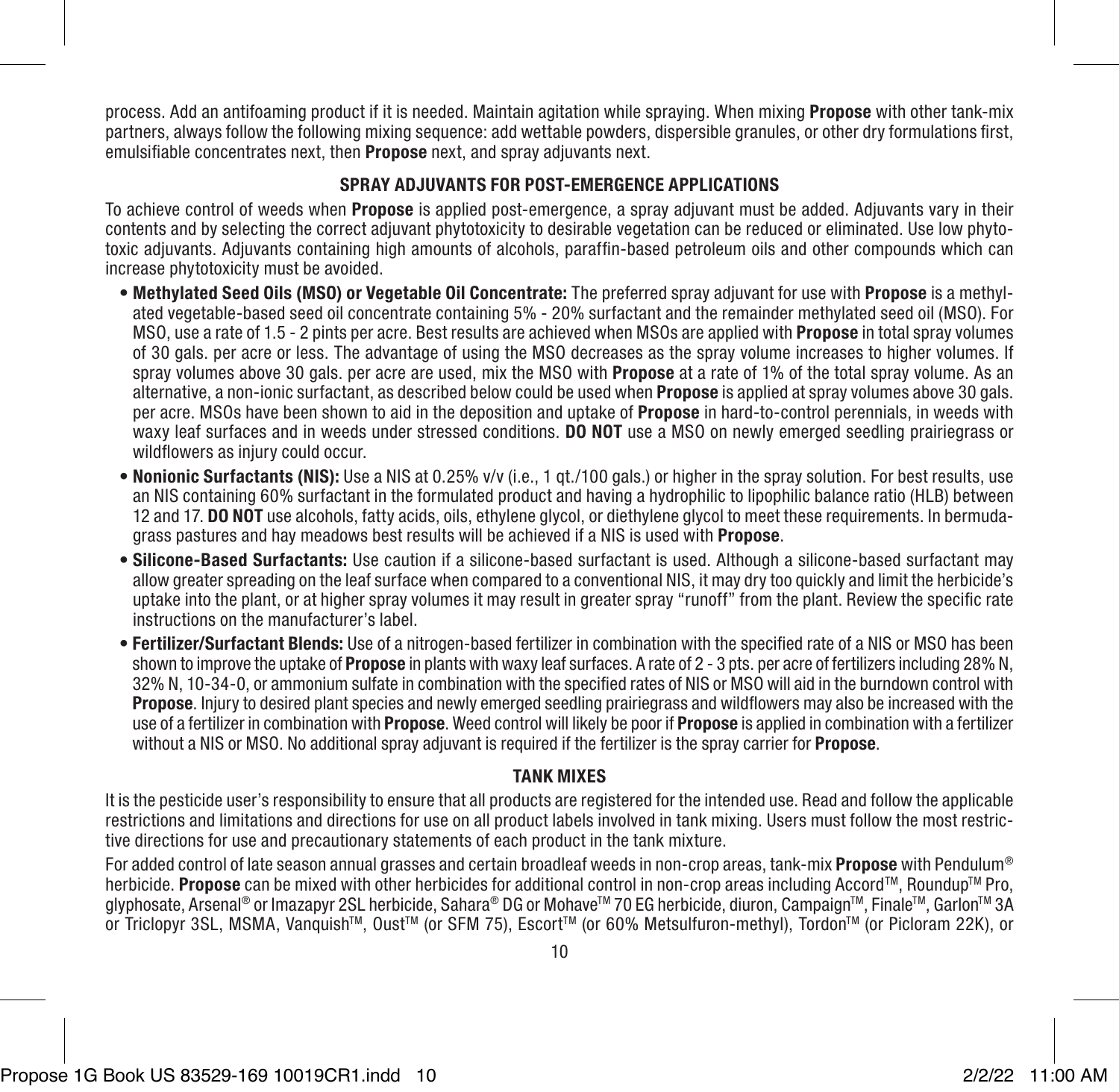other labeled products. To test for the compatibility of any other herbicides not listed with Propose, use a jar test. Mixing Propose with 2,4-D or other phenoxy-type herbicides could lead to reduced control of perennial grass weeds.

DO NOT tank mix Propose with organophosphate insecticides or use in the same year when using Propose on newly planted areas. Tank mix instructions for Propose use on bermudagrass pastures is found in the DIRECTIONS FOR USE IN BERMUDAGRASS PASTURES AND HAY MEADOWS section. When tank-mixing, always consult manufacturer's labeling for rates and weeds controlled. Always follow the more restrictive label when using Propose with a tank-mix partner.

#### FOR WEED CONTROL IN PASTURE AND RANGELAND

To control weeds in pasture and rangeland, apply a broadcast treatment of **Propose** at 2 - 12 fl. oz. per acre (0.03 - 0.19 lb. ae). For spot treatments, use Propose at 0.25% - 1% solution with 1% methylated seed oil. Specific use directions are found below.

#### Rangeland Use Instructions

Apply Propose to rangeland for the control of undesirable (non-native, invasive, and noxious) plant species in order to:

- 1. Aid in the establishment of desirable rangeland plant species;
- 2. Aid in establishment of desirable rangeland vegetation after a fire;
- 3. Aid in the reduction of vegetation that would fuel a wildfire;
- 4. Aid in the release of existing desirable rangeland vegetation from the competitive pressure of undesirable plant species; and
- 5. Aid in habitat improvement for wildlife.

Protection of threatened and endangered plants is important when applying **Propose** to rangeland. Therefore, Federal agencies must follow NEPA regulations to ensure protection of threatened or endangered plants, State agencies must work with the Fish and Wildlife Service or the Service's designated State conservation agency to ensure protection of threatened or endangered plants, and other organizations or individuals must operate under Habitat Conservation Plan if threatened or endangered plants are known to be present on the land to be treated.

DO NOT apply Propose to rangeland until specific weeds appear. A single application of Propose can be used to control annual weeds including cheatgrass, downy brome and medusahead rye as long as it is used in conjunction with available IPM practices. For rangeland applications to control cheatgrass, medusahead, annual mustards, etc., apply **Propose** pre-emergence or early post-emergence prior to planting. For best results for cheatgrass control, make a late Summer or Fall application of **Propose** before cheatgrass emerges and prior to planting desirable species. Propose can be used in this same manner as a site preparation before planting sagebrush seedlings. If making an application of **Propose** in the Spring when planting a resistant grass species, use a rate of 2 - 4 fl. oz. (0.03 - 0.06 lb. ae) per acre. Rates above 4 fl. oz. (0.06 lb. ae) per acre may result in thinning or loss of stand, especially in seedling sideoats, blue grama or buffalograss. Perennial weeds like leafy spurge, Dalmatian toadflax, and Russian knapweed can be controlled in most cases with a single broadcast application of **Propose**. Spot treatments with **Propose** may be necessary to control any weeds not controlled by the broadcast application. Long term weed control in rangeland is best achieved when **Propose** is used in conjunction with land management practices that promote growth and sustainability of desired plant species.

#### DIRECTIONS FOR USE IN BERMUDAGRASS PASTURES AND HAY MEADOWS

For control of Winter and Summer annual and perennial grasses in bermudagrass pastures and hay meadows, use a post-emergence application of Propose at 4 - 12 fl. oz. (0.06 - 0.19 lb. ae) per acre. Specific rate and timing instructions are provided below. Use of Propose is acceptable on common and coastal varieties of bermudagrass including, but not restricted to Tifton 44, 78, and 85,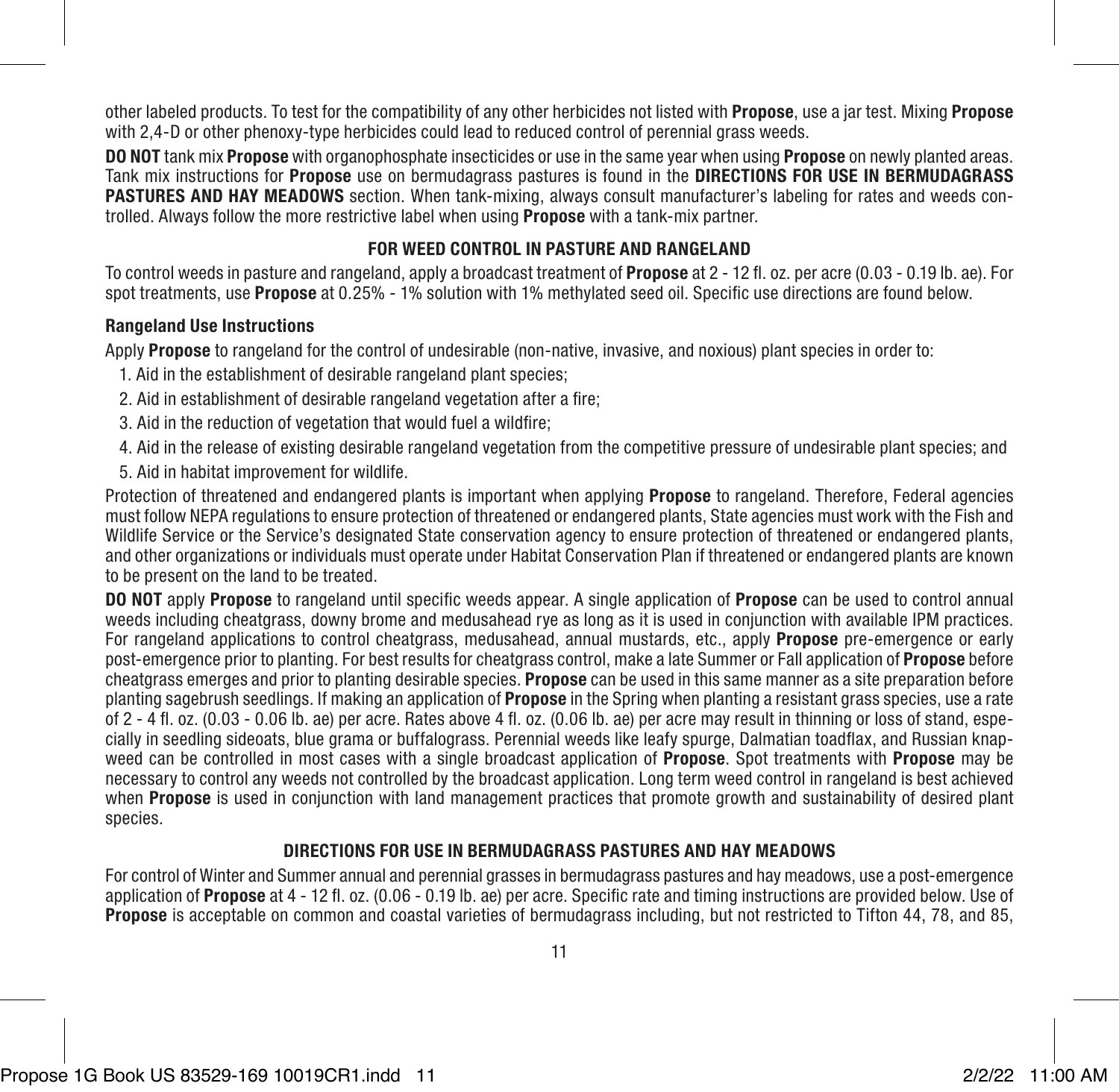Alicia, and Russell. It is possible that bermudagrass growth may be suppressed for 30 - 45 days depending on growth conditions after application. Be aware that Jiggs bermudagrass is more sensitive to **Propose** than other bermudagrass types. If these growth responses are not acceptable. DO NOT use Propose on bermudagrass.

Complete spray coverage is necessary to achieve the desired level of weed control. Be sure to use a sprayer that is calibrated to deliver the specified spray volume and pressure at the spray boom height to ensure complete coverage. Decreased weed control could result if boomless or flood type nozzles are used.

#### Use Restrictions:

- DO NOT apply to drought stressed bermudagrass.
- DO NOT apply during transitions from dormancy to full green-up.
- DO NOT apply to newly aerated fields for 30 days after aerations.
- DO NOT use for the establishment of sprigged or seeded bermudagrass.
- DO NOT use on World Feeder varieties of bermudagrass.

#### Spring Applications and Bermudagrass Resistance

Bermudagrass growth can be suppressed if **Propose** is applied before the bermudagrass has reached 100% green-up. If **Propose** is applied when the bermudagrass is in the transition from Winter dormancy to 100% green-up, green-up and growth will be delayed. Carefully inspect the new bermudagrass growth in the field to be sure all stolons have begun to grow. Application of Propose to a field that appears green, but where some to many stolons have not begun to grow, will still cause significant reductions in bermudagrass growth and development. It is important to delay application of Propose until 100% green-up has been achieved.

#### Rate instructions

Make a post-emergent application of **Propose** at 4 - 6 fl. oz. (0.06 - 0.09 lb. ae) per acre to control most annual and some perennial weeds in bermudagrass pastures and hay meadows. Use the lower rate against target weeds that are small and the higher rate against target weeds that are older, larger or have been cut multiple times. Specific rate instructions are given in the table below.

#### Post-Emergence Control of Summer Annual and Perennial Grass Weeds

When bermudagrass has reached complete green-up and target weeds are at the growth stage desired, apply **Propose** according to the rates and growth stages in the table below. Bermudagrass green-up and subsequent growth will be delayed if **Propose** is applied too early during the transition between dormancy and full green-up. Some bermudagrass yellowing and stolon internode shortening can occur with specified rates of **Propose**. Bermudagrass recovery will be shortened if **Propose** is applied with a nitrogen fertilizer (32-0-0 or 28-0-0) used as the spray carrier.

After complete bermudagrass green-up, apply **Propose** post-emergence at 4 - 6 fl. oz. (0.06 - 0.09 lb. ae) per acre for control of Summer annual grasses (2- to 4-leaf stage). Use higher rates of 6 - 8 fl. oz. (0.09 - 0.13 lb. ae) per acre when target weeds are at or above the boot stage. Always use a surfactant with **Propose** except when the spray carrier is liquid fertilizer. Some pre-emergence control of some annual grasses will be obtained when **Propose** is applied post-emergence to target weeds.

Summer perennial grasses are controlled when **Propose** is applied after complete bermudagrass green-up at the rate of 6 - 12 fl. oz. (0.09 - 0.19 lb. ae) per acre. If higher rates are necessary to control target weeds, make a Fall application of Propose before a killing frost occurs. If a Fall application is planned and the bermudagrass is cut for hay, be sure the target weeds have adequate regrowth before making an application of **Propose**. Always use a surfactant with **Propose** except when the spray carrier is liquid fertilizer.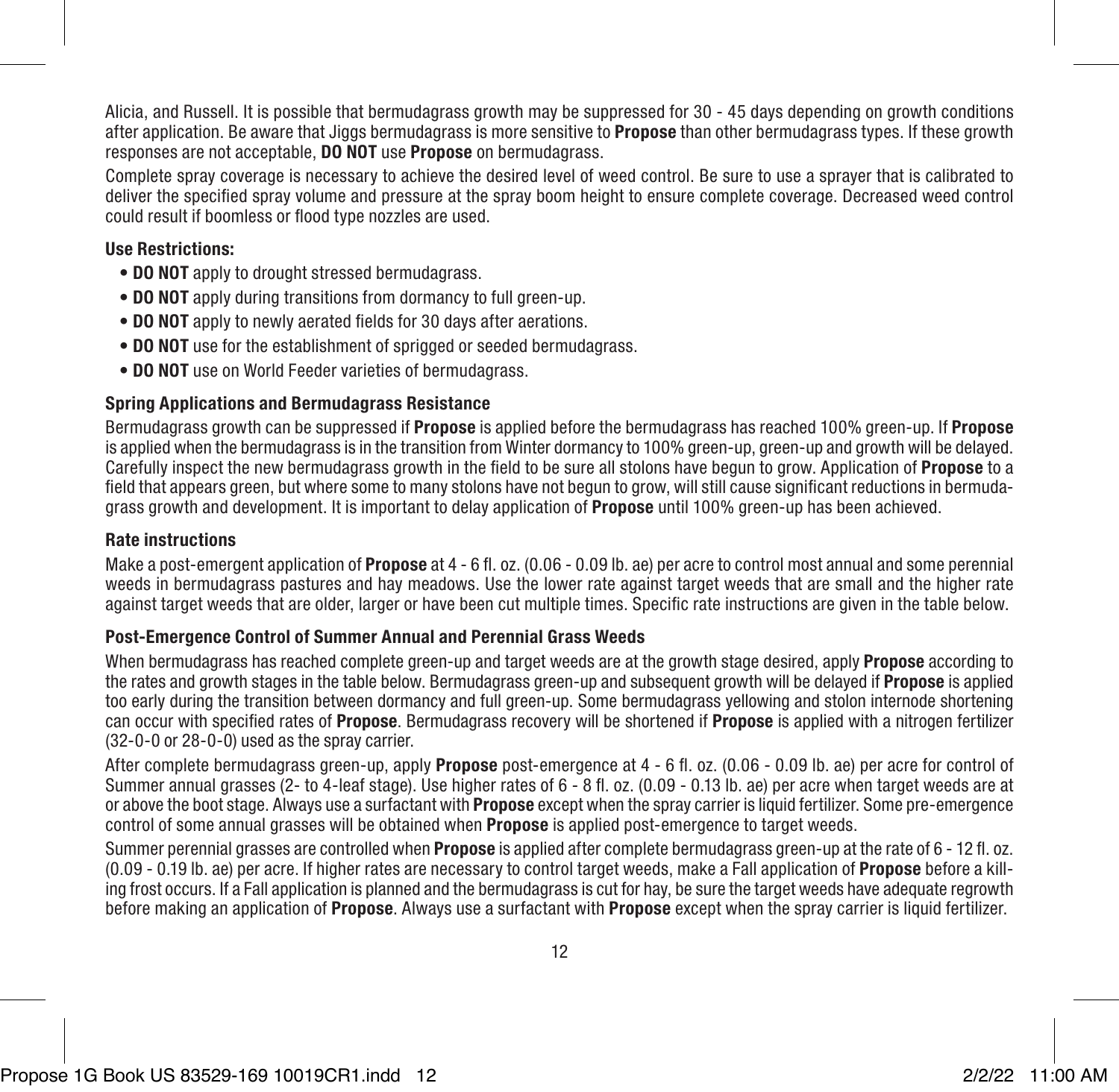| Propose Rates for Post-Emergent Summer Annual Grass Control*                                                                                                                                                                                                                                                                                                                 |          |                         |  |  |  |
|------------------------------------------------------------------------------------------------------------------------------------------------------------------------------------------------------------------------------------------------------------------------------------------------------------------------------------------------------------------------------|----------|-------------------------|--|--|--|
| Weed Height (Inches)**<br><b>Common Name (Scientific Name)</b><br><b>Rate per Acre</b>                                                                                                                                                                                                                                                                                       |          |                         |  |  |  |
|                                                                                                                                                                                                                                                                                                                                                                              | $\leq$ 4 | 4 fl. oz. (0.06 lb. ae) |  |  |  |
| Barnyardgrass (Echinochloa crus-galli)                                                                                                                                                                                                                                                                                                                                       | >4       | 6 fl. oz. (0.09 lb. ae) |  |  |  |
| Crabgrass, Large (Digitaria sanguinalis)                                                                                                                                                                                                                                                                                                                                     | $\leq$ 4 | 4 fl. oz. (0.06 lb. ae) |  |  |  |
|                                                                                                                                                                                                                                                                                                                                                                              | >4       | 6 fl. oz. (0.09 lb. ae) |  |  |  |
| Crabgrass, Smooth (Digitaria ischaemum)                                                                                                                                                                                                                                                                                                                                      | $\leq 4$ | 4 fl. oz. (0.06 lb. ae) |  |  |  |
|                                                                                                                                                                                                                                                                                                                                                                              | >4       | 6 fl. oz. (0.09 lb. ae) |  |  |  |
| Crabgrass, Southern (Digitaria ciliaris)                                                                                                                                                                                                                                                                                                                                     | $\leq 4$ | 4 fl. oz. (0.06 lb. ae) |  |  |  |
|                                                                                                                                                                                                                                                                                                                                                                              | >4       | 6 fl. oz. (0.09 lb. ae) |  |  |  |
| Foxtail, Giant (Setaria faberi)                                                                                                                                                                                                                                                                                                                                              | -        | 6 fl. oz. (0.09 lb. ae) |  |  |  |
| Foxtail, Green (Setaria viridis)                                                                                                                                                                                                                                                                                                                                             | $\leq$ 4 | 4 fl. oz. (0.06 lb. ae) |  |  |  |
|                                                                                                                                                                                                                                                                                                                                                                              | >4       | 6 fl. oz. (0.09 lb. ae) |  |  |  |
| Foxtail, Yellow (Setaria glauca)                                                                                                                                                                                                                                                                                                                                             | $\leq$ 4 | 4 fl. oz. (0.06 lb. ae) |  |  |  |
|                                                                                                                                                                                                                                                                                                                                                                              | >4       | 6 fl. oz. (0.09 lb. ae) |  |  |  |
| Jewgrass, Annual (Microstegium vimineum)                                                                                                                                                                                                                                                                                                                                     | $\leq$ 4 | 4 fl. oz. (0.06 lb. ae) |  |  |  |
|                                                                                                                                                                                                                                                                                                                                                                              | >4       | 6 fl. oz. (0.09 lb. ae) |  |  |  |
| Panicum, Fall (Panicum dichotomiflorum)                                                                                                                                                                                                                                                                                                                                      | -        | 6 fl. oz. (0.09 lb. ae) |  |  |  |
| Panicum, Texas (Panicum texanum)                                                                                                                                                                                                                                                                                                                                             | -        | 6 fl. oz. (0.09 lb. ae) |  |  |  |
| Sandbur (Cenchrus spp.)                                                                                                                                                                                                                                                                                                                                                      | $\leq 4$ | 4 fl. oz. (0.06 lb. ae) |  |  |  |
|                                                                                                                                                                                                                                                                                                                                                                              | >4       | 6 fl. oz. (0.09 lb. ae) |  |  |  |
| Signalgrass, Broadleaf (Brachiaria platyphylla)                                                                                                                                                                                                                                                                                                                              | $\leq 4$ | 4 fl. oz. (0.06 lb. ae) |  |  |  |
|                                                                                                                                                                                                                                                                                                                                                                              | >4       | 6 fl. oz. (0.09 lb. ae) |  |  |  |
| *Be sure bermudagrass has completely greened up as an application of <b>Propose</b> could delay green-up and subsequent growth<br>if application is made too early before full green-up. If delayed green-up will be an issue, DO NOT apply Propose.<br>**Use the higher rate when the Summer annual grasses are older, larger, or have been subjected to multiple cuttings. |          |                         |  |  |  |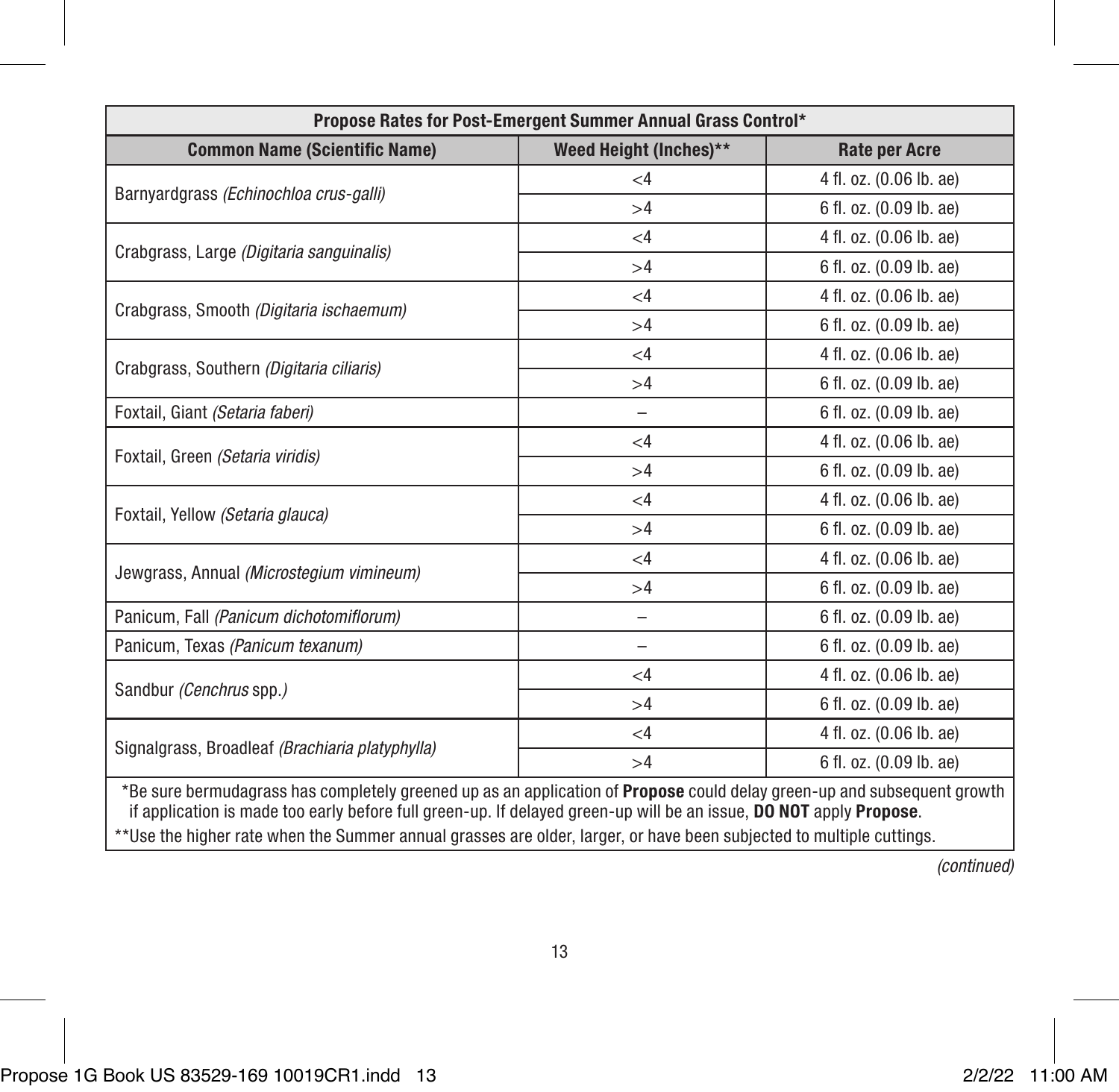| Propose Rates for Post-Emergent Summer Perennial Grass Control*                        |           |                                     |  |  |  |
|----------------------------------------------------------------------------------------|-----------|-------------------------------------|--|--|--|
| Weed Height (Inches)**<br><b>Common Name (Scientific Name)</b><br><b>Rate per Acre</b> |           |                                     |  |  |  |
| Bahiagrass (Paspalum notatum)                                                          | $4 - 8$   | 6 - 8 fl. oz. (0.09 - 0.13 lb. ae)  |  |  |  |
| Dallisgrass <sup>1</sup> (Paspalum dilatatum)                                          | $4 - 8$   | 8 - 12 fl. oz. (0.13 - 0.19 lb. ae) |  |  |  |
| Johnsongrass (Sorghum halepense)                                                       | $18 - 24$ | 8 fl. oz. (0.13 lb. ae)             |  |  |  |
|                                                                                        | >24       | 12 fl. oz. (0.19 lb. ae)            |  |  |  |
| Nutsedge (Cyperus spp.)                                                                | $\leq 4$  | 4 fl. oz. (0.06 lb. ae)             |  |  |  |
|                                                                                        | >4        | 6 fl. oz. (0.09 lb. ae)             |  |  |  |
| Smutgrass <sup>1</sup> (Sporobolus indicus)                                            | $4 - 8$   | 8 - 12 fl. oz. (0.13 - 0.19 lb. ae) |  |  |  |
| Vaseygrass (Paspalum urvillei)                                                         | $4 - 8$   | 6 - 8 fl. oz. (0.09 - 0.13 lb. ae)  |  |  |  |

\*Be sure bermudagrass has completely greened up as an application of Propose could delay green-up and subsequent growth if application is made too early before full green-up. If delayed green-up will be an issue, DO NOT apply Propose.

\*\*Use the higher rate when the Summer annual grasses are older, larger, or have been subjected to multiple cuttings. 1 Suppression.

#### Post-Emergent Control of Winter Annual and Perennial Grass Weeds

When bermudagrass is dormant, make a post-emergent application of **Propose** at a rate of 6 - 12 fl. oz. (0.09 - 0.19 lb. ae) per acre. Be sure there is no green tissue at the root crown or on stolons because an application of Propose to green tissue may delay bermudagrass green-up and subsequent growth. In the deep south where mild Winters often occur, bermudagrass may not go completely dormant. Consequently, avoid making an application of **Propose** if delayed green-up will be an issue. Control of larger Winter annual and cool season perennial grasses will be improved if **Propose** is applied with Roundup Ultra™ or glyphosate equivalent. Always use a surfactant with Propose except when the spray carrier is liquid fertilizer.

| Propose Rates for Post-Emergent Winter Annual and Cool Season Perennial Grass Control       |       |                          |  |  |  |
|---------------------------------------------------------------------------------------------|-------|--------------------------|--|--|--|
| <b>Common Name (Scientific Name)</b><br><b>Weed Height (Inches)</b><br><b>Rate per Acre</b> |       |                          |  |  |  |
| Barley, Little (Hordeum pusillum)                                                           | <6    | 4 fl. oz. (0.06 lb. ae)  |  |  |  |
|                                                                                             | >6    | 6 fl. oz. (0.09 lb. ae)  |  |  |  |
| Fescue. Tall (Festuca arundinacea)                                                          |       | 12 fl. oz. (0.19 lb. ae) |  |  |  |
| Oats, Wild (Avena fatua)                                                                    | $<$ 6 | 6 fl. oz. (0.09 lb. ae)  |  |  |  |
|                                                                                             | >6    | 10 fl. oz. (0.16 lb. ae) |  |  |  |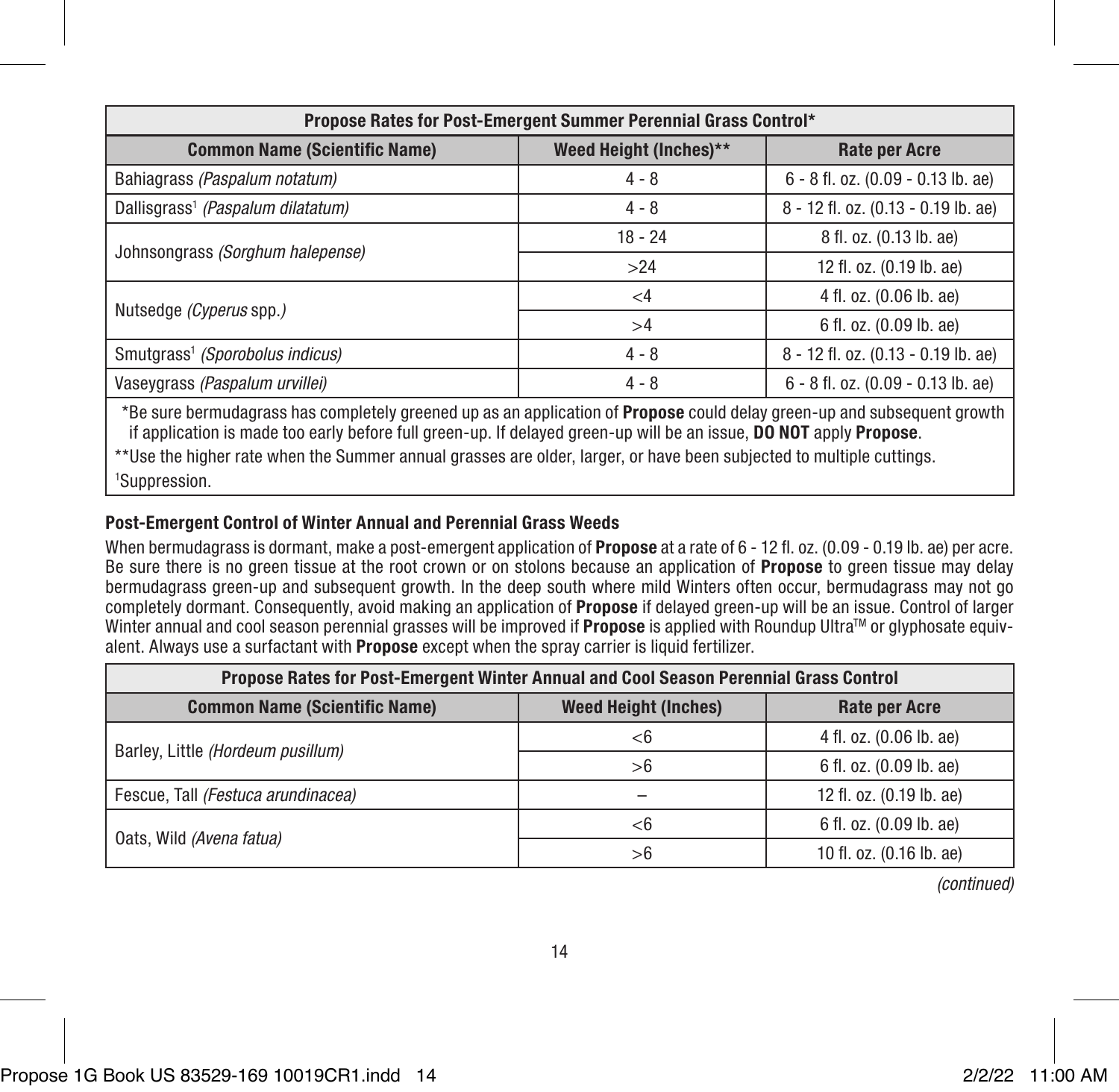| Propose Rates for Post-Emergent Winter Annual and Cool Season Perennial Grass Control (continued)                                                                                                       |    |                          |  |  |
|---------------------------------------------------------------------------------------------------------------------------------------------------------------------------------------------------------|----|--------------------------|--|--|
| <b>Common Name (Scientific Name)</b><br><b>Weed Height (Inches)</b><br><b>Rate per Acre</b>                                                                                                             |    |                          |  |  |
|                                                                                                                                                                                                         | <6 | 6 fl. oz. (0.09 lb. ae)  |  |  |
| Ryegrass, Annual* (Lolium multiflorum)                                                                                                                                                                  | >6 | 10 fl. oz. (0.16 lb. ae) |  |  |
| *Because AHAS and ALS resistant annual ryegrass occurs throughout the southeast, tank mix Roundup Ultra or glyphosate equiv-<br>alent with Propose when making applications to control annual ryegrass. |    |                          |  |  |

#### Spray Adjuvants

To promote the growth and recovery of bermudagrass, add 10 - 20 gals. per acre of liquid fertilizer (32-0-0 or 28-0-0) as the spray carrier with **Propose. DO NOT** add additional spray adjuvant when liquid fertilizer is used as the spray carrier. For additional spray adjuvant directions, refer to the SPRAY ADJUVANTS FOR POST-EMERGENCE APPLICATIONS section. DO NOT use crop oil concentrates (COC) as a spray adjuvant with Propose.

#### Tank Mixtures

It is the pesticide user's responsibility to ensure that all products are registered for the intended use. Read and follow the applicable restrictions and limitations and directions for use on all product labels involved in tank mixing. Users must follow the most restrictive directions for use and precautionary statements of each product in the tank mixture.

Propose can be tank mixed with a number of broadleaf herbicides for broadleaf weed control. Propose can be tank mixed with Weedmaster®, Grazon™, Triclopyr 4E (or Remedy™), Redeem™, 60% Metsulfuron-methyl (or Ally™), 2-4,D, and Roundup Ultra or glyphosate equivalent. Applications with tank mixes of 2,4-D that exceed 1 lb. a.i. per acre and applications with tank mixes of triclopyr amine, including Triclopyr 3SL, that exceed 1.5 lbs. a.i. per acre can reduce efficacy on target grass weed species.

#### FOR USE ON FEDERAL CONSERVATION RESERVE PROGRAM (CRP) LAND

Use Propose at rates up to 12 fl. oz. (0.19 lb. ae) per acre per year for control of weeds on Federal Conservation Reserve Program (CRP) land. Specific instructions for each intended use can be found elsewhere in this label. Minimum plant-back intervals vary with the rates of Propose used. See the minimum plant-back intervals provided below.

#### Rotational Crop Restrictions

The following rotational crops can be planted after applying **Propose**. Planting rotational crops earlier than the specified interval may result in crop injury.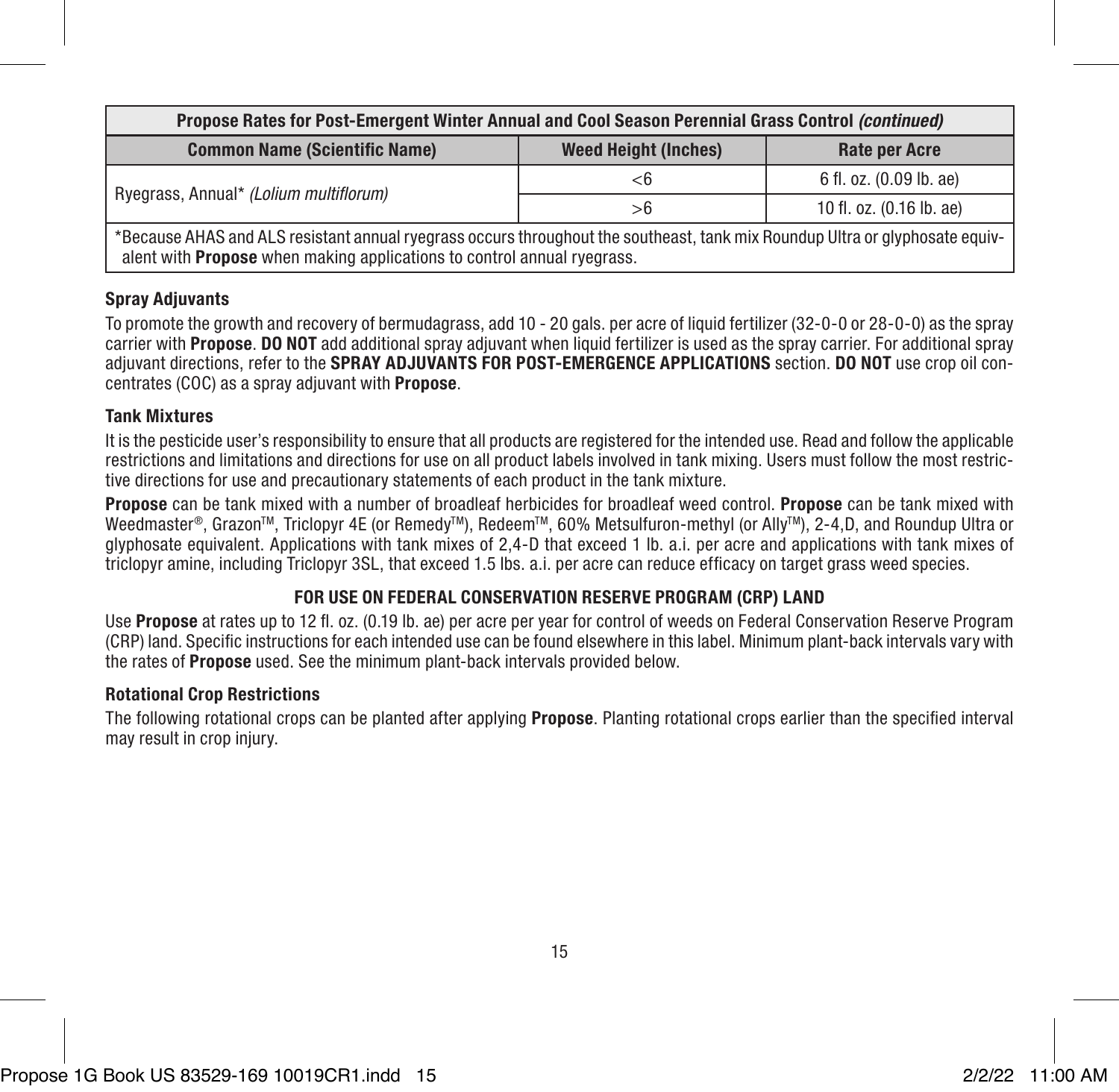|                                                                                       | <b>Propose Use Rate per Acre</b>                                  |                                           |                                            |
|---------------------------------------------------------------------------------------|-------------------------------------------------------------------|-------------------------------------------|--------------------------------------------|
| <b>Rotational Crops</b>                                                               | $<$ 4 fl. oz.<br>$(0.06$ lb. ae)                                  | $5 - 8$ fl. oz.<br>$(0.08 - 0.13$ lb. ae) | $9 - 12$ fl. oz.<br>$(0.14 - 0.19$ lb. ae) |
|                                                                                       | <b>Minimum Plant-Back Interval</b><br>(After Propose Application) |                                           |                                            |
| Bahiagrass, CLEARFIELD® Corn Hybrids, Peanuts,<br>Rve. and Wheat                      | 12 Months                                                         | 12 Months                                 | 12 Months                                  |
| Snapbeans, Southern Peas, Soybeans, and Tobacco                                       | 12 Months                                                         | 14 Months                                 | 18 Months                                  |
| Barley, Cotton*, Grain Sorghum, and Oats                                              | 18 Months                                                         | 22 Months                                 | 24 Months                                  |
| Field Corn** and All crops not otherwise listed or<br>included for use on this label. | 26 Months                                                         | 30 Months                                 | 36 Months                                  |
| Canola**, Potatoes**, Red Table Beets**, and<br>Sugar Beets**                         | 40 Months                                                         | 44 Months                                 | 48 Months                                  |

\*For Arizona, New Mexico, Oklahoma, and Texas only: In these states, cotton can be planted 18 - 24 months after Propose application unless drought conditions develop in the year of application. If less than 15" of rainfall or irrigation are received from the time of **Propose** application and November 1<sup>st</sup> of the same year. **DO NOT** rotate to cotton at 18 - 24 months after application. If such drought conditions develop, wait to plant cotton until 26, 30, and 40 months after Propose application at the rates provided in the above table.

\*\*A field bioassay of the intended rotational crop must be completed for these selected crops and for all other crops not otherwise listed or included on this label after the minimum plant back interval has elapsed. The field bioassay consists of planting a test strip across the previously treated field and grown to maturity. Be sure the test strip is planted in low areas as well as high spots and on different soil types and soil pH levels across the field. The intended rotational crop may planted the following year if there is no crop injury in the test strip.

It is impossible to eliminate all risks associated with the use of **Propose**; therefore, plant-back crop injury is always possible even when label rates and use directions are followed. If crop injury is a concern after using **Propose**, then a field bioassay with the desired crop prior to planting.

#### FOR FOLIAR AND SEEDHEAD SUPPRESSION OF BAHIAGRASS, COOL SEASON GRASSES, AND SUPPRESSION OF SOME ANNUAL WEEDS

#### **Bahiagrass**

In unimproved areas, apply Propose at 2 - 6 fl. oz. (0.03 - 0.09 lb. ae) per acre to suppress growth and seedhead development in bahiagrass. For best results, apply **Propose** after green-up. Use the lower rate of 2 fl. oz. (0.03 lb. ae) per acre in North and South Carolina because higher rates may result in turf thinning. Temporary turf discoloration may occur depending on the rate of Propose used as well as other factors including surfactant type and environmental conditions. Severe injury may occur if **Propose** is applied to turf under any type of stress. If applied before mowing, remember that new growth will be suppressed so adjust the mower height to leave adequate existing foliage. If applied after mowing, adjust the mower to leave existing foliage or wait for re-growth before making the application. DO NOT use a methylated seed oil adjuvant with Propose.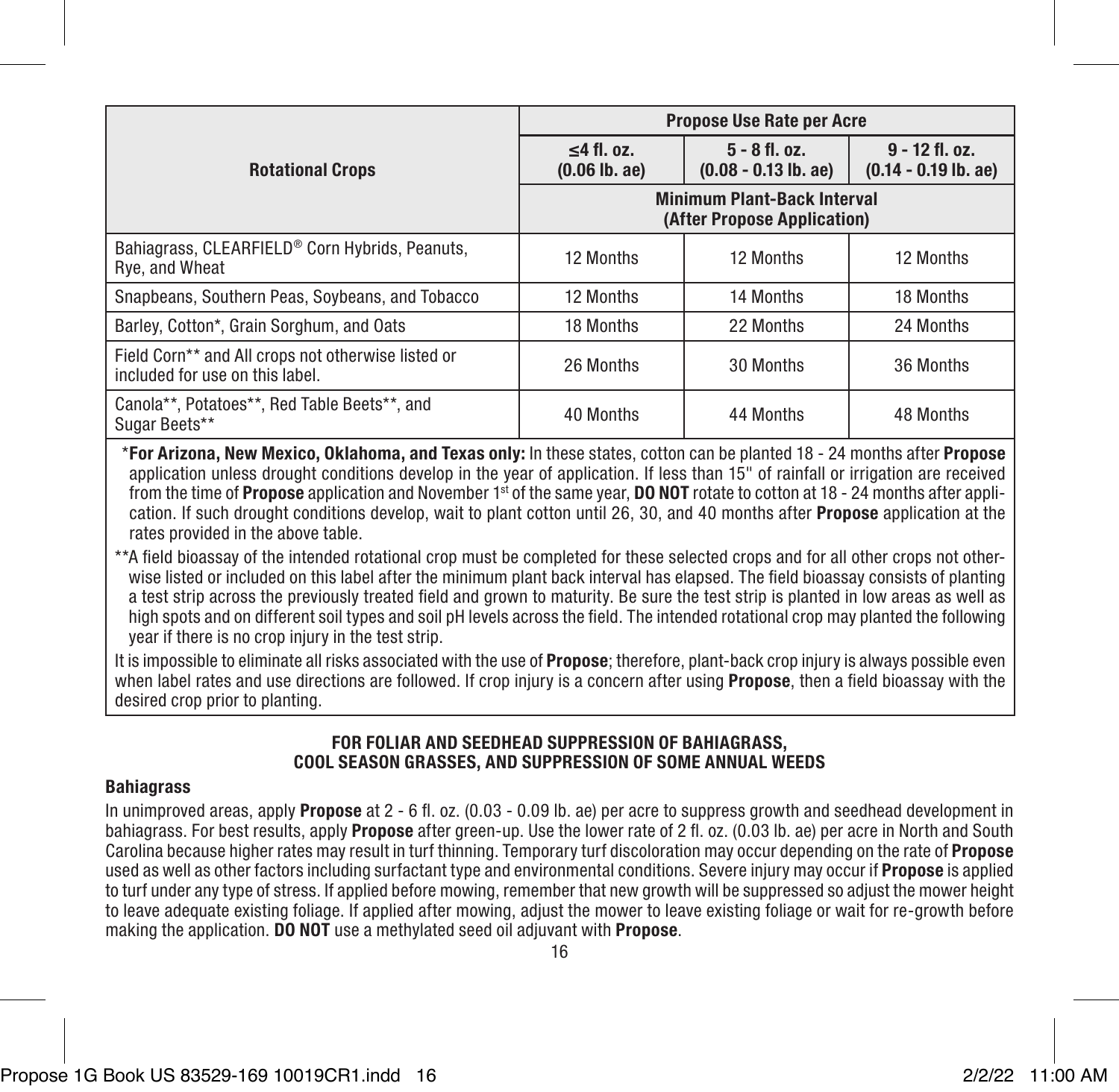| <b>Propose Rate</b>                  | <b>Phytotoxicity</b> | <b>Length of Suppression</b> |
|--------------------------------------|----------------------|------------------------------|
| 2 fl. oz. (0.03 lb. ae)              | None to low          | Partial to season long       |
| $3 - 6$ fl. oz. (0.05 - 0.09 lb. ae) | Low to moderate      | Season long                  |

Use 8 fl. oz. (0.13 lb. ae) of **Propose** for control of Winter annual weeds. Make the application when weeds are actively growing but while the bahiagrass is still dormant. A subsequent application of **Propose** at  $3 - 4$  fl. oz.  $(0.05 - 0.06)$  lb. ae) per acre can be made in the Spring after bahiagrass green-up for the suppression of seedheads and foliage.

#### Cool Season Grasses - KY31 Tall Fescue and "Wildtype Common" Kentucky Bluegrass

For foliar and seedhead suppression of these cool season grasses, apply **Propose** at 2 - 4 fl. oz. (0.03 lb. - 0.06 lb. ae) per acre. DO NOT use a methylated seed oil adjuvant with Propose on these grasses. Use of an adjuvant with the lower rate will enhance performance; however use of a surfactant with the higher rate (4 fl. oz.) could cause excessive injury or mortality of tall fescue. Application of **Propose** to turf types of tall fescue and Kentucky bluegrass could result in severe injury or stand loss.

#### **Wheatgrass**

Propose can be applied for foliar and seedhead suppression of crested wheatgrass and intermediate wheatgrass. Use 6 - 10 fl. oz.  $(0.09 - 0.16$  lb. ae) per acre for crested wheatgrass and  $6 - 12$  fl. oz.  $(0.09 - 0.19$  lb. ae) per acre for intermediate wheatgrass. Although other wheatgrass species may be suppressed, it is best to determine effectiveness by first applying **Propose** to a limited area. Use of 2,4-D or products containing 2,4-D in a tank-mix with Propose may decrease the desired effectiveness. The potential of turf injury may be reduced when Propose is tank mixed with Garlon 3A (Triclopyr 3SL or Triclopyr 4EC), Tordon (Picloram 22K), Transline<sup>rM</sup>, and Vanquish. Severe injury may occur if **Propose** is applied to turf under stress.

#### FOR THE CONTROL OF UNDESIRABLE WEEDS IN BERMUDAGRASS NOT BEING GROWN FOR FORAGE OR HAY

Propose will control Summer and Winter annual weeds as well as some perennial weeds in bermudagrass turf found along roadsides, utility rights-of-way, railroad crossings, at airports, in non-irrigation ditches. Resistance to Propose varies with different bermudagrass types. Therefore, some foliar, stolon and seedhead suppression may occur depending on turf type, application timing and herbicide rate. When applying **Propose** to bermudagrass turf it is important to:

- 1. Make application only after full bermudagrass green-up otherwise a delay in green-up may occur.
- 2. Add a surfactant.
- 3. DO NOT apply to bermudagrass under stress.
- 4. Allow time for bermudagrass foliage re-growth after mowing before making an application because some internode suppression (from simultaneously mow/spray operations) may prevent bermudagrass from quickly recovering from mowing.

#### Winter Annual Weed Control

Make application prior to Winter weed germination or while Winter weeds are actively growing. Use **Propose** at 4 - 12 fl. oz. (0.06 - 0.19 lb. ae) per acre. A delay in bermudagrass green-up can occur if Propose is applied too early in the Spring.

#### Summer Annual Weeds

For best results, make application pre-emergence or early post-emergence before weeds have reached a height of 6". Use **Propose** at 4 - 12 fl. oz. (0.06 - 0.19 lb. ae) per acre. Control of larger weeds may be possible depending on growing conditions, species susceptibility, adjuvant selection and tank-mix partner.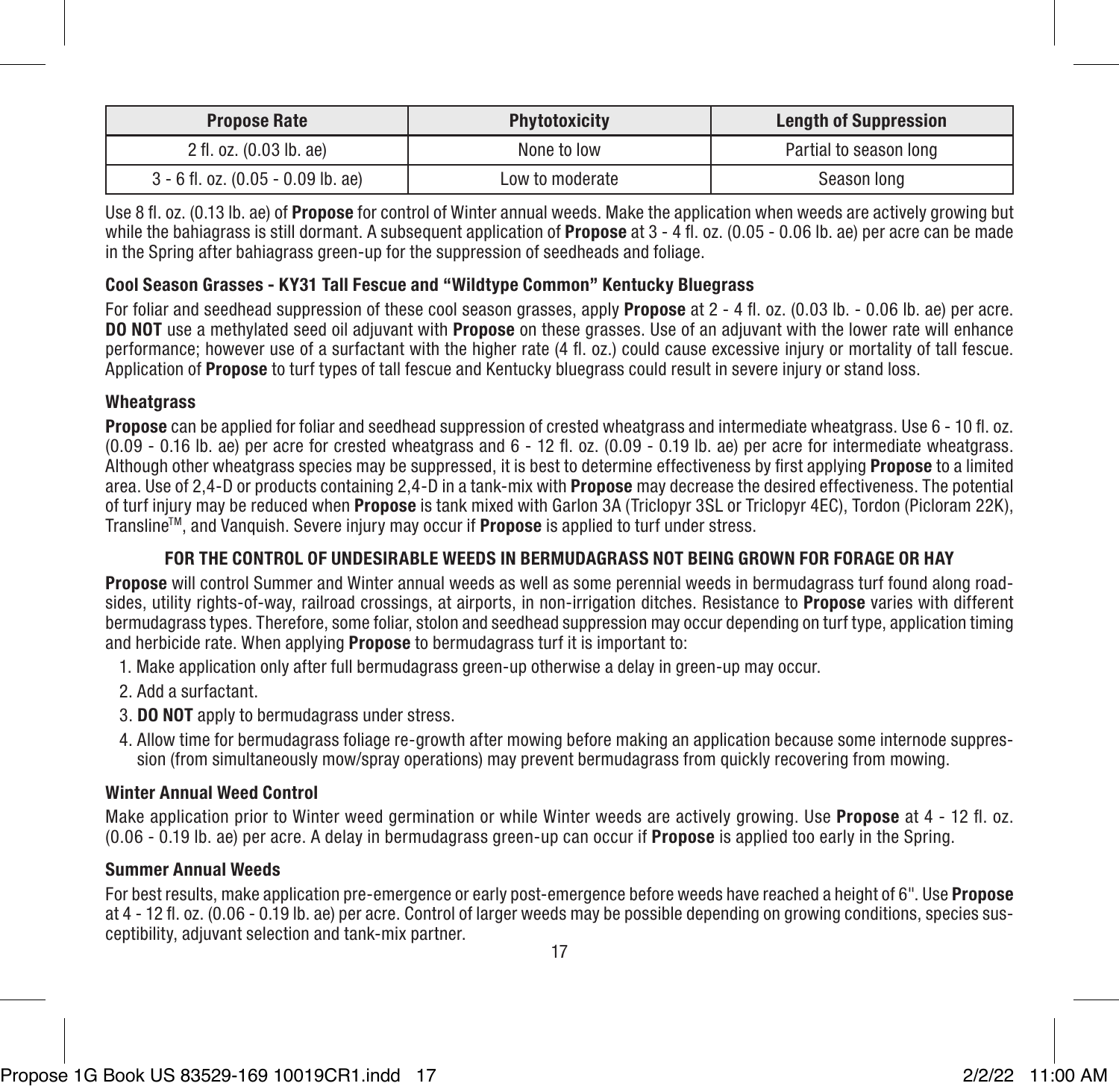#### Perennial Weeds

Use Propose at 8 - 12 fl. oz. (0.13 - 0.19 lb. ae) per acre post-emergence after weeds are large enough for herbicide uptake. For control of a specific weed species, see the SPECIAL WEED CONTROL section. Increased control of perennial weeds can achieved by tank mixing Propose with Accord or Roundup Pro.

#### Bahiagrass Control

Make a post-emergence application of **Propose** at 8 - 12 fl. oz. (0.13 - 0.19 lb. ae) per acre. For control of a specific weed species, see the **SPECIAL WEED CONTROL** part of the label. Increased control of perennial weeds can achieved by tank mixing **Propose** with Accord or Roundup Pro.

#### PROPOSE RATES AND TIMINGS FOR SPECIFIC BERMUDAGRASS TYPES WITH REGARD TO WEED CONTROL AND TURF RESISTANCE

#### Common Bermudagrass

Common bermudagrass is very resistant to Propose. The weed control spectrum can be improved with tank-mixes of Propose with Roundup Pro, Accord, or glyphosate; however, these tank-mixes may also increase turf phytotoxicity by causing stolen internode shortening and seedhead suppression for the first 8 weeks after application.

#### Established Coastal Bermudagrass

The use of 2 - 12 fl. oz. (0.03 - 0.19 lb. ae) per acre of Propose on coastal bermudagrass will control labeled weeds and provide foliar and seedhead suppression. DO NOT use Propose on World Feeder varieties of bermudagrass. Activity of Propose increases as the rate increases. Beware that applying a tank-mix combination of **Propose** and Roundup Pro, Accord, or glyphosate on coastal bermudagrass may result in death or excessive injury.

#### Turf Type Bermudagrass

Resistance to Propose varies in turf type bermudagrass varieties. At rates of 2 - 6 fl. oz. (0.03 - 0.09 lb. ae) per acre, Propose will provide some annual weed control and foliar and seedhead suppression. Application of **Propose** at rates above 6 fl. oz. per acre could result in excessive injury or death.

#### FOR THE CONTROL OF UNDESIRABLE WEEDS IN UNIMPROVED CENTIPEDE GRASS

To control annual broadleaf and grass weeds in unimproved centipede grass, apply **Propose** at 4 - 8 fl. oz. (0.06 - 0.13 lb. ae) per acre with a surfactant. Make the application after the centipede grass has reached full green-up and **DO NOT** apply to grass that is under stress. Be sure to allow time for centipede grass foliage regrowth after mowing before making an application because some internode suppression (from simultaneously mow/spray operations) may prevent the centipede grass from quickly recovering from mowing.

#### FOR CONTROL OF UNDESIRABLE WEEDS IN SMOOTH BROMEGRASS, WILDTYPE COMMON KENTUCKY BLUEGRASS AND WHEATGRASSES

#### Smooth Bromegrass and "Wildtype" Common Kentucky Bluegrass

For control of labeled grass and broadleaf weeds as well as growth suppression (refer to the WEEDS CONTROLLED and SPECIAL WEED CONTROL sections), apply Propose at 4 - 8 fl. oz. (0.06 - 0.13 lb. ae) per acre in the Spring after these grasses have reached 100% green-up. A delay in green-up may occur if application is made before full green-up. Higher rates of 8 - 12 fl. oz. (0.13 - 0.19 lb. ae) per acre can be applied in the Spring; however, excessive growth suppression can result. A Fall application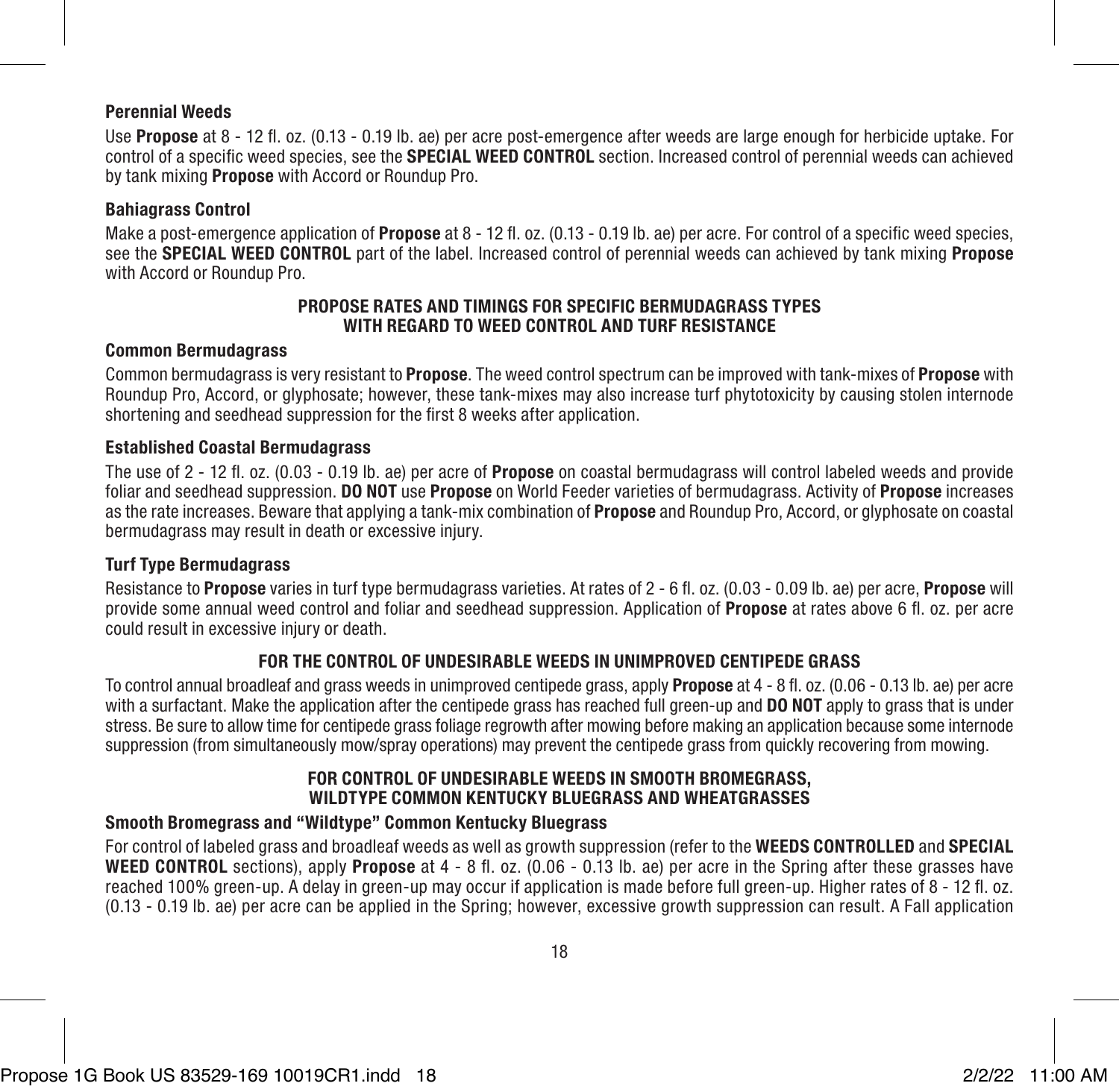of Propose at 8 - 12 fl. oz. (0.13 - 0.19 lb. ae) per acre can be made to control perennial weeds (see the SPECIAL WEED CONTROL section). Treatment of smooth bromegrass with **Propose** may result in foliar height and seedhead suppression.

#### **Wheatgrass**

For control of labeled grass and broadleaf weeds apply **Propose** at 4 - 12 fl. oz. (0.06 - 0.19 lb. ae) per acre. Foliar height and seedheads may be suppressed when wheatgrass is treated with **Propose**.

#### FOR CONTROL OF UNDESIRABLE WEEDS IN FORAGE LEGUMES INCLUDING CROWN VETCH

#### Newly Seeded Crown Vetch

To aid in stand establishment and reduce weed competition, apply Propose at 4 fl. oz. (0.06 lb. ae) per acre to newly seeded beds.

#### Established Crown Vetch in Non-Cropland Areas

For control of labeled grass and broadleaf weeds (see the WEEDS CONTROLLED and SPECIAL WEED CONTROL sections for specific rates), apply **Propose** at 8 - 12 fl. oz. (0.13 - 0.19 lb. ae) per acre to established crown vetch beds. Depending on time of application, some internode shortening and minor tip chlorosis may occur after application of Propose.

To avoid potential injury, apply Propose during Winter dormancy or in the early Spring. If applied after May, Propose may cause increased injury or defoliation of crown vetch. Injury will be increased if a surfactant including a crop oil concentrate or d-Limonene based product is used. If applied during the Fall when crown vetch is actively growing, **Propose** may cause severe injury or stand loss.

#### FOR USE IN REVEGETATION WITH PRAIRIEGRASSES AND OTHER FORAGE GRASSES

Propose controls many annual and perennial grass and broadleaf weeds when applied at 2 - 12 fl. oz. (0.03 - 0.19 lb. ae) per acre in newly established and existing stands of prairiegrasses (see below for details and resistant species) grown in such areas as pasture, rangeland (refer to the Rangeland Use Instructions section), Federal Conservation Reserve Program (CRP) land and noncropland areas including roadsides, industrial sites, prairie restoration sites, drainage ditch bank and other similar locations. Note that some local ecotypes or varieties of prairiegrasses may be suppressed by **Propose**. Poor stands may also result from other factors including poor soil, cool temperatures, poor seedling vigor, excessive moisture, dry weather after emergence and others. Herbicide residue, poor soils and other stress factors can also lead to poor seedling vigor, increased injury, and possible mortality. To the extent consistent with applicable law, Sharda USA LLC cannot be held responsible for such unforeseen factors. If resistance is not known, be sure to try Propose on a small area first. Propose reduces weed competition and allows grass seedlings to become established. Perennial noxious weeds in established grass stands may also be controlled with **Propose** if the application is made post-emergence as a foliar treatment.

#### Important Considerations:

- Always add an adjuvant with Propose.
- On established grass stands, use a methylated seed oil.
- Use a nonionic surfactant on newly emerged seedling grasses.
- Use of a liquid fertilizer as a carrier will reduce grass resistance and must not be used on newly emerged seedling grasses.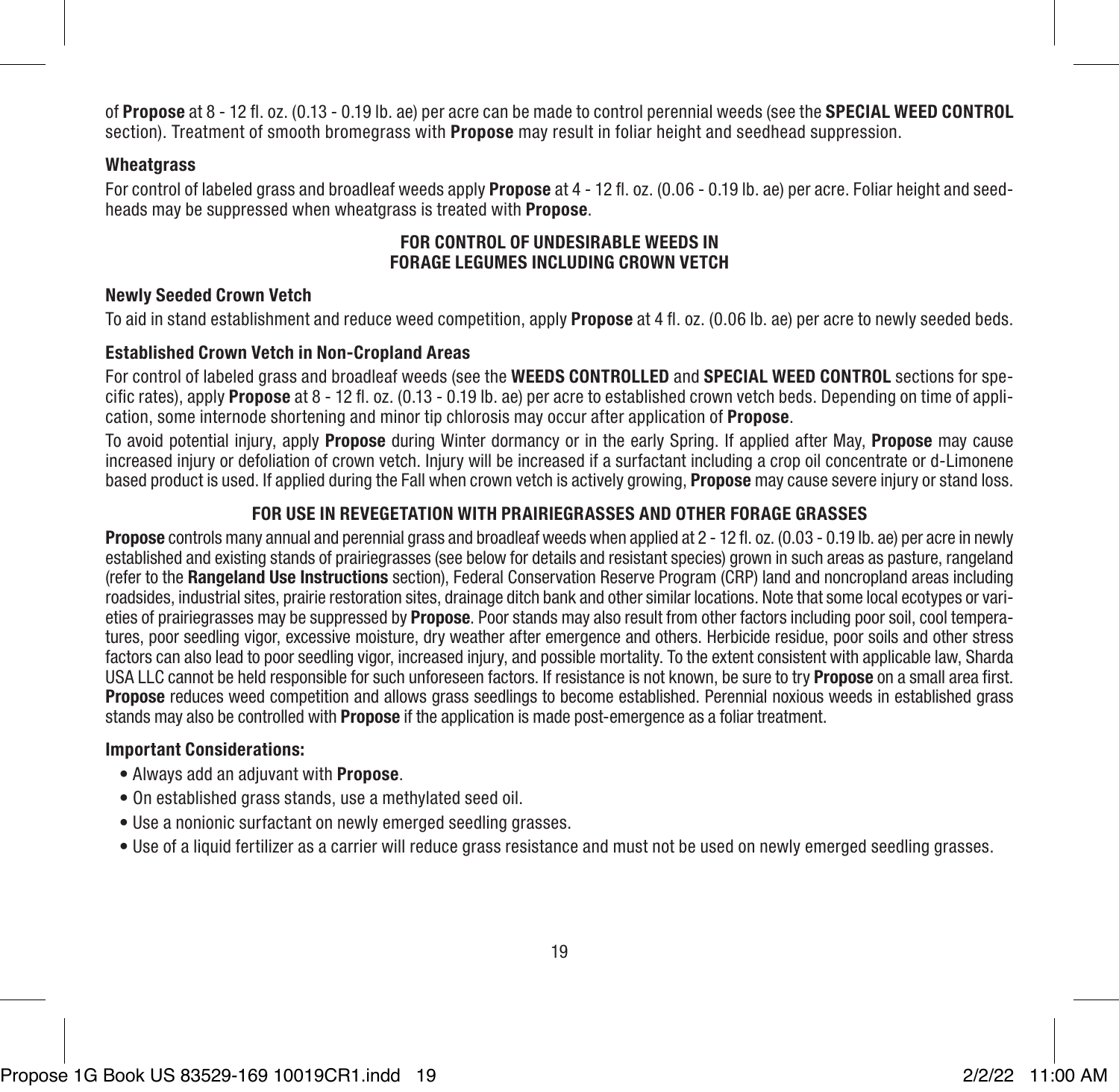#### Stand Establishment

Since newly emerged grasses can be sensitive to **Propose** and/or the adjuvant used, best results in establishing mixed grass stands are attained when the application is made at planting before grass seedlings emerge. If grasses have started to emerge, the application of Propose must be delayed until the grasses have reached the 5-leaf stage. Use only a nonionic surfactant or silicone-based surfactant with **Propose** on seedling grasses. **DO NOT** use a methylated seed oil at this timing as some injury could result. Annual weeds are controlled by **Propose** applied either pre-emergence or early post-emergence (see the WEEDS CONTROLLED section for maximum height of weeds for control). Rates and timing are discussed in the section below. Some stand thinning may result from a post-emergence application of **Propose** because seedling grasses have varying resistance to spray adjuvants. If the seedling grasses have reached the 5-leaf stage, they are more resistant to different spray adjuvants. Herbicide-carry-over can be a problem if grasses are planted into a field that was row cropped the previous year (see the DIRECTIONS FOR USE section).

#### Rates and Control

Propose will provide control and/or suppression of many annual grass and broadleaf weeds. Apply 2 - 6 fl. oz. (0.03 - 0.09 lb. ae) per acre for annual weed control in fields cropped the previous year and/or fields where grass/forb mixtures are planted. In dry climates of the northernmost United States and for late season plantings into clean seedbeds, use lower rates. Use **Propose** as low as 2 fl. oz. (0.03 lb. ae) per acre when soil pH is greater than 7, there is a low CEC (cation exchange capacity), or in a course texture soil with low clay or organic matter content. Use higher rates when there is high organic matter, high rainfall, heavy weed infestation and heavy plant residue and a long growing season (southern portions of Illinois, Indiana, Missouri, and Ohio, etc.). When controlling giant ragweed, or providing control/suppression of perennial weeds, use Propose at 8 - 12 fl. oz. (0.13 - 0.19 lb. ae) per acre. These high rates may, however, result in stunting or stand thinning. The length and amount of suppression will be related to soil type, environmental conditions, weed pressure, and chemical residue. Additional details are provided below for specific grass timings and resistances.

#### Established Stands

Application of **Propose** as an early post-emergence treatment to annual grasses and broadleaf weeds will provide the best results. See the SPECIAL WEED CONTROL section for instructions for control of perennial weeds. Some foliar and/or seedhead height suppression may result in established grass stands when the high rates of **Propose** are used. This is especially likely when there is few weeds, little rainfall, light soils, and short growing seasons. Reserve lower rates for use on light weed infestations or when desirable wildflowers and legumes, including crown vetch, are mixed in the grass stands (the WILDFLOWER ESTABLISHMENT AND MAINTENANCE section provides rate resistance information). Higher rates will broaden and lengthen the spectrum of weeds controlled.

#### **Buffalograss**

In newly sprigged buffalograss, apply **Propose** at 2 - 4 fl. oz. (0.03 - 0.06 lb. ae) per acre for control or suppression of labeled weeds and to aid in stand establishment. Make the application immediately after planting to new growth or seedlings. Severe injury or death may occur when Propose is applied to new growth and small seedlings. It is best to wait to apply Propose to newly emerged buffalograss until the grass has at least 5 true-leaves. It is also important to use only a nonionic or silicone-based surfactant and not to use a methylated seed oil. In established stands, apply Propose at 2 - 8 fl. oz. (0.03 - 0.13 lb. ae) per acre. The higher rates may result in some turf discoloration and stunting. An application of **Propose** to dormant buffalograss will control Winter annual weeds. Note that some buffalograss types may show different resistance to **Propose**. Turf type buffalograss, for instance, may show a different resistance to **Propose** than the wild type buffalograss. Some turf types may resist low rates of **Propose** applied at seeding. The seed dealer will provide details.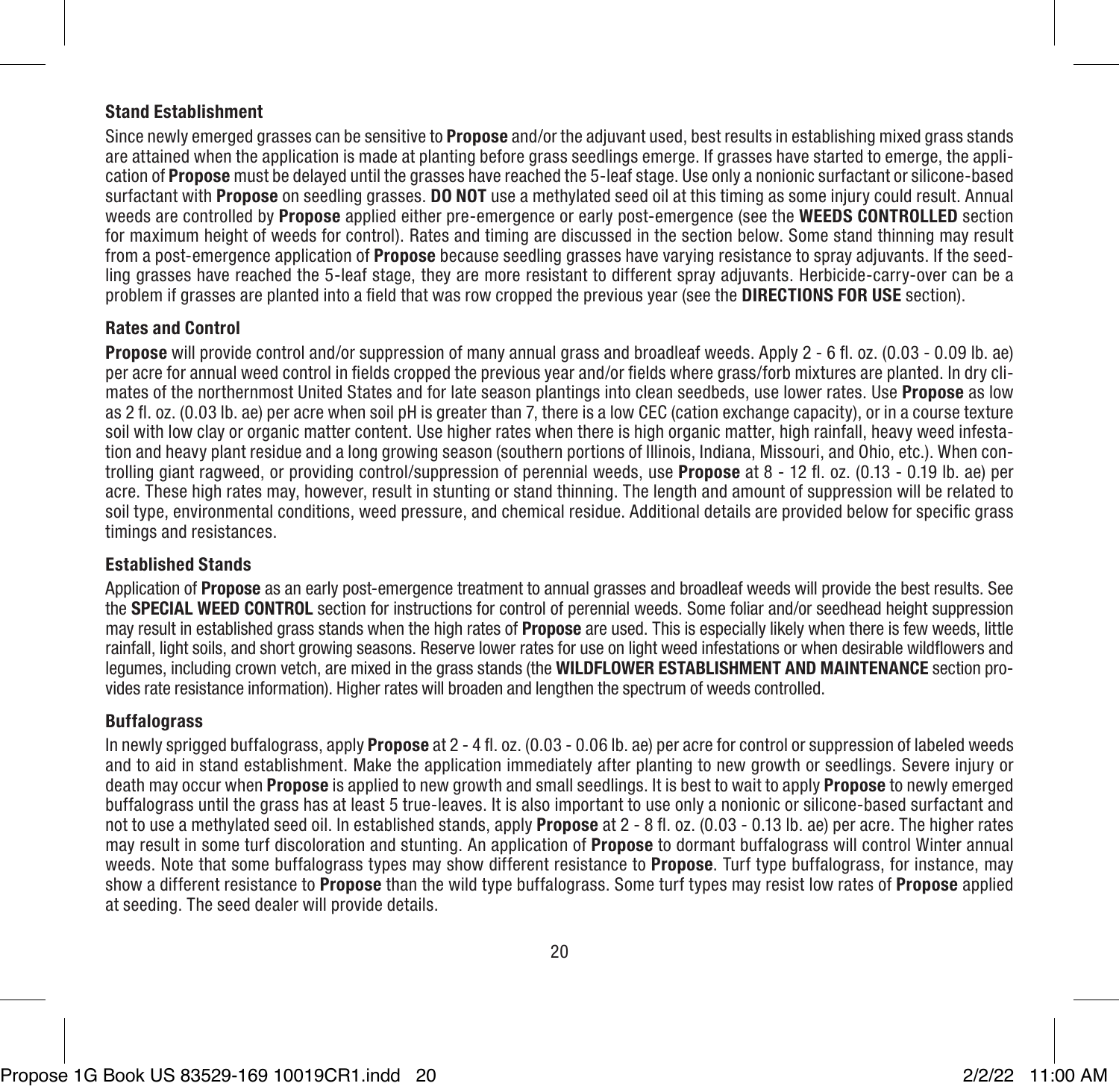#### Sideoats and Blue Grama

DO NOT apply Propose to monoculture stands of sideoats and blue grama if stand thinning or stand loss cannot be resisted. Once new seedlings of sideoats and blue grama have emerged and reached the 5-leaf stage, an application of **Propose** at 2 - 4 fl. oz. (0.03 - 0.06 lb. ae) per acre plus an adjuvant will aid in stand establishment. Stand thinning may occur if Propose is applied at 4 fl. oz. (0.06 lb. ae) per acre with methylated seed oil as the adjuvant. Satisfactory weed control in early Summer plantings of sideoats and blue grama may result when lower rates of **Propose** are used, especially in the states of Wisconsin, Michigan, Minnesota, South Dakota, North Dakota, Kansas, Oklahoma, Texas, and Nebraska, and other states where growing degree days are short. Although sideoats and blue grama have shown resistance to **Propose** at  $2 - 4$  fl. oz.  $(0.03 - 0.06)$  b. ae) per acre when applied pre-emergence at planting, some stand thinning may occur. In established stands of sideoats and blue grama, apply Propose at 4 - 10 fl. oz. (0.06 - 0.16 lb. ae) per acre. Propose can be applied up to 12 fl. oz. (0.19 lb. ae) per acre; however, depending on soil type, variety, environmental conditions, surfactant choice, etc., this may result in foliar and/or seedhead suppression, or in the injury of the sideoats or blue grama.

#### Switchgrass *(Panicum virgatum)*

DO NOT use Propose for the establishment of pure switchgrass stands as severe injury or death can result. It can, however, be applied at 2 - 4 fl. oz. (0.03 - 0.06 lb. ae) per acre if switchgrass is planted in a mixed stand with resistant species. Even then, some stand thinning or loss of stand may result. If reclaiming a mature switchgrass stand from certain perennial weeds like tall fescue. leafy spurge and Johnsongrass, etc., use **Propose** at rates of 10 - 12 fl. oz. (0.16 - 0.19 lb. ae) per acre. Beware, however, that severe stunting and injury will occur. DO NOT apply Propose to switchgrass if severe injury cannot be resisted.

#### Eastern Gamagrass

Apply **Propose** at 2 - 6 fl. oz. (0.03 - 0.09 lb. ae) per acre at planting prior to eastern gamagrass emergence only if some stand thinning or loss can be resisted. Stand thinning and stunting will most likely result. Stand mortality could result if there are adverse conditions, poor soils or added stress to the eastern gamagrass. On established eastern gamagrass, apply **Propose** at 2 - 8 fl. oz. (0.03 - 0.13 lb. ae) per acre while the eastern gamagrass is dormant. Injury in the form of stunting will occur as the rate of Propose is increased. If applied during or after green-up. **Propose** may result in foliar and/or seedhead suppression and possible mortality of weak plants.

#### Big Bluestem, Little Bluestem, and Indiangrass

To control labeled weeds in these grasses at planting, or any time thereafter (including emerged seedings and dormant or actively growing perennial stands), Propose can be applied at the rate of 2 - 12 fl. oz. (0.03 - 0.19 lb. ae) per acre. See the WEEDS CONTROLLED section for the desired rate. Use lower rates in Wisconsin, Michigan, Minnesota, South Dakota, North Dakota, Kansas, Oklahoma, Texas, and Nebraska. Use higher rates in areas of where there is more rainfall and a longer growing season.

#### Tall Fescue Control

Tall fescue can be controlled in established stands of, or in seed bed preparations for, big bluestem, little bluestem, and Indiangrass when **Propose** is applied at 12 fl. oz. (0.19 lb. ae) per acre in combination with methylated seed oil at 2 pts. per acre. Control may be aided with the addition of nitrogen fertilizer (see the **SPRAY ADJUVANTS FOR POST-EMERGENCE APPLICATIONS** section). Best results will be obtained if the tall fescue is actively growing. Application to tall fescue after it has reached the boot stage or Summer dormancy will result in poor control. Tank-mix combinations with **Propose** could result in improved control of existing tall fescue as well as new germinating seedlings. Best results will result from a Fall application of **Propose** at 6 - 12 fl. oz. (0.09 - 0.19 lb. ae) per acre plus Accord or Roundup Pro.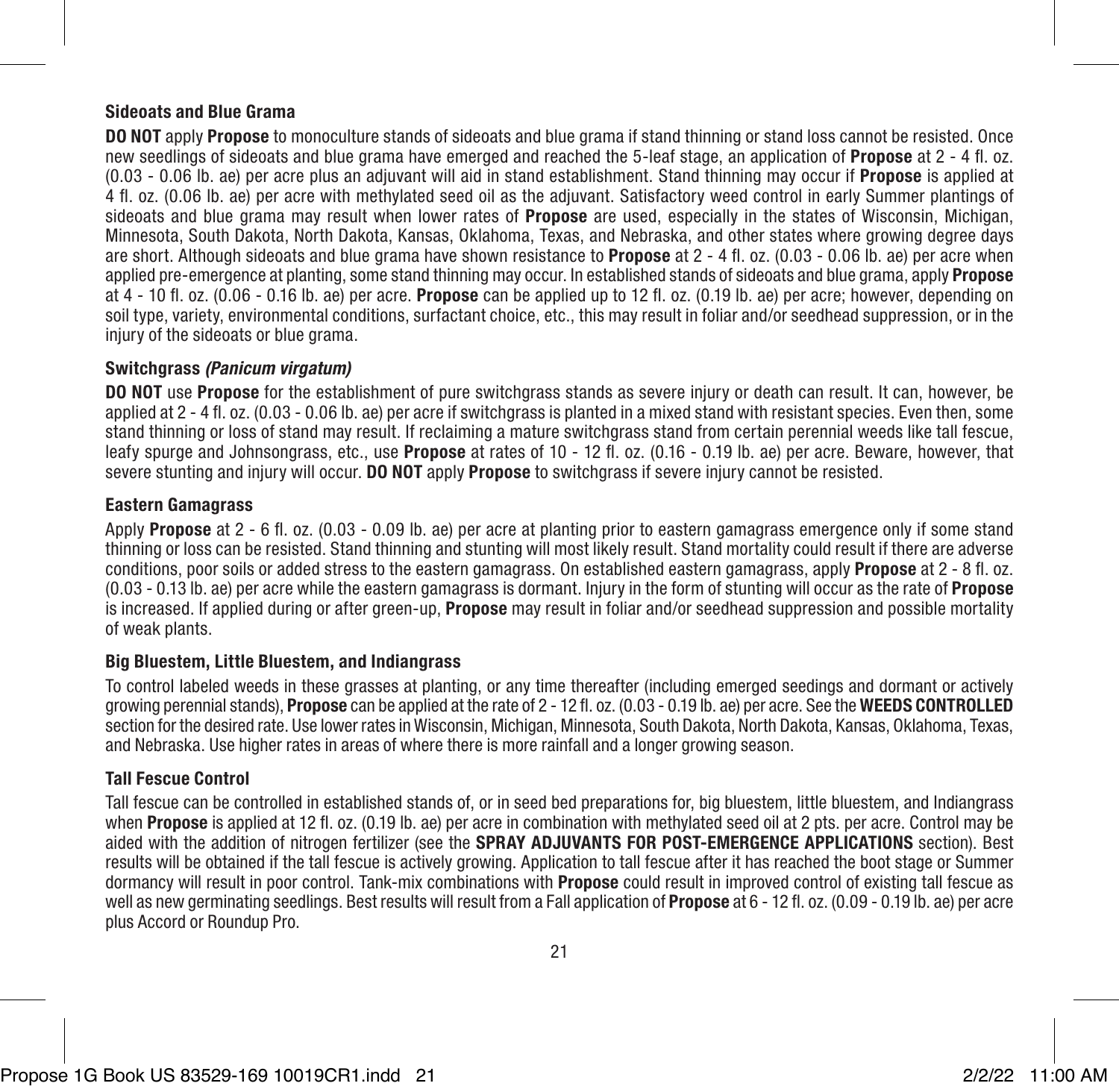To control older, more mature fescue stands in the Spring, use Propose at the higher end of the 6 - 12 fl. oz. (0.09 - 0.19 lb. ae) per acre rate range plus a tank-mix with Accord or Roundup Pro. If planting forbs, use the lower end of the 6 - 12 fl. oz. (0.09 - 0.19 lb. ae) per acre rate range of Propose plus a tank-mix with a glyphosate product. If Propose is used at 8 fl. oz. (0.13 lb. ae) per acre with a glyphosate product in the Fall, apply only 4 fl. oz. (0.06 lb. ae) of **Propose** per acre in the Spring at planting for annual weed and seedling fescue control. Where permitted, burning the fescue stand the following Spring prior to green-up can help provide a better seedbed for planting and aid in control of seedling tall fescue. Several Summer mowings of the fescue will weaken the root system and make the fescue more susceptible to herbicides. At least 10" of fescue re-growth is necessary following the last mowing before applying either the **Propose** or glyphosate products. Both require adequate foliage present for uptake and maximum control.

| <b>Prairiegrass</b>                                | Propose Rate per Acre**                |                                        |  |
|----------------------------------------------------|----------------------------------------|----------------------------------------|--|
| <b>Common Name (Scientific Name)</b>               | <b>New Seeding</b>                     | <b>Established</b>                     |  |
| Bluegrass, Kentucky (Poa pratensis)                |                                        | 2 - 12*** fl. oz. (0.03 - 0.19 lb. ae) |  |
| Bluegrass, Sandberg's (Poa sandbergii)             |                                        | 2 - 12 fl. oz. (0.03 - 0.19 lb. ae)    |  |
| Bluestem, Big (Andropogon gerardii)                | 2 - 12 fl. oz. (0.03 - 0.19 lb. ae)    | 2 - 12 fl. oz. (0.03 - 0.19 lb. ae)    |  |
| Bluestem, Bushy (Andropogon glomeratus)            | $-2$                                   | 2 - 12 fl. oz. (0.03 - 0.19 lb. ae)    |  |
| Bluestem, King Ranch (Bothriochloa ischaemum)      |                                        | 2 - 12 fl. oz. (0.03 - 0.19 lb. ae)    |  |
| Bluestem, Little (Schizachyrium scoparium)         | 2 - 12 fl. oz. (0.03 - 0.19 lb. ae)    | 2 - 12 fl. oz. (0.03 - 0.19 lb. ae)    |  |
| Bluestem, Silver Beard (Bothriochloa saccharoides) |                                        | 2 - 12 fl. oz. (0.03 - 0.19 lb. ae)    |  |
| Bromegrass, Smooth (Bromus inermis)                |                                        | 2 - 12 fl. oz. (0.03 - 0.19 lb. ae)    |  |
| Broomsedge (Andropogon virginicus)                 |                                        | 2 - 12 fl. oz. (0.03 - 0.19 lb. ae)    |  |
| Buffalograss (Buchloe dactyloides)                 | 2 - 4 fl. oz. (0.03 - 0.06 lb. ae)     | 2 - 8 fl. oz. (0.03 - 0.13 lb. ae)     |  |
| Fingergrass, Rhodes grass (Chloris spp.)           |                                        | 2 - 12 fl. oz. (0.03 - 0.19 lb. ae)    |  |
| Gamagrass, Eastern (Tripsacum dactyloides)         | $2 - 6*$ fl. oz. (0.03 - 0.09 lb. ae)  | 2 - 8 fl. oz. (0.03 - 0.13 lb. ae)     |  |
| Grama, Blue (Bouteloua gracilis)                   | $2 - 8$ * fl. oz. (0.03 - 0.13 lb. ae) | 2 - 8 fl. oz. (0.03 - 0.13 lb. ae)     |  |
| Grama, Sideoats (Bouteloua curtipendula)           | $2 - 8$ * fl. oz. (0.03 - 0.13 lb. ae) | 2 - 8 fl. oz. (0.03 - 0.13 lb. ae)     |  |

#### Resistant Grass Species<sup>1</sup>

1 See individual grass sections for application timing.

2 Resistance unknown.

 \*Propose pre-emergence applications to newly seeded sideoats, blue grama, and Eastern gamagrass may result in thinning or loss of stand.

\*\*High rates may result in stunting and growth suppression.

\*\*\*Some bluegrass varieties are sensitive to Propose. Drought can delay recovery and may result in overgrazing of treated area.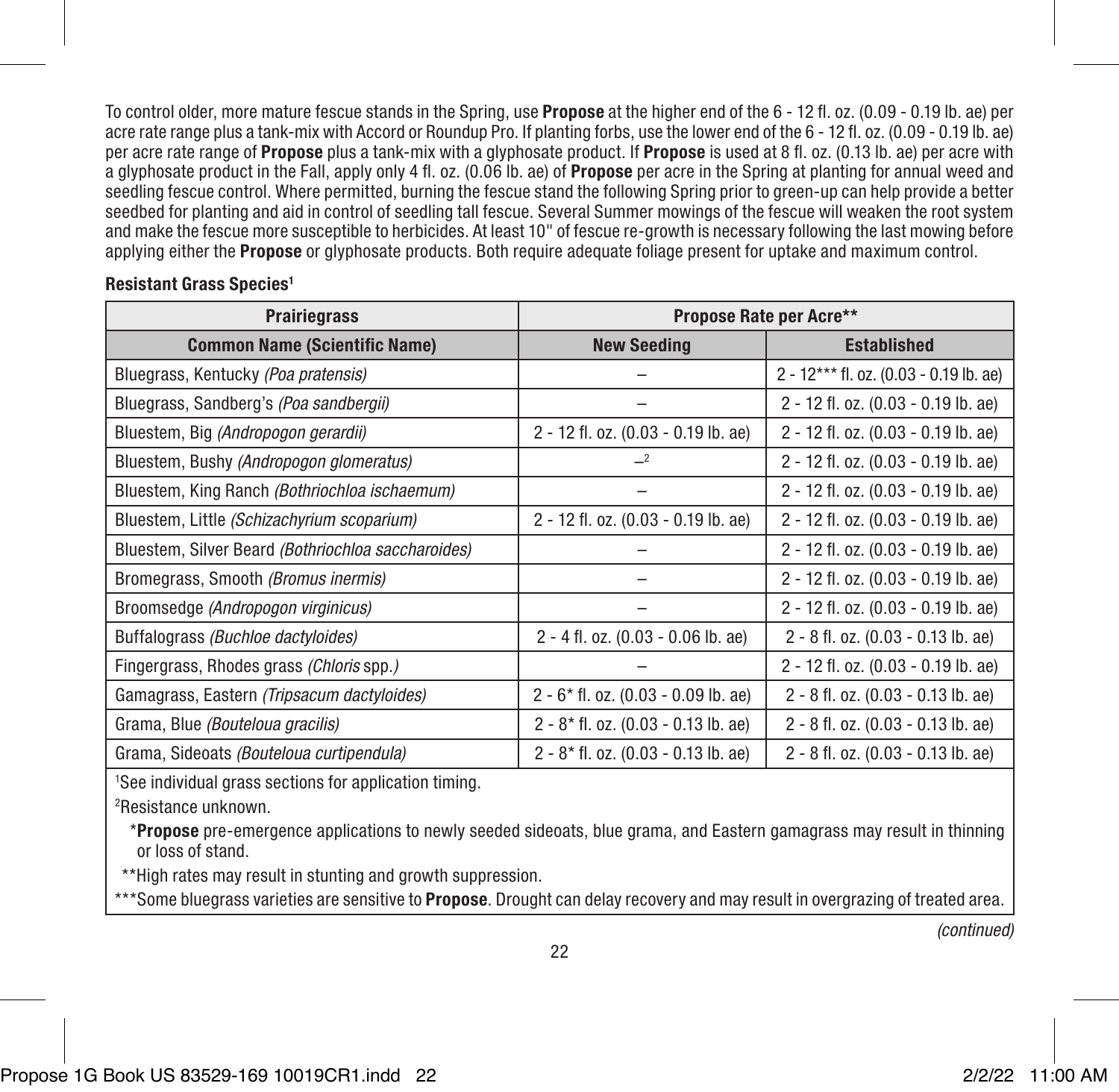#### Resistant Grass Species1  *(continued)*

| <b>Prairiegrass</b>                                                                                                               | Propose Rate per Acre**                  |                                     |  |
|-----------------------------------------------------------------------------------------------------------------------------------|------------------------------------------|-------------------------------------|--|
| <b>Common Name (Scientific Name)</b>                                                                                              | <b>Established</b><br><b>New Seeding</b> |                                     |  |
| Indiangrass (Sorghastrum nutans)                                                                                                  | 2 - 12 fl. oz. (0.03 - 0.19 lb. ae)      | 2 - 12 fl. oz. (0.03 - 0.19 lb. ae) |  |
| Needle-and-thread (Stipa comata)                                                                                                  |                                          | 2 - 12 fl. oz. (0.03 - 0.19 lb. ae) |  |
| Needlegrass (Stipa spp.)                                                                                                          |                                          | 2 - 12 fl. oz. (0.03 - 0.19 lb. ae) |  |
| Sandreed, Prairie (Calamovilfa longifolia)                                                                                        |                                          | 2 - 12 fl. oz. (0.03 - 0.19 lb. ae) |  |
| Squirreltail, Bottlebrush (Sitanion hystrix)                                                                                      |                                          | 2 - 12 fl. oz. (0.03 - 0.19 lb. ae) |  |
| Threeawn, Kearny (Plains) (Aristida longespica)                                                                                   |                                          | 2 - 12 fl. oz. (0.03 - 0.19 lb. ae) |  |
| Threeawn, Prairie (Aristida oligantha)                                                                                            |                                          | 2 - 12 fl. oz. (0.03 - 0.19 lb. ae) |  |
| Wheatgrasses (Agropyron spp.)                                                                                                     |                                          | 2 - 12 fl. oz. (0.03 - 0.19 lb. ae) |  |
| Wild Ryegrass, Russian (Elymus junceus)                                                                                           | $2 - 6$ ** fl. oz. (0.03 - 0.19 lb. ae)  | 2 - 12 fl. oz. (0.03 - 0.19 lb. ae) |  |
| <sup>1</sup> See individual grass sections for application timing.<br>**High rates may result in stunting and growth suppression. |                                          |                                     |  |

#### Resistance of Established Grasses to 8 - 12 fl. oz. (0.13 - 0.19 lb. ae) of Propose applied in the Fall

| Grass Species*                                                                                                                      | <b>Resistant</b> | Suppressed** | <b>Not Resistant</b> | <b>Resistance Unknown</b> |
|-------------------------------------------------------------------------------------------------------------------------------------|------------------|--------------|----------------------|---------------------------|
| Bermudagrass                                                                                                                        |                  |              |                      |                           |
| Bluegrass, Kentucky                                                                                                                 |                  | Χ            |                      |                           |
| Bluegrass, Sandberg's                                                                                                               |                  |              |                      |                           |
| Bluestem, Big                                                                                                                       | χ                |              |                      |                           |
| Bluestem, Bushy                                                                                                                     | χ                |              |                      |                           |
| Bluestem, King Ranch                                                                                                                | χ                |              |                      |                           |
| Bluestem, Little                                                                                                                    | χ                |              |                      |                           |
| <b>Bluestem, Silver Beard</b>                                                                                                       |                  |              |                      |                           |
| Brome, Downey                                                                                                                       |                  |              | X                    |                           |
| *Species with an X in more than one column means resistance will vary depending on variety, use rate, and environmental conditions. |                  |              |                      |                           |

\*\*Suppression may be expressed as reduction in number of seedheads, seedhead height suppression or foliage height reduction, however, full recovery of the grass can be expected.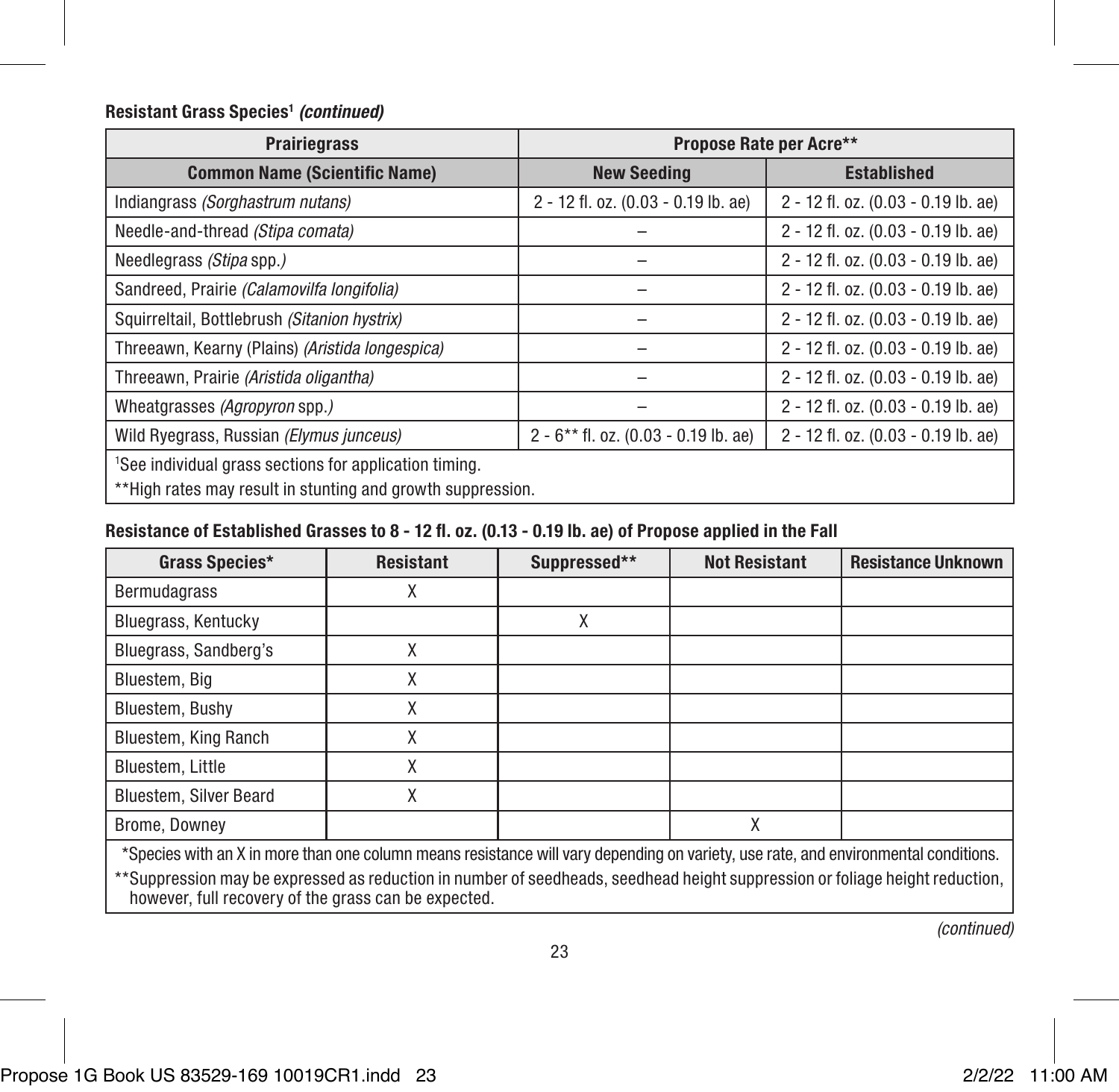| Grass Species*                                                                                                                                                                       | <b>Resistant</b>                                                                                                                    | Suppressed** | <b>Not Resistant</b> | <b>Resistance Unknown</b> |  |
|--------------------------------------------------------------------------------------------------------------------------------------------------------------------------------------|-------------------------------------------------------------------------------------------------------------------------------------|--------------|----------------------|---------------------------|--|
| Bromegrass, Meadow                                                                                                                                                                   |                                                                                                                                     | X            | X                    |                           |  |
| Bromegrass, Smooth                                                                                                                                                                   |                                                                                                                                     | X            |                      |                           |  |
| Broomsedge                                                                                                                                                                           | X                                                                                                                                   |              |                      |                           |  |
| <b>Buffalograss</b>                                                                                                                                                                  | X                                                                                                                                   | X            |                      |                           |  |
| Canarygrass, Reed                                                                                                                                                                    |                                                                                                                                     | X            | X                    |                           |  |
| Cheatgrass                                                                                                                                                                           |                                                                                                                                     |              | X                    |                           |  |
| Cordgrass, Prairie                                                                                                                                                                   |                                                                                                                                     | X            |                      |                           |  |
| Creeping Foxtail, Garrison                                                                                                                                                           |                                                                                                                                     |              |                      | X                         |  |
| Dropseed, Prairie                                                                                                                                                                    |                                                                                                                                     |              |                      | X                         |  |
| Fescue, Idaho                                                                                                                                                                        | X                                                                                                                                   |              |                      |                           |  |
| Fescue, Tall                                                                                                                                                                         |                                                                                                                                     |              | X                    |                           |  |
| Gamagrass, Eastern                                                                                                                                                                   |                                                                                                                                     | X            |                      |                           |  |
| Grama, Blue                                                                                                                                                                          | X                                                                                                                                   | X            |                      |                           |  |
| Grama, Sideoats                                                                                                                                                                      | X                                                                                                                                   | X            |                      |                           |  |
| Indiangrass                                                                                                                                                                          | X                                                                                                                                   |              |                      |                           |  |
| Medusahead                                                                                                                                                                           |                                                                                                                                     |              | X                    |                           |  |
| Needle-and-thread                                                                                                                                                                    | X                                                                                                                                   |              |                      |                           |  |
| Needlegrass, Green                                                                                                                                                                   | X                                                                                                                                   |              |                      |                           |  |
| Orchardgrass                                                                                                                                                                         |                                                                                                                                     | X            |                      |                           |  |
| Quackgrass                                                                                                                                                                           |                                                                                                                                     | X            |                      |                           |  |
| Redtop                                                                                                                                                                               |                                                                                                                                     | X            | X                    |                           |  |
| Rhodes Grass/Fingergrass                                                                                                                                                             | X                                                                                                                                   |              |                      |                           |  |
| Ryegrass, Annual or Italian                                                                                                                                                          |                                                                                                                                     |              | X                    |                           |  |
| Ryegrass, Perennial                                                                                                                                                                  |                                                                                                                                     | X            | $\mathsf{X}$         |                           |  |
|                                                                                                                                                                                      | *Species with an X in more than one column means resistance will vary depending on variety, use rate, and environmental conditions. |              |                      |                           |  |
| **Suppression may be expressed as reduction in number of seedheads, seedhead height suppression or foliage height reduction,<br>however, full recovery of the grass can be expected. |                                                                                                                                     |              |                      |                           |  |

#### Resistance of Established Grasses to 8 - 12 fl. oz. (0.13 - 0.19 lb. ae) of Propose applied in the Fall *(continued)*

24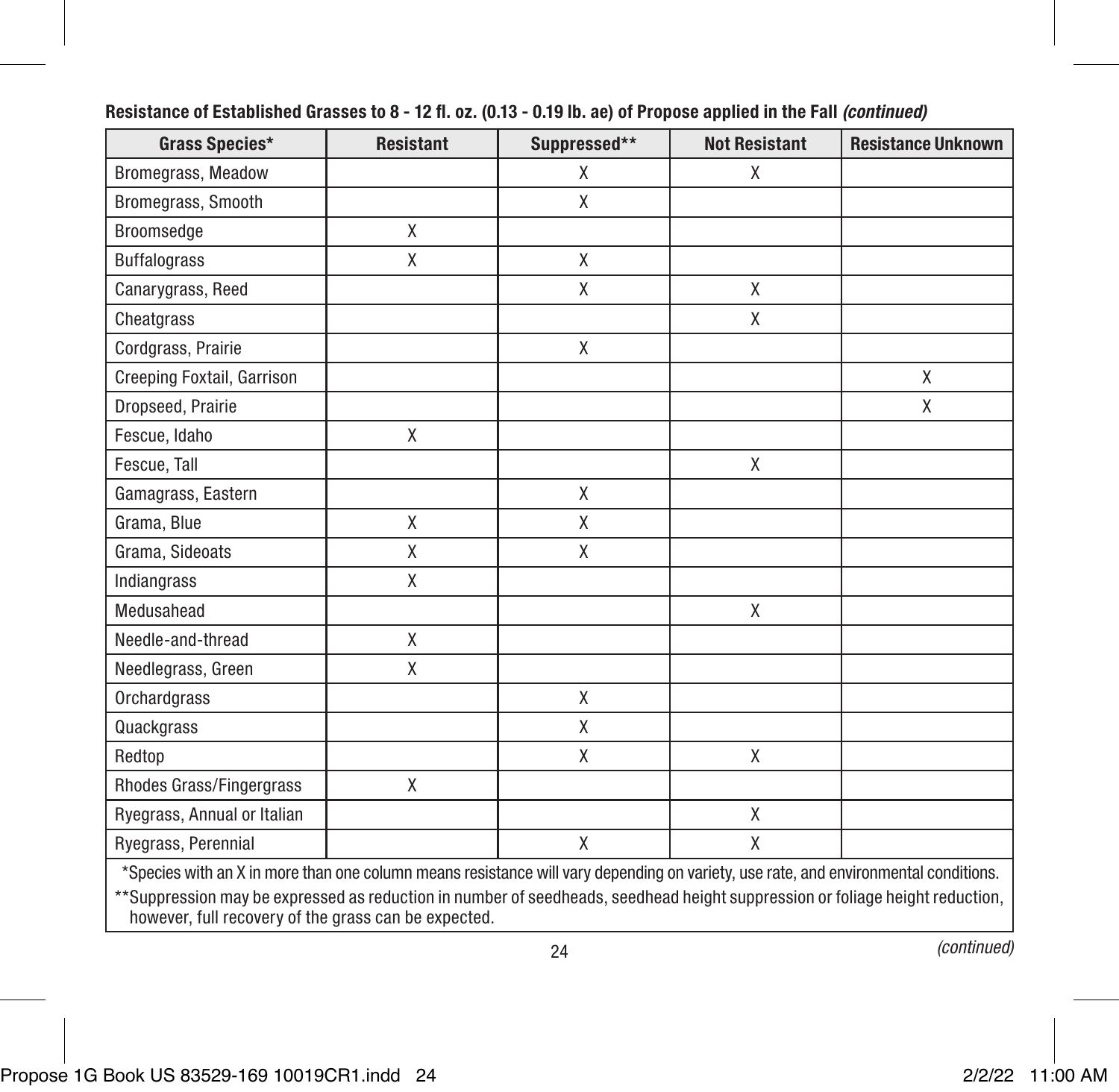| Grass Species*                                                                                                                                                                       | <b>Resistant</b> | Suppressed** | <b>Not Resistant</b> | <b>Resistance Unknown</b> |  |
|--------------------------------------------------------------------------------------------------------------------------------------------------------------------------------------|------------------|--------------|----------------------|---------------------------|--|
| Sandreed, Prairie                                                                                                                                                                    | X                |              |                      |                           |  |
| Squirreltail, Bottlebrush                                                                                                                                                            | X                |              |                      |                           |  |
| Switchgrass                                                                                                                                                                          |                  | X            | X                    |                           |  |
| Threeawn, Prairie                                                                                                                                                                    | X                |              |                      |                           |  |
| Timothy                                                                                                                                                                              |                  |              | X                    |                           |  |
| Wheatgrass, Bluebunch                                                                                                                                                                | X                | X            |                      |                           |  |
| Wheatgrass, Crested                                                                                                                                                                  | Χ                | X            |                      |                           |  |
| Wheatgrass, Intermediate                                                                                                                                                             | X                | X            |                      |                           |  |
| Wheatgrass, Pubescent                                                                                                                                                                | X                | X            |                      |                           |  |
| Wheatgrass, Siberian                                                                                                                                                                 | Χ                |              |                      |                           |  |
| Wheatgrass, Slender                                                                                                                                                                  | X                | X            |                      |                           |  |
| Wheatgrass, Streambank                                                                                                                                                               | X                | X            |                      |                           |  |
| Wheatgrass, Western                                                                                                                                                                  | Χ                | X            |                      |                           |  |
| Wild Ryegrass, Basin                                                                                                                                                                 | χ                |              |                      |                           |  |
| Wild Ryegrass, Canada                                                                                                                                                                |                  | X            |                      |                           |  |
| Wild Ryegrass, Russian                                                                                                                                                               | Χ                |              |                      |                           |  |
| Wild Ryegrass, Virginia                                                                                                                                                              |                  | X            |                      |                           |  |
| *Species with an X in more than one column means resistance will vary depending on variety, use rate, and environmental conditions.                                                  |                  |              |                      |                           |  |
| **Suppression may be expressed as reduction in number of seedheads, seedhead height suppression or foliage height reduction,<br>however, full recovery of the grass can be expected. |                  |              |                      |                           |  |

#### Resistance of Established Grasses to 8 - 12 fl. oz. (0.13 - 0.19 lb. ae) of Propose applied in the Fall *(continued)*

#### WILDFLOWER ESTABLISHMENT AND MAINTENANCE

Resistance among wildflowers to **Propose** varies considerably because there are so many different genotypes, ecotypes and varieties and susceptibilities depending on soil types and environmental conditions. DO NOT use Propose unless some stand thinning or mortality of wildflowers can be resisted. The least amount of injury to resistant species from a pre-emergence application of **Propose** will result from the low rate of 2 fl. oz. (0.03 lb. ae) per acre. Because the use of **Propose** applied post-emergence can result in injury or death of some wildflower genotypes, use only as a last resort when the wildflower stand is threatened by weed competition. Certain spray adjuvants used with **Propose** can also increase injury and stand loss in wildflowers. Most legumes listed in the resistance table are resistant to Propose at 4 fl. oz. (0.06 lb. ae) per acre, however some stand thinning can occur. The specifications given in the tables below are for mixed grass/wildflower stands. Use on a monoculture stand could result in poor control and plant injury. Test a small area of the monoculture stand for injury before applying **Propose** to a larger area of a monoculture stand.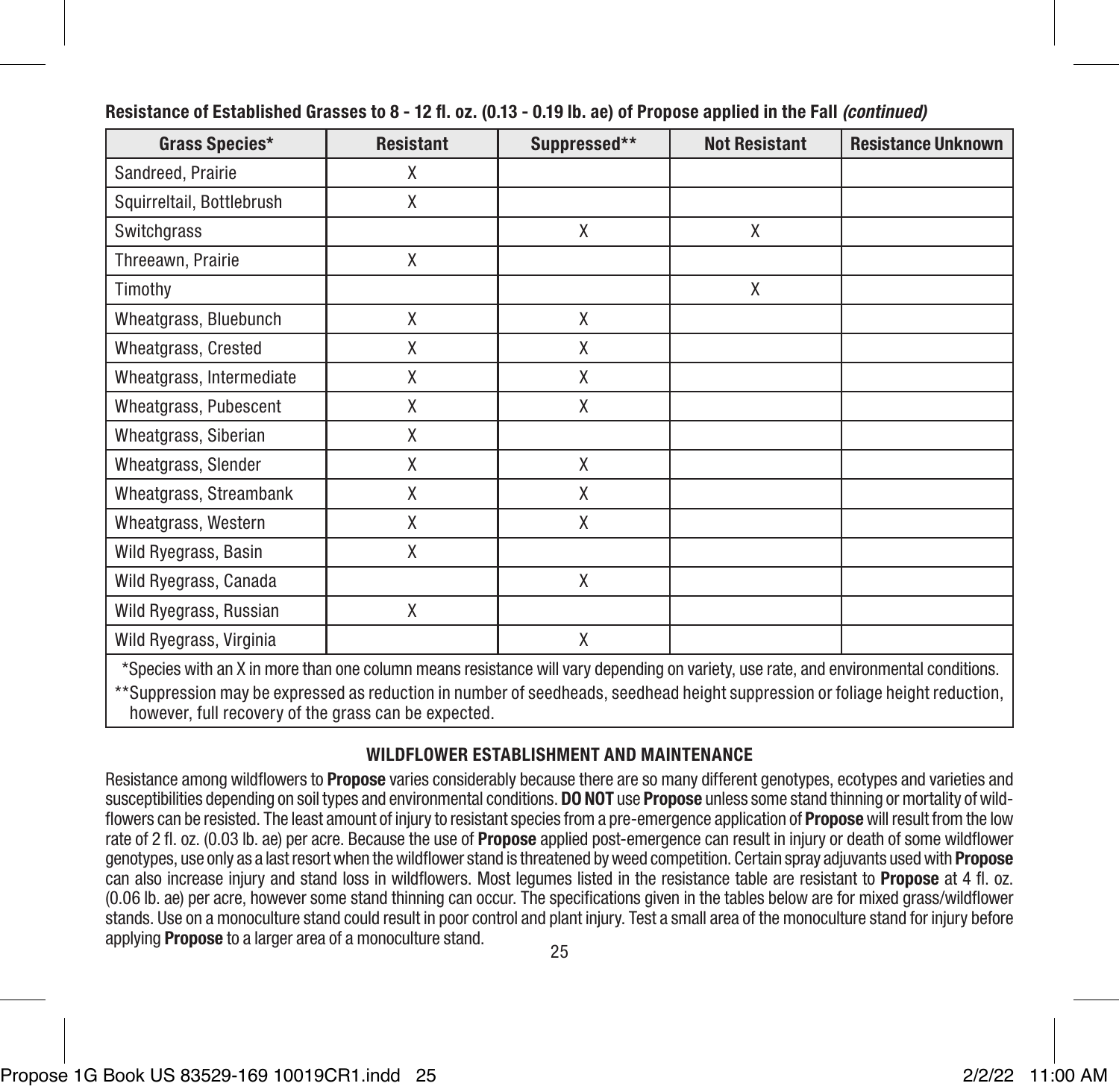#### For Prairiegrass/Wildflower Mixtures

If wildflower injury (stand thinning, height suppression, etc.) can be resisted, apply **Propose** at the rate specified to achieve the weed control desired. DO NOT exceed the resistance rate given in the table below. Pre-emergence applications of Propose can reduce or eliminate wildflower injury. To minimize injury to resistant species, apply Propose at 2 - 4 fl. oz. (0.03 - 0.06 lb. ae) per acre. In low rainfall areas and areas where conditions are cool and dry, use the 2 fl. oz. (0.03 lb. ae) per acre rate of Propose. If a post-emergence application of **Propose** is to be made to established prairiegrass/wildflower mixtures, use the lowest rates allowed to achieve the weed control desired (see the WEEDS CONTROLLED section). Post-emergence application can result in stand thinning or death due to the great variation in seed sources, varieties, and genotypes of wildflowers. Test a small area to determine resistance before making a full application to a large area. The rates listed below are for those species in which acceptable resistance has been confirmed on the varieties/genotypes being treated.

Increased wildflower injury can result from an application of **Propose** in conjunction with an organophosphate insecticide.

| <b>Common Name</b>            | <b>Scientific Name</b>                                                                 | <b>Pre-Emergence</b> | <b>Post-Emergence</b> |
|-------------------------------|----------------------------------------------------------------------------------------|----------------------|-----------------------|
| Alfalfa                       | Medicago sativa                                                                        | No                   | Yes                   |
| Aster, New England            | Aster novae angliae                                                                    | No                   | Yes                   |
| Aster, Prairie                | Aster tanacetifolia                                                                    | No                   | Yes                   |
| <b>Baby Blue Eyes</b>         | Nemophila menziesii                                                                    | No                   | Yes                   |
| <b>Beggar Ticks</b>           | <b>Bidens frondosa</b>                                                                 | No                   | Yes                   |
| <b>Bird's Eyes</b>            | Gila tricolor                                                                          | No                   | Yes                   |
| <b>Bishop's Flower</b>        | Ammi majus                                                                             | No                   | Yes                   |
| <b>Blackeyed Susan</b>        | Rudbeckia hirta                                                                        | Yes                  | Yes                   |
| Blanketflower                 | Gaillardia aristata                                                                    | No                   | Yes                   |
| <b>Bundleflower, Illinois</b> | Desmanthus illinoensis                                                                 | Yes                  | Yes                   |
| Catchfly                      | Silene armeria                                                                         | No                   | Yes                   |
| Chicory                       | Cichorium intybus                                                                      | Yes                  | Yes                   |
| Clover, Crimson               | Trifolium incarnatum                                                                   | Yes                  | Yes                   |
| Clover, White                 | <b>Trifolium repens</b>                                                                | No                   | Yes                   |
| Coneflower, Purple            | Echinacea purpurea                                                                     | Yes                  | Yes                   |
| Coneflower, Upright Prairie   | Ratibida columnifera                                                                   | Yes                  | Yes                   |
|                               | *For legumes, at least 3 true-leaves need to be present at post-emergence application. |                      |                       |

Seedling Wildflower and Legume Resistance to Propose (4 fl. oz. (0.06 lb. ae) per acre)\* in Mixed Grass/Forb Stands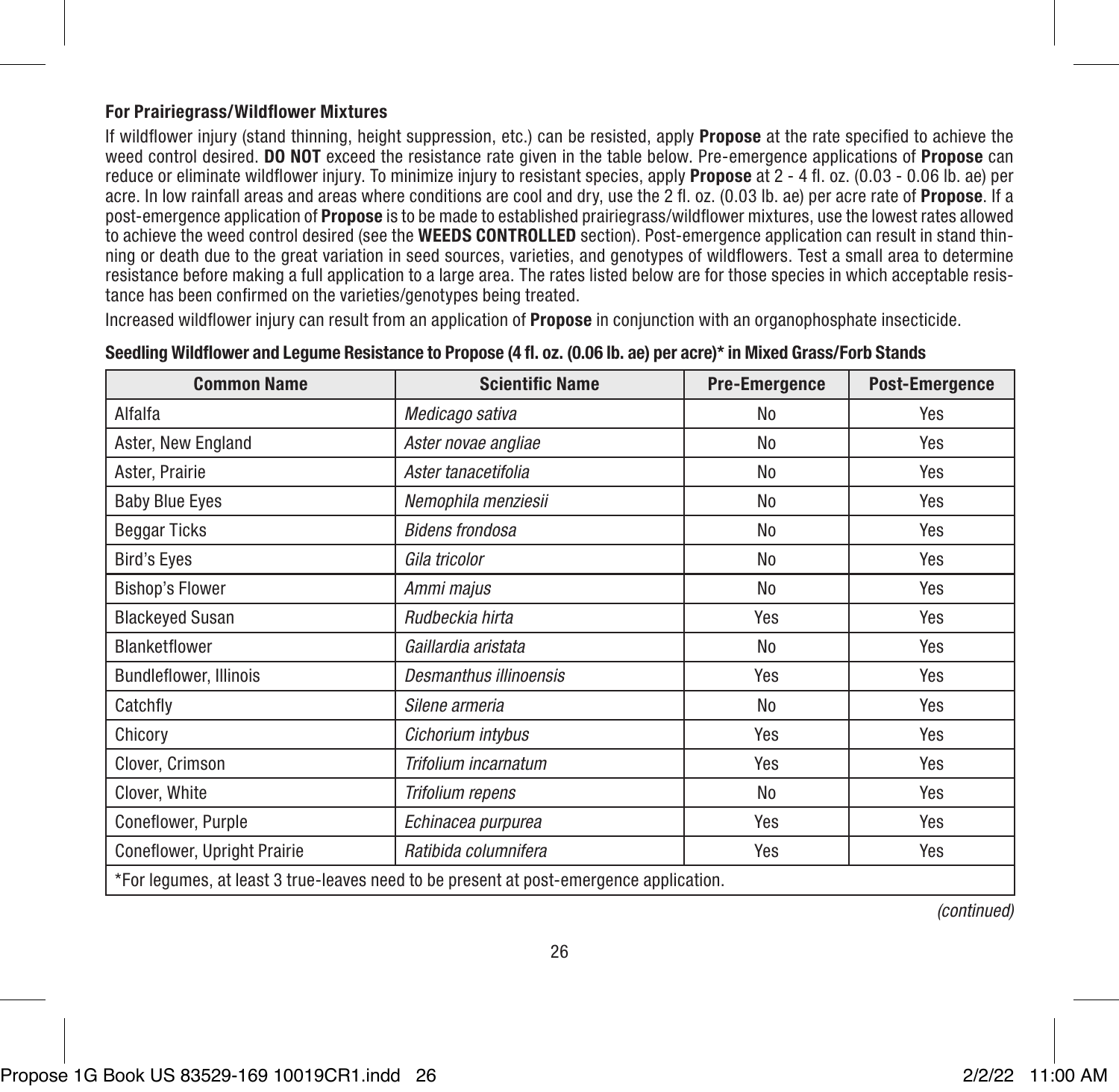| <b>Common Name</b>                                                                     | <b>Scientific Name</b>               | <b>Pre-Emergence</b> | Post-Emergence |  |  |
|----------------------------------------------------------------------------------------|--------------------------------------|----------------------|----------------|--|--|
| Coreopsis, Dwarf Red Plains                                                            | Coreopsis tinctoria var. Gay Feather | Yes                  | Yes            |  |  |
| Coreopsis, Lance Leaved                                                                | Coreopsis lanceolata                 | Yes                  | Yes            |  |  |
| Coreopsis, Plains                                                                      | Coreopsis, tinctoria                 | Yes                  | Yes            |  |  |
| Cornflower                                                                             | Centaurea cyanus                     | N <sub>0</sub>       | Yes            |  |  |
| Cosmos, Garden                                                                         | Cosmos bipinnatus                    | Yes                  | Yes            |  |  |
| Cosmos, Yellow                                                                         | Cosmos sulphureus                    | Yes                  | Yes            |  |  |
| Daisy, Ox-Eye                                                                          | Chrysanthemum leucanthemum           | Yes                  | Yes            |  |  |
| Daisy, Shasta                                                                          | Chrysanthemum maximum                | Yes                  | Yes            |  |  |
| <b>Five Spot</b>                                                                       | Nemophila maculata                   | No                   | Yes            |  |  |
| Flax, Blue                                                                             | Linum perenne                        | N <sub>0</sub>       | Yes            |  |  |
| Hat, Mexican                                                                           | Ratibida columnifera                 | Yes                  | Yes            |  |  |
| <b>Indian Blanket</b>                                                                  | Gaillardia pulchella                 | N <sub>o</sub>       | Yes            |  |  |
| Indigo, Blue False                                                                     | Baptisia australis                   | Yes                  | N <sub>0</sub> |  |  |
| Johnny Jump-Ups                                                                        | Viola cornuta                        | Yes                  | Yes            |  |  |
| <b>Lemon Mint</b>                                                                      | Monarda citriodora                   | No                   | Yes            |  |  |
| Lespedeza, Bicolor                                                                     | Lespedeza                            | Yes                  | Yes            |  |  |
| Lespedeza, Korean                                                                      | Lespedeza stipulacea                 | N <sub>0</sub>       | Yes            |  |  |
| Lespedeza, Sericea                                                                     | Lespedeza cuneata                    | N <sub>0</sub>       | Yes            |  |  |
| Lupine, Perennial                                                                      | Lupinus perennis                     | Yes                  | Yes            |  |  |
| Partridgepea                                                                           | Cassia fasciculate                   | Yes                  | Yes            |  |  |
| Pea. Calico                                                                            | Pisum vigna sinensis                 | Yes                  | Yes            |  |  |
| Pea. Flat                                                                              | Lathyrus sylvestris                  | Yes                  | Yes            |  |  |
| Pea, Perennial                                                                         | Lathyrus latifolius                  | Yes                  | Yes            |  |  |
| Phlox. Drummond                                                                        | Phlox drummondii                     | Yes                  | No             |  |  |
| *For legumes, at least 3 true-leaves need to be present at post-emergence application. |                                      |                      |                |  |  |

#### Seedling Wildflower and Legume Resistance to Propose (4 fl. oz. (0.06 lb. ae) per acre)\* in Mixed Grass/Forb Stands *(continued)*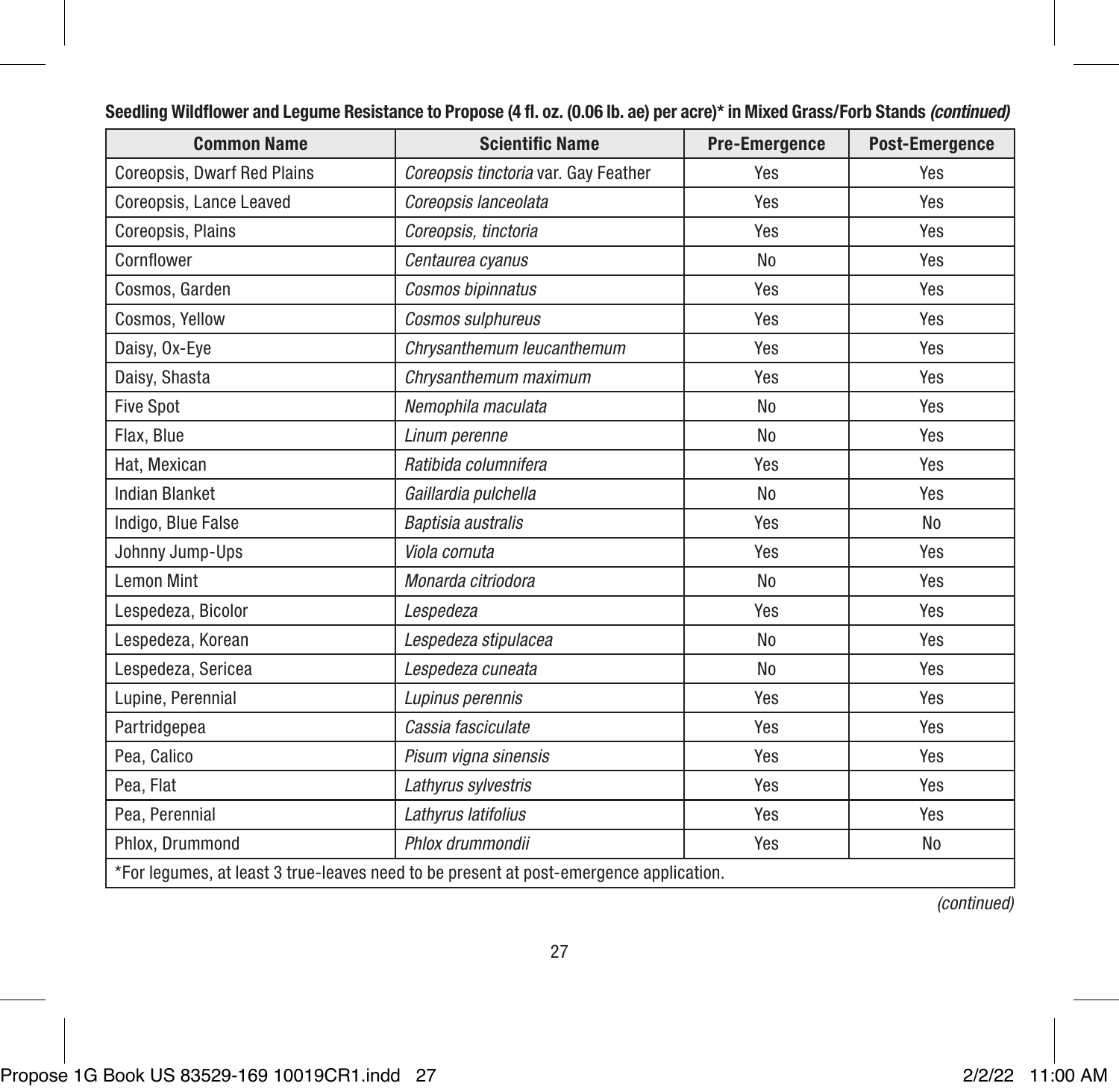| <b>Common Name</b>         | <b>Scientific Name</b>                                                                 | <b>Pre-Emergence</b> | <b>Post-Emergence</b> |
|----------------------------|----------------------------------------------------------------------------------------|----------------------|-----------------------|
| Poppy, California          | Eschscholzia californica                                                               | Yes                  | No                    |
| Poppy, Corn                | Papaver rhoeas                                                                         | Yes                  | Yes                   |
| Poppy, Red Corn            | Papaver spp.                                                                           | Yes                  | Yes                   |
| Prairieclover, Purple      | Dalea purpurea                                                                         | Yes                  | Yes                   |
| Prairieclover, White       | Dalea candidum                                                                         | Yes                  | Yes                   |
| <b>Tick-Trefoil, Showv</b> | Desmodium canadense                                                                    | No                   | Yes                   |
| Trefoil, Birdsfoot         | Lotus corniculatus                                                                     | No                   | Yes                   |
| Vetch, Crown               | Coronilla varia                                                                        | Yes                  |                       |
| Vetch, Hairv               | Vicia villosa                                                                          | Yes                  |                       |
| Yarrow, Gold               | Achillea filipendulina                                                                 | No                   | Yes                   |
|                            | *For legumes, at least 3 true-leaves need to be present at post-emergence application. |                      |                       |

Seedling Wildflower and Legume Resistance to Propose (4 fl. oz. (0.06 lb. ae) per acre)\* in Mixed Grass/Forb Stands *(continued)*

#### Established Wildflower and Legume Resistance to Propose (maximum rate\* per acre) in Mixed Grass/Forb Stands

| <b>Common Name</b>            | <b>Scientific Name</b>     | <b>Pre-Emergence</b>     | Post-Emergence**         |
|-------------------------------|----------------------------|--------------------------|--------------------------|
| Alfalfa                       | Medicago sativa            | 12 fl. oz. (0.19 lb. ae) | 12 fl. oz. (0.19 lb. ae) |
| <b>Blackeyed Susan</b>        | Rudbeckia hirta            | 8 fl. oz. (0.13 lb. ae)  | 10 fl. oz. (0.16 lb. ae) |
| Blanketflower                 | Gaillardia aristata        |                          | 8 fl. oz. (0.13 lb. ae)  |
| <b>Bundleflower, Illinois</b> | Desmanthus illinoensis     | 12 fl. oz. (0.19 lb. ae) | 12 fl. oz. (0.19 lb. ae) |
| Chickory                      | Cichorium intybus          | 4 fl. oz. (0.06 lb. ae)  | 6 fl. oz. (0.09 lb. ae)  |
| Coneflower, Purple            | Echinacea purpurea         | 8 fl. oz. (0.13 lb. ae)  | 8 fl. oz. (0.13 lb. ae)  |
| Coneflower, Upright Prairie   | Ratibida columnifera       | 6 fl. oz. (0.09 lb. ae)  | 6 fl. oz. (0.09 lb. ae)  |
| Daisy, Ox-Eye <sup>1</sup>    | Chrysanthemum leucanthemum | 8 fl. oz. (0.13 lb. ae)  | 8 fl. oz. (0.13 lb. ae)  |
| Daisy, Shasta                 | Chrysanthemum maximum      | 4 fl. oz. (0.06 lb. ae)  | 8 fl. oz. (0.13 lb. ae)  |

\*Height suppression or stand reduction may occur at maximum use rate. For legumes, some yellowing and stunting can occur at higher use rates.

\*\*Make early post-emergence application on the flowers to reduce injury and increase flower set. 1 Will not flower.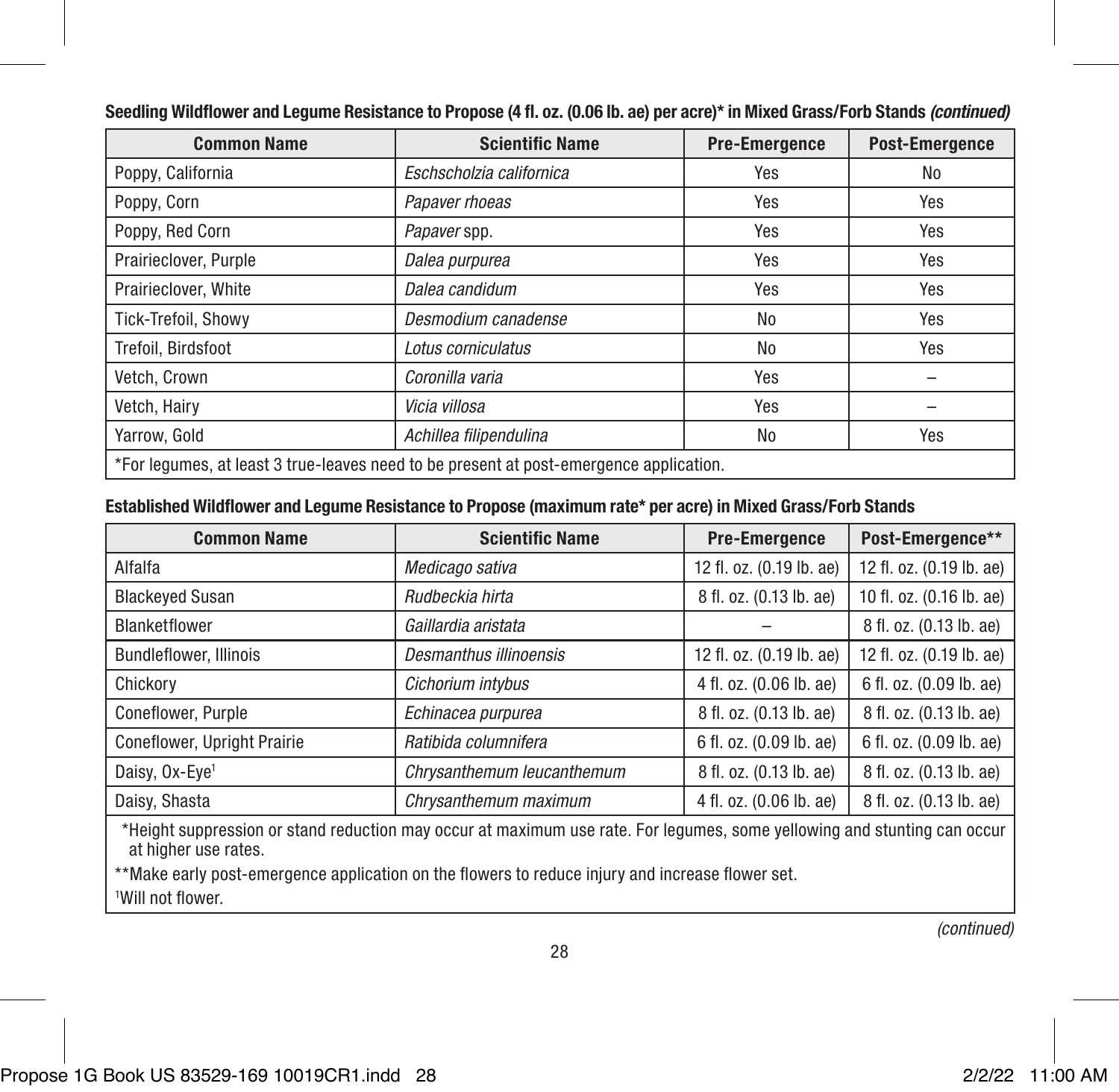| <b>Common Name</b>                                                                                                        | <b>Scientific Name</b> | <b>Pre-Emergence</b>     | Post-Emergence**         |  |
|---------------------------------------------------------------------------------------------------------------------------|------------------------|--------------------------|--------------------------|--|
| Flax, Blue                                                                                                                | Linum perenne          |                          | 6 fl. oz. (0.09 lb. ae)  |  |
| Hat, Mexican                                                                                                              | Ratibida columnifera   | 6 fl. oz. (0.09 lb. ae)  | 6 fl. oz. (0.09 lb. ae)  |  |
| <b>Indian Blanket</b>                                                                                                     | Gaillardia pulchella   |                          | 6 fl. oz. (0.09 lb. ae)  |  |
| Johnny Jump-Ups                                                                                                           | Viola cornuta          | 8 fl. oz. (0.13 lb. ae)  | 12 fl. oz. (0.19 lb. ae) |  |
| Leadplant                                                                                                                 | Amorpha canescens      | 8 fl. oz. (0.13 lb. ae)  | 8 fl. oz. (0.13 lb. ae)  |  |
| Lespedeza, Bicolor                                                                                                        | Lespedeza              | 8 fl. oz. (0.13 lb. ae)  | 8 fl. oz. (0.13 lb. ae)  |  |
| Lespedeza, Sericea                                                                                                        | Lespedeza cuneata      | 12 fl. oz. (0.19 lb. ae) | 12 fl. oz. (0.19 lb. ae) |  |
| Lupine, Perennial <sup>2</sup>                                                                                            | Lupina perennis        | 8 fl. oz. (0.13 lb. ae)  | 12 fl. oz. (0.19 lb. ae) |  |
| Milkweed, Common                                                                                                          | Asclepias syriaca      | 8 fl. oz. (0.13 lb. ae)  |                          |  |
| Partridgepea                                                                                                              | Cassia fasciculate     | 12 fl. oz. (0.19 lb. ae) | 12 fl. oz. (0.19 lb. ae) |  |
| Pea, Prairie Scurf                                                                                                        | Psoralea esculenta     | 8 fl. oz. (0.13 lb. ae)  | 8 fl. oz. (0.13 lb. ae)  |  |
| Poorjoe                                                                                                                   | Diodia teres           | 8 fl. oz. (0.13 lb. ae)  |                          |  |
| Prairieclover, Purple                                                                                                     | Dalea, purpurea        | 4 fl. oz. (0.06 lb. ae)  | 12 fl. oz. (0.19 lb. ae) |  |
| <b>Sensitive Vine</b>                                                                                                     | Mimosa strigillosa     | 12 fl. oz. (0.19 lb. ae) | 12 fl. oz. (0.19 lb. ae) |  |
| Sweetclover                                                                                                               | Melilotus sp.          | 12 fl. oz. (0.19 lb. ae) | 8 fl. oz. (0.13 lb. ae)  |  |
| Vetch, Crown                                                                                                              | Coronilla varia        | 12 fl. oz. (0.19 lb. ae) | 12 fl. oz. (0.19 lb. ae) |  |
| Violet, Wild                                                                                                              | Viola spp.             | 12 fl. oz. (0.19 lb. ae) | 12 fl. oz. (0.19 lb. ae) |  |
| Yarrow, Gold <sup>1</sup>                                                                                                 | Achillea filipendulina | 8 fl. oz. (0.13 lb. ae)  | 8 fl. oz. (0.13 lb. ae)  |  |
| theight cunnecesian as stand seduction may secure at maximum you sate. Fee logumes, come vallowing and otynting one occur |                        |                          |                          |  |

Established Wildflower and Legume Resistance to Propose (maximum rate\* per acre) in Mixed Grass/Forb Stands *(continued)*

\*Height suppression or stand reduction may occur at maximum use rate. For legumes, some yellowing and stunting can occur at higher use rates.

\*\*Make early post-emergence application on the flowers to reduce injury and increase flower set.

1 Will not flower.

<sup>2</sup>Most native rangeland lupines are resistant to Propose at 12 fl. oz. (0.19 lb. ae) per acre post-emergence.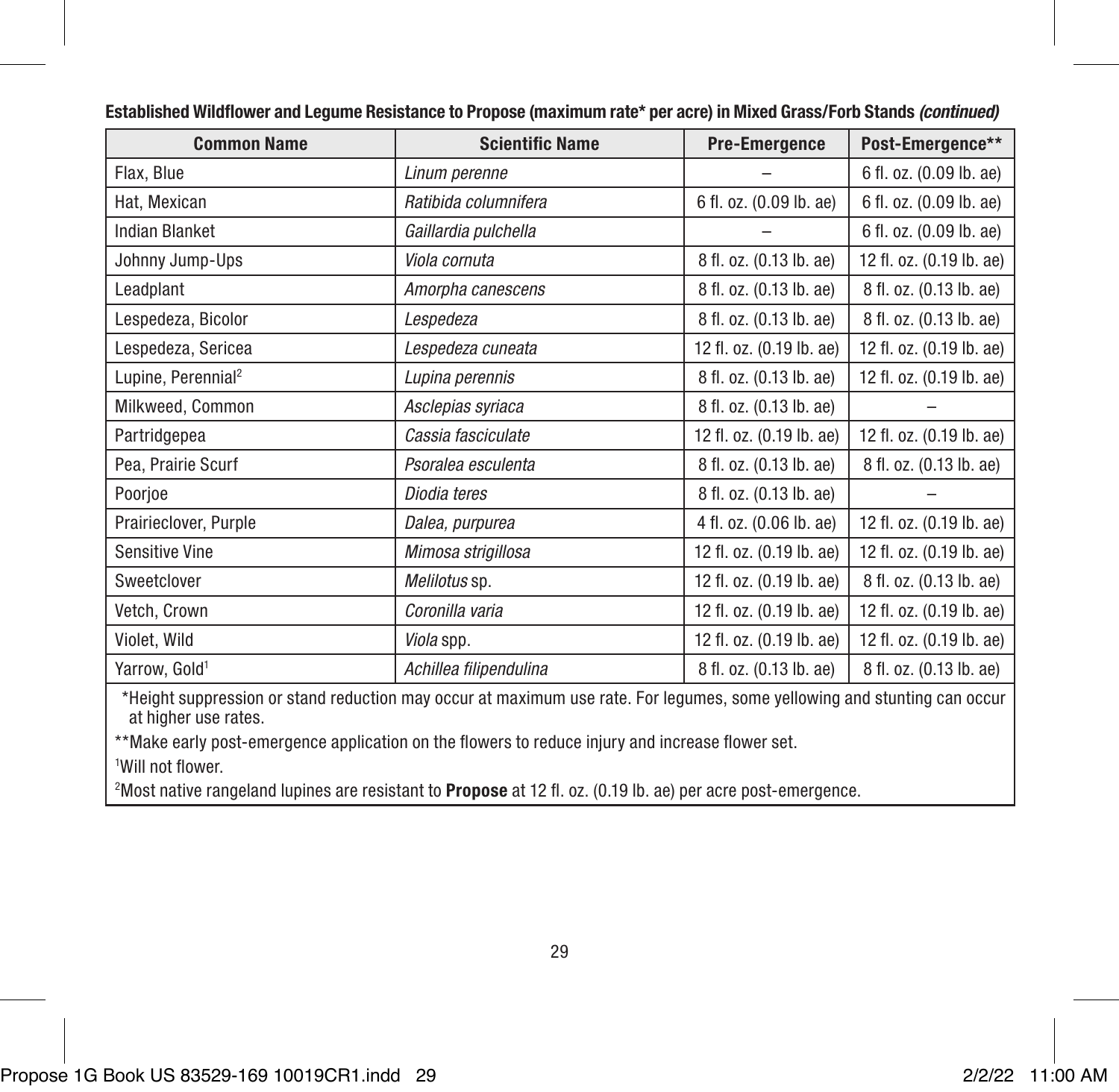| <b>Common Name</b>            | <b>Scientific Name</b>               | <b>Pre-Emergence</b><br>At-Planting <sup>1</sup> | <b>Post-Emergence to</b><br>Seedlings <sup>1</sup> |
|-------------------------------|--------------------------------------|--------------------------------------------------|----------------------------------------------------|
| <b>Blackeyed Susan</b>        | Rudbeckia hirta                      | Yes                                              | Yes                                                |
| Blanketflower                 | Gaillardia aristata                  | No                                               | Yes                                                |
| <b>Bundleflower, Illinois</b> | Desmanthus illinoensis               | >50% thinning                                    | Yes                                                |
| Clover, Crimson               | Trifolium incarnatum                 | >50% thinning                                    | Yes                                                |
| Coneflower, Clasping          | Dracopis amplexicaulis               | Yes                                              | Yes                                                |
| Coneflower, Upright Prairie   | Ratibida columnifera                 | No                                               | 0K                                                 |
| Coneflower, Purple            | Echinacea purpurea                   | Yes                                              | Yes                                                |
| Coreopsis, Dwarf Red Plains   | Coreopsis tinctoria var. Gay Feather | OK stunting                                      | OK stunting                                        |
| Coreopsis, Plains             | Coreopsis tinctoria                  | OK stunting                                      | Yes                                                |
| Coreopsis, Lance Leaved       | Coreopsis lanceolata                 | 25% thinning                                     | Yes                                                |
| Cornflower                    | Centaurea cyanus                     | No                                               | OK 20% thinning                                    |
| Cosmos, Garden                | Cosmos bipinnatus                    | OK 10% thinning                                  | OK stunting                                        |
| Cosmos, Yellow                | Cosmos sulphureus                    | Yes                                              | Yes                                                |
| Daisy, Ox-Eye                 | Chrysanthemum leucanthemum           | 25% thinning                                     | Yes                                                |
| Daisy, Shasta                 | Chrysanthemum maximum                | Marginal-OK-<br>20% thinning                     | Yes                                                |
| Lupine, Perennial             | Lupinus perennis                     | Yes                                              | 550% thinning                                      |
| Partridgepea                  | Cassia fasciculate                   | 25% thinning                                     | Yes                                                |
| Poppy, California             | Eschscholzia californica             | Yes                                              | 25% injury,<br>stunting, thinning                  |
| Yarrow, Gold                  | Achillea filipendulina               | OK thinning                                      | 0K                                                 |

Wildflower Establishment with Propose 4 fl. oz. (0.06 lb. ae) per acre plus Pendulum Herbicide\*

\*Check product label for rates.

 ${}^{1}$ Yes = No injury.

No = Results in no wildflower germination or unacceptable injury to seedling flowers.

OK = Can be used in thinning and/or stunting can be resisted or if establishment is threatened by weed competition.

Beware that the response of wildflowers to Propose could vary greatly because of the many species and varieties that exist. Test small areas to determine resistance and whether potential injury is acceptable before treating larger areas.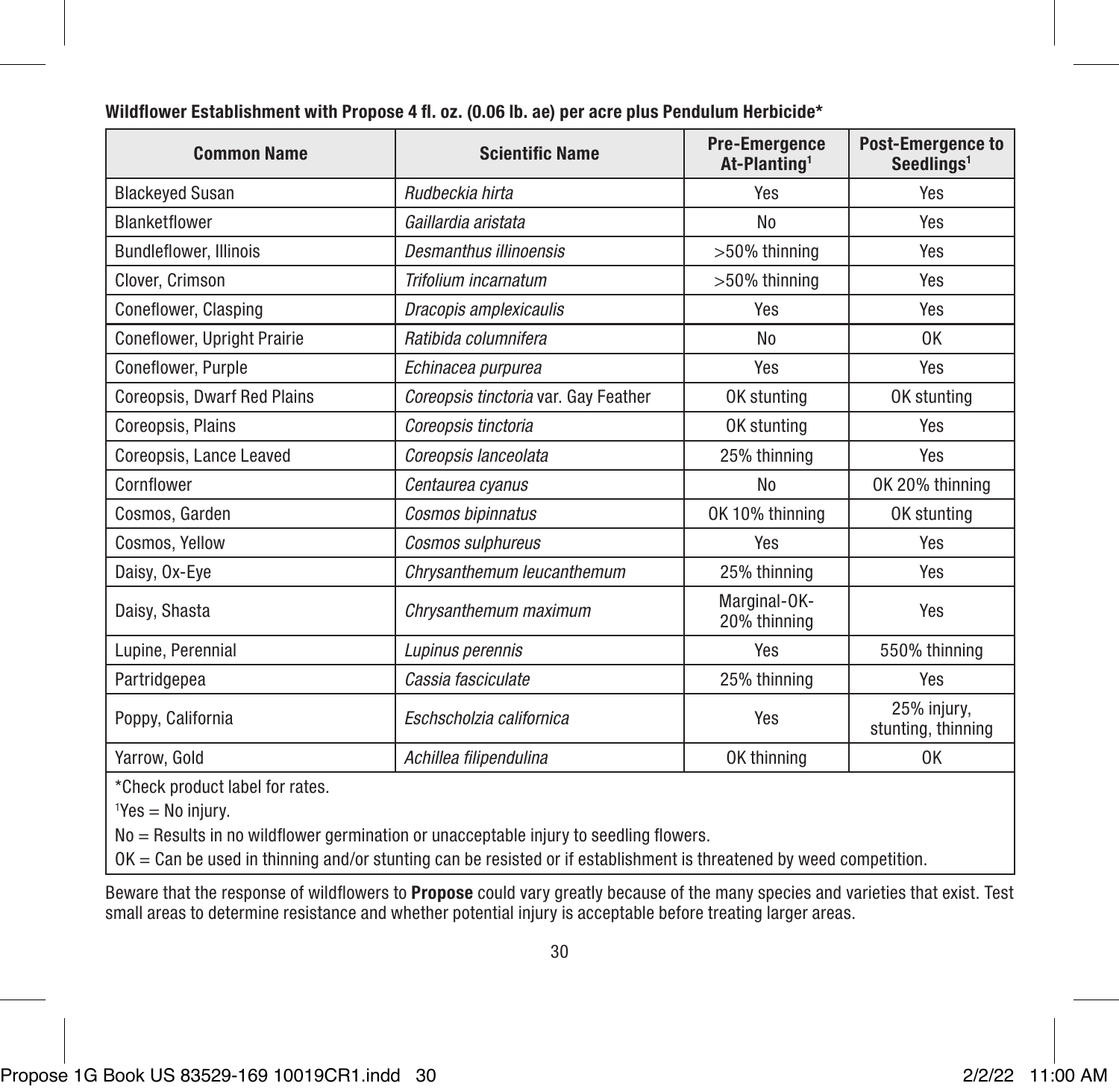If Propose is to be used on a wildflower species that is not listed in the table below, test a small area with no more than 12 fl. oz. (0.19 lb. ae) per acre per year to determine the injury that may result. Evaluate the wildflowers 1 - 2 months later for possible injury. The user assumes all responsibility for any damage or other liability.

#### WILDLIFE HARITAT MANAGEMENT

Propose can be used to control exotic and other undesirable vegetation for purposes of wildlife habitat management and enhancement within terrestrial non-crop sites including riparian and tree areas. Applications can be made to control undesirable vegetation prior to the establishment of desirable species and to release desirable species that may be present in the soil, but suppressed by competitive vegetation.

#### SPECIAL WEED CONTROL

Always add an adjuvant to Propose (see the SPRAY ADJUVANTS FOR POST-EMERGENCE APPLICATIONS section). Best control of perennial weeds is achieved when Propose is mixed with a methylated seed oil. This is especially true when weeds have waxy leaves or with perennials and weeds under stress conditions. Use a methylated seed oil for best results against the weeds listed below because the use of a nonionic or silicone-based surfactant may result in less than acceptable control.

#### Johnsongrass and Itchgrass

When Johnsongrass and itchgrass have reached the whorl stage and  $18"$  -  $24"$  in height, apply **Propose** at  $8$  -  $12$  fl. oz. (0.13 - 0.19 lb. ae) per acre. If treating dense stands, or after these grasses have reached the culm elongation stage, control with **Propose** may be improved with the addition of Accord or Roundup Pro. Use the higher herbicide rates as grass density increases. Sometimes, control of Johnsongrass and itchgrass at stages taller than described above are possible.

#### Dallisgrass, Bahiagrass, Vaseygrass, *Paspalum* spp., Smutgrass

Make a post-emergence application of **Propose** at 10 - 12 fl. oz. (0.16 - 0.19 lb. ae) per acre after grass has reached full green-up for control of dallisgrass, bahiagrass and smutgrass. Activity against dallisgrass and smutgrass can range from suppression to control depending upon the growth stage and growing conditions at the time of application. To control vaseygrass, make a postemergence application of Propose at the rate of 4 - 6 fl. oz. (0.06 - 0.09 lb. ae) per acre after the grass has reached 100% green-up and is from 3" - 8" in height. Efficacy will be improved with the addition of Accord or Roundup Pro. Use higher herbicide rates as weed growth and density increases. A pre-emergence application of **Propose** plus Pendulum herbicide will provide increased control of these grasses germinating from seed.

#### Leafy Spurge

Maximum control of leafy spurge can be obtained when **Propose** is applied in late Summer or Fall at 8 - 12 fl. oz. (0.13 - 0.19 lb. ae) per acre in combination with a methylated seed oil at 2 pts. per acre. The timing is August through October, but it can vary due to geography and altitude. Yearly applications will improve the residual control of leafy spurge. In some areas, cool season grasses may be injured by applications of Propose at 12 fl. oz. (0.19 lb. ae) per acre in Spring or Fall, or 4 fl. oz. (0.06 lb. ae) applied in the Fall followed by 8 fl. oz. (0.13 lb. ae) per acre in the Spring. Nitrogen fertilizer (see the SPRAY ADJUVANTS FOR POST-EMERGENCE APPLICATIONS section) at 2 pts. per acre can increase the control of leafy spurge; however, it may also cause injury to grasses and forbs. Use of **Propose** with a nonionic or silicone-based surfactant will not provide control of leafy spurge. The target timing for Fall applications of **Propose** for control of leafy spurge in North and South Dakota is late August through September. Further south in Nebraska and Iowa the target timing is mid-September through mid-October. Make this application before a killing frost when there is good soil moisture present and the leafy spurge has not lost its milky sap flow. Check for milky sap flow by breaking the leafy spurge main stem and if milky sap flows from the break then Propose can still be applied.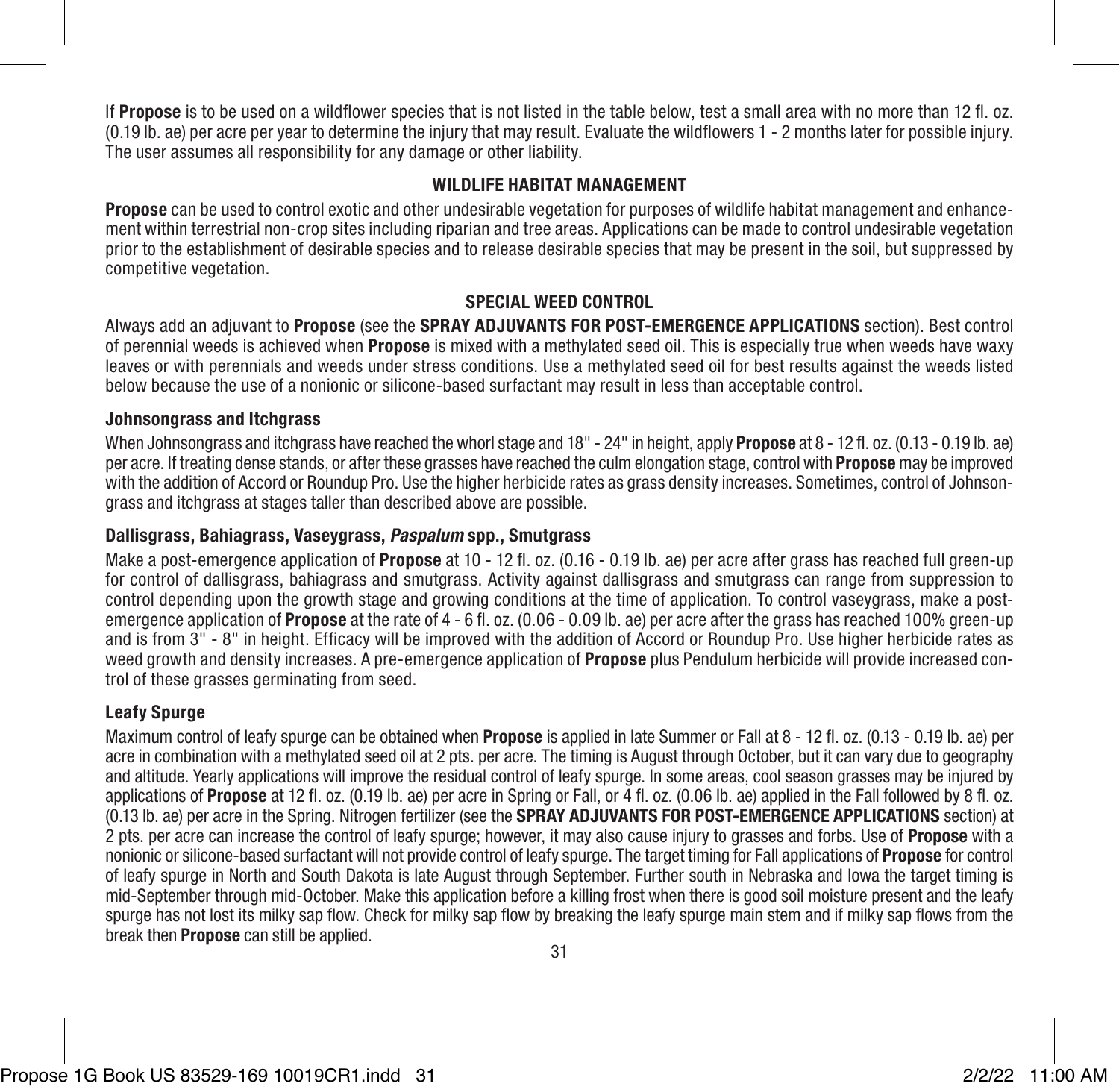#### Tall Fescue Control

Apply Propose at 12 fl. oz. (0.19 lb. ae) per acre plus methylated seed oil at 2 pts. per acre to control tall fescue. Control will be aided by the addition of Accord, glyphosate, or Roundup Pro and/or Nitrogen fertilizer (see the SPRAY ADJUVANTS FOR POST-EMERGENCE APPLICATIONS section). Only apply Propose when tall fescue is actively growing because application after tall fescue had reached Summer dormancy will result in poor control.

Best control of existing tall fescue and germinating seedlings is obtained when **Propose** is applied in the Fall at 8 - 12 fl. oz. (0.13 - 0.19 lb. ae) per acre plus Accord or Roundup Pro. To control mature fescue stands in the Spring, use Propose at the higher end of the 6 - 12 fl. oz. per acre rate range plus a tank-mix with Accord or Roundup Pro. If planting forbs, use the lower end of the 6 - 12 fl. oz. (0.09 - 0.19 lb. ae) per acre rate range of Propose plus a tank-mix with a glyphosate product. If Propose is used at 8 fl. oz. (0.13 lb. ae) per acre with a glyphosate product in the Fall, apply only 4 fl. oz. (0.06 lb. ae) of Propose per acre in the Spring at planting for annual weed and seedling fescue control. Where permitted, burning the fescue stand the following Spring prior to green-up can help provide a better seedbed for planting and aid in control of seedling tall fescue. Several Summer mowings of the fescue will weaken the root system and make the fescue more susceptible to herbicides in the Fall. At least 10" of fescue re-growth is necessary following the last mowing before applying either the **Propose** or glyphosate products. Both require adequate foliage present for uptake and maximum control.

#### Russian Knapweed

To control Russian knapweed, make a Fall application of **Propose** at 12 fl. oz. (0.19 lb. ae) per acre plus 1 gt. per acre of methylated seed oil during Russian knapweed senescence. Reduced control will result if the application is made before the initiation of senescence. Although control improves as senescence progresses, Russian knapweed control can still be obtained with Propose if the application is made after full senescence.

#### Dalmatian Toadflax

To control Dalmatian Toadflax, make a Fall application of **Propose** at 12 fl. oz. (0.19 lb. ae) per acre plus 1 gt. per acre of methylated seed oil when the top quarter of the plant is necrotic, usually after a hard front (late October through November). Reduced control will result if the application is made before this timing. Good control can be achieved as long as some green stem and/or leaf tissue is remaining. Adding ammonium sulfate at 2 - 3 pts. per acre may improve control.

#### Resistant Biotypes

Herbicides that have the ALS/AHAS enzyme inhibiting mode of action including **Propose**. Oust and others may not control some weeds listed on this label if resistant biotypes are present. If ALS/AHAS resistant biotypes occur in the area to be sprayed, tank-mix **Propose**, or make sequential applications, with a registered herbicide with a different mode of action.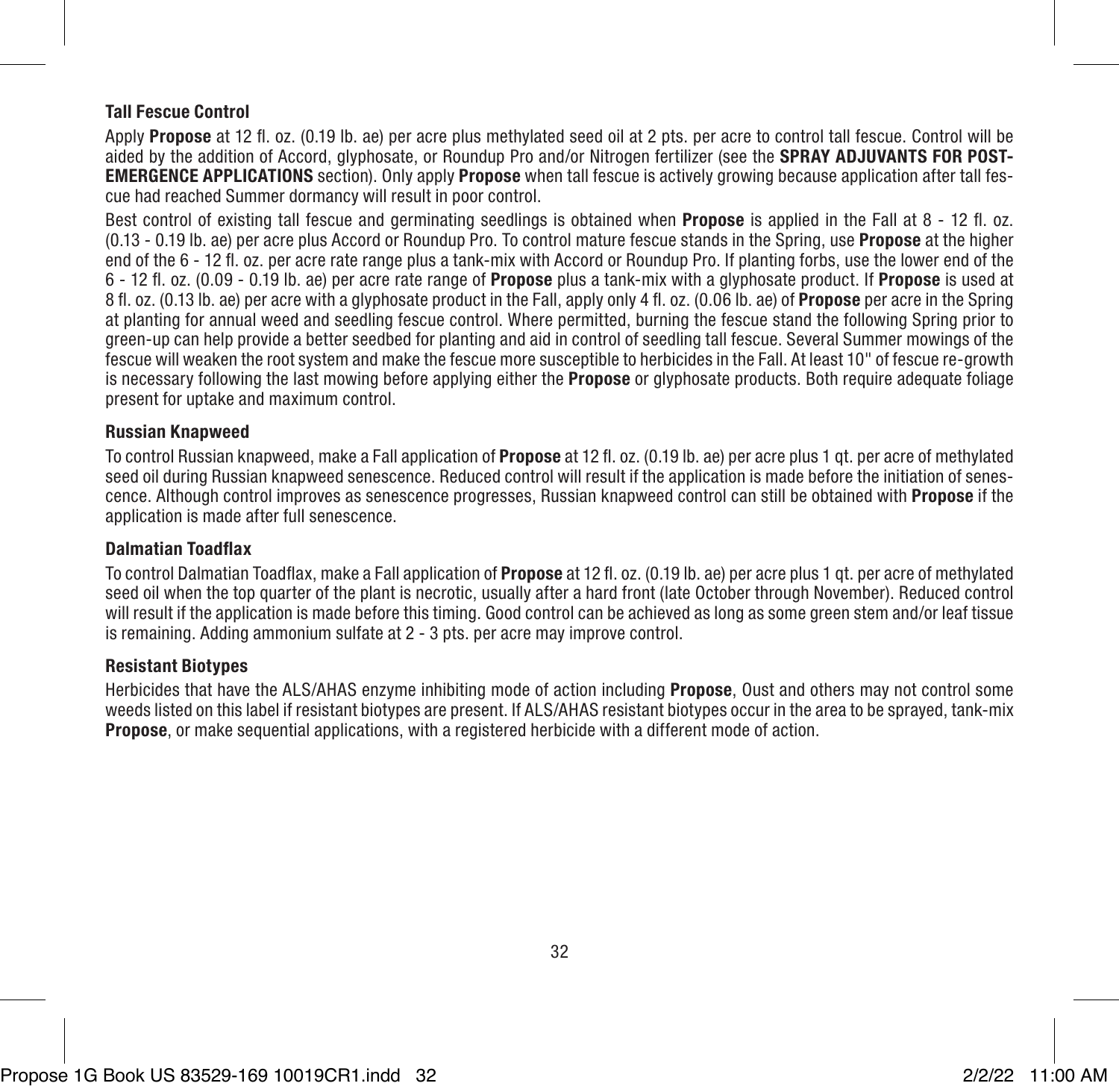#### RESIDUAL BAREGROUND WEED CONTROL

For total vegetation control in sensitive areas and around desirable vegetation, use Propose at 12 fl. oz. (0.19 lb. ae) per acre in a tankmix combination with labeled rates of Pendulum herbicide, Roundup Pro, Escort (or 60% Metsulfuron-methyl), KarmexTM, 2,4-D, diuron, Prodiamine 65 WDG (or Endurance<sup>TM</sup>) or other labeled products to provide total vegetation control. Use 2 pts. per acre of methylated seed oil as an adjuvant for maximum control.

To provide total weed control in bare ground areas, apply **Propose** at 12 fl. oz. (0.19 lb. ae) per acre in a tank-mix with Imazapyr 2SL (or Arsenal herbicide), Mohave 70 EG (or Sahara DG herbicide), Bromacil 40/40 (or KrovarTM), SFM 75 (or Oust), Picloram 22K (or Tordon), Vanquish, or other labeled products to provide total bare ground weed control. Use 2 pts. per acre of methylated seed oil as an adjuvant for maximum control.

#### Spot Treatments

For weed control in bare ground or total vegetation. Propose can be applied to small areas. In each gallon of water, mix Propose at 0.3 - 5.4 fl. oz. (0.005 - 0.08 lb. ae) with 0.25% - 5% v/v methylated seed oil adjuvant.

#### USE UNDER PAVED SURFACES

Establish the final grade to the soil and then apply **Propose** in sufficient water to obtain uniform wetting of the soil surface and shoulder area. **DO NOT** move the soil after the application. Using clean water and constant agitation, mix **Propose** at the rate of 12 fl. oz. (0.19 lb. ae) per acre. If the soil is not moist before application, weed control can be improved through incorporation of Propose. Mechanical incorporation to a depth of 2" with a rototiller or disc is one method. Use of rainfall and/or irrigation (1" per acre) is another good method to incorporate **Propose. DO NOT** allow treated soil to wash or move from the treated area.

#### RESISTANCE OF TREES AND BRUSH TO PROPOSE

When **Propose** is applied in and around desirable tree and brush species, follow these instructions:

- 1. Propose may not be used on nursery, orchard, ornamental plantings, new plantings, seedling trees or fiber farms unless such use is provided in supplemental labeling from Sharda USA LLC.
- 2. Apply Propose to a limited area to determine resistance in the area.
- 3. Apply Propose at rates up to 12 fl. oz. (0.19 lb. ae) per acre to control weeds in roadsides, prairies, and areas used for wildlife cover, erosion control and windbreaks and in and around established trees or pasture or rangeland (refer to the Rangeland Use Instructions section).
- 4. Severe injury or death may result if **Propose** is applied to tree and brush species that are under stress due to drought, insects or other factors that might make the plant more susceptible to injury.
- 5. Tip chlorosis and minor necrosis may be seen on some species.
- 6. Use application methods that decrease foliar contact as injury in the form of defoliation and terminal death may occur.
- 7. A list of resistant tree and brush species to **Propose** when it is applied under the canopy and/or to the foliage are presented below.

If making a Fall application of **Propose**, delay the application until after leaves have begun to senescence or drop to avoid potential foliar injury to tree and brush species. Fall applications can be made to conifer species as they are resistant to **Propose**. Be sure to apply Propose in and around tree and brush species at the specified timing for the target weeds.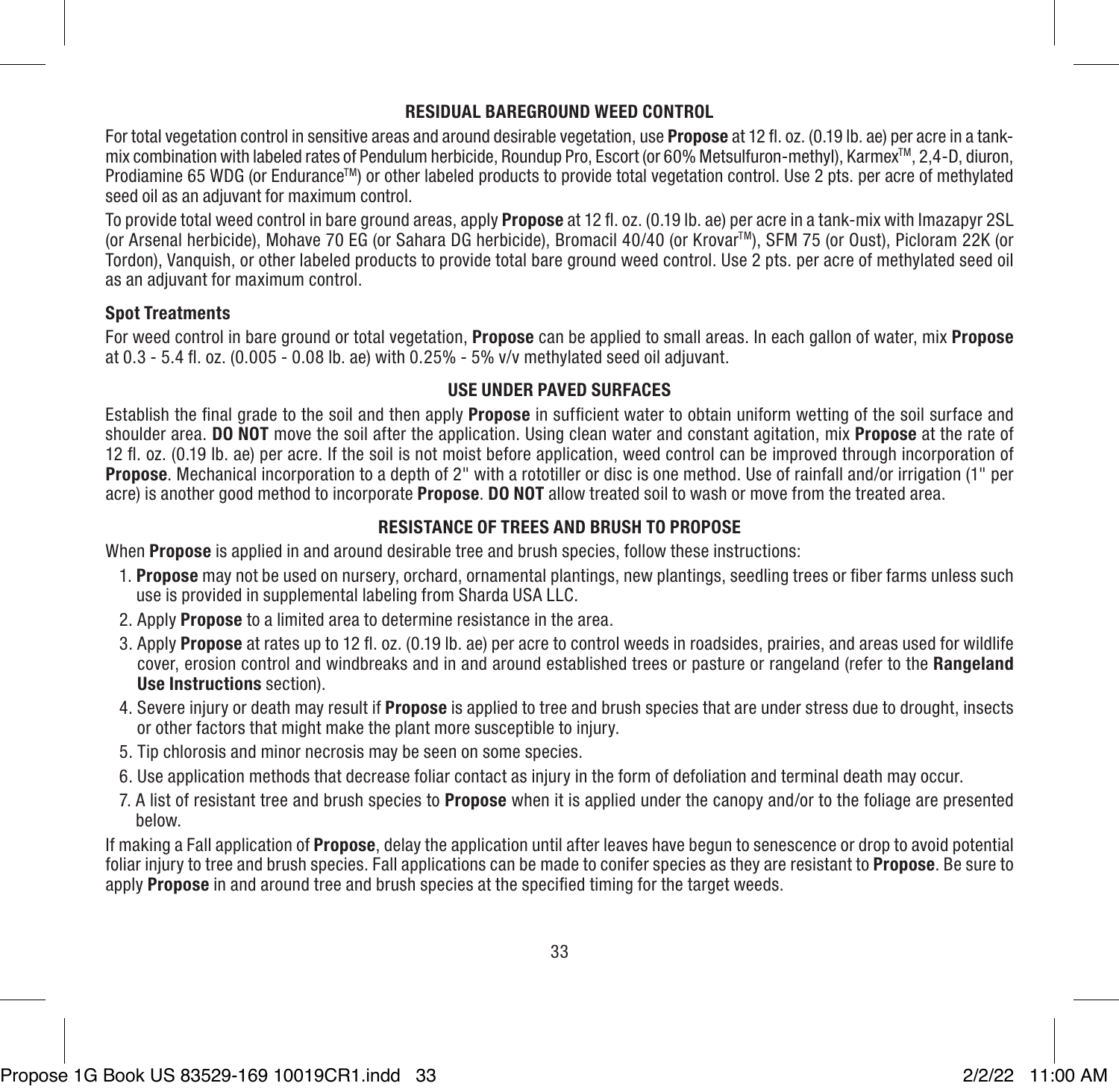| <b>Common Name</b>                                                                                                             | <b>Scientific Name</b> | <b>Resistance by Application Method</b><br>$Yes = Resistant$ .<br>No = Not resistant, severe injury or death.<br>$ND = Not$ advised due to insufficient resistance data. |                   |  |
|--------------------------------------------------------------------------------------------------------------------------------|------------------------|--------------------------------------------------------------------------------------------------------------------------------------------------------------------------|-------------------|--|
|                                                                                                                                |                        | <b>Directed Below Foliage</b>                                                                                                                                            | <b>To Foliage</b> |  |
| Apple                                                                                                                          | Malus sylvestris       | Yes                                                                                                                                                                      | <b>ND</b>         |  |
| Ash. Blue                                                                                                                      | Fraxinus quadrangulata | Yes                                                                                                                                                                      | <b>ND</b>         |  |
| Ash, Green                                                                                                                     | Fraxinus pennsylvanica | N <sub>0</sub>                                                                                                                                                           | No                |  |
| Azalea                                                                                                                         | Rhododendron spp.      | No                                                                                                                                                                       | No                |  |
| Basswood                                                                                                                       | Tilia heterophylla     | No                                                                                                                                                                       | No                |  |
| Boxelder                                                                                                                       | Acer negundo           | Yes                                                                                                                                                                      | Injury*           |  |
| Buckeye, Ohio                                                                                                                  | Aesculus glabra        | Yes                                                                                                                                                                      | <b>ND</b>         |  |
| Cedar-Juniper, Western                                                                                                         | Thuja plicata          | Yes                                                                                                                                                                      | Yes               |  |
| Cherry, Black <sup>2</sup>                                                                                                     | Prunus serotina        | No                                                                                                                                                                       | No                |  |
| Cherry, Choke                                                                                                                  | Prunus virginiana      | N <sub>0</sub>                                                                                                                                                           | No                |  |
| Cherry, Sweet <sup>2</sup>                                                                                                     | Prunus avium           | N <sub>o</sub>                                                                                                                                                           | <b>ND</b>         |  |
| Cottonwood                                                                                                                     | Populus deltoides      | Yes                                                                                                                                                                      | Injury*           |  |
| Cottonwood, Narrow Leaf                                                                                                        | Populus spp.           | Yes                                                                                                                                                                      | Iniury*           |  |
| <b>Currant species</b>                                                                                                         | Ribes spp.             | Injury*                                                                                                                                                                  | No                |  |
| Doawood, Flowering                                                                                                             | Comus spp.             | Yes                                                                                                                                                                      | Yes               |  |
| Dogwood, Grey                                                                                                                  | Comus racemosa         | Yes                                                                                                                                                                      | Injury*           |  |
| Dogwood, Red Twig                                                                                                              | Comus spp.             | Yes                                                                                                                                                                      | Yes               |  |
| Douglas Fir                                                                                                                    | Pseudotsuga menziesii  | Yes                                                                                                                                                                      | Yes**             |  |
| *Possible defoliation and/or death. Some species may exhibit tip chlorosis and minor necrosis. If spray contacts foliage, then |                        |                                                                                                                                                                          |                   |  |

#### Brush and Tree Species Resistant to Propose at 12 fl. oz. (0.19 lb. ae) per Acre1

\*Possible defoliation and/or death. Some species may exhibit tip chlorosis and minor necrosis. If spray contacts foliage, then<br>defoliation and terminal death may occur. Injury can be reduced or eliminated if applied in Fal \*\*Applications made just before or during candling may cause candle injury or death.

1 Not intended for nursery, orchard, ornamental plantings, new plantings, or seedling trees.

2 Not for use on ornamental or fruit bearing trees.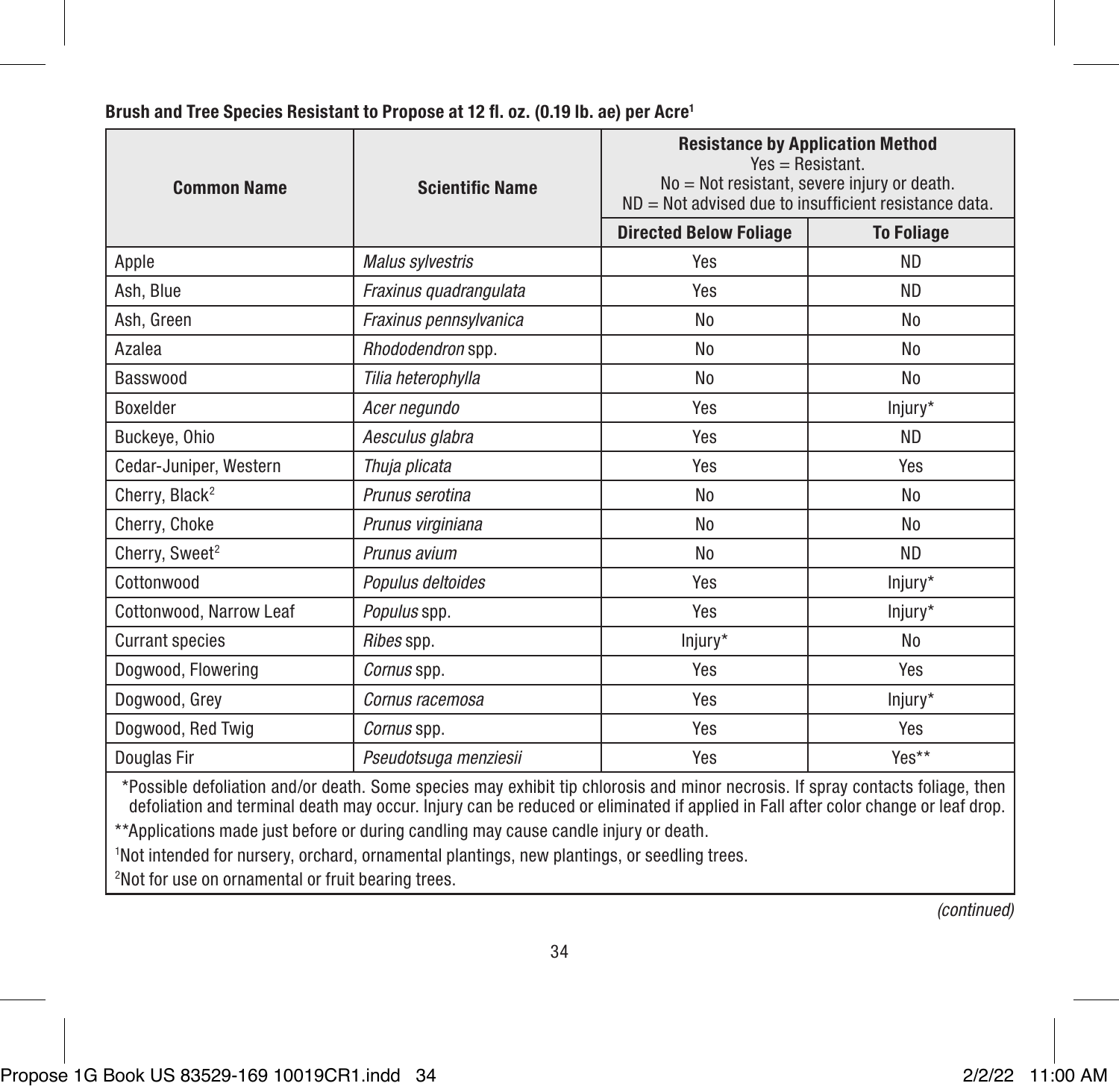| <b>Common Name</b>                                                                                                                                                                                                                                                                                                                                                 | <b>Scientific Name</b> | <b>Resistance by Application Method</b><br>$Yes = Resistant$ .<br>No = Not resistant, severe injury or death.<br>$ND = Not$ advised due to insufficient resistance data. |                   |  |
|--------------------------------------------------------------------------------------------------------------------------------------------------------------------------------------------------------------------------------------------------------------------------------------------------------------------------------------------------------------------|------------------------|--------------------------------------------------------------------------------------------------------------------------------------------------------------------------|-------------------|--|
|                                                                                                                                                                                                                                                                                                                                                                    |                        | <b>Directed Below Foliage</b>                                                                                                                                            | <b>To Foliage</b> |  |
| Elm. American                                                                                                                                                                                                                                                                                                                                                      | <b>Ulmus Americana</b> | Yes                                                                                                                                                                      | Yes               |  |
| Elm. Siberian                                                                                                                                                                                                                                                                                                                                                      | Ulmus pumila           | Yes                                                                                                                                                                      | No                |  |
| Elm, Slippery                                                                                                                                                                                                                                                                                                                                                      | Illmus ruhra           | Yes                                                                                                                                                                      | Yes               |  |
| Gooseberry                                                                                                                                                                                                                                                                                                                                                         | Ribes spp.             | Injury*                                                                                                                                                                  | Injury*           |  |
| Hackberry                                                                                                                                                                                                                                                                                                                                                          | Celtis occidentalis    | Yes                                                                                                                                                                      | Yes               |  |
| Hawthorn                                                                                                                                                                                                                                                                                                                                                           | Crataegus spp.         | Yes                                                                                                                                                                      | Injury*           |  |
| Juniper, Chinese                                                                                                                                                                                                                                                                                                                                                   | Juniperus chinensis    | Yes                                                                                                                                                                      | Yes               |  |
| Juniper, Western                                                                                                                                                                                                                                                                                                                                                   | Juniperus osteosperma  | Yes                                                                                                                                                                      | Yes               |  |
| Lilac                                                                                                                                                                                                                                                                                                                                                              | Syringa spp.           | No                                                                                                                                                                       | No                |  |
| Linden, American                                                                                                                                                                                                                                                                                                                                                   | Tilia americana        | No                                                                                                                                                                       | No                |  |
| Locust, Black                                                                                                                                                                                                                                                                                                                                                      | Robinia pseudoacacia   | Yes                                                                                                                                                                      | Yes               |  |
| Locust, Honey                                                                                                                                                                                                                                                                                                                                                      | Gleditsia triacanthos  | Yes                                                                                                                                                                      | Yes               |  |
| Maple, Red                                                                                                                                                                                                                                                                                                                                                         | Acer rubrum            | Yes                                                                                                                                                                      | Yes               |  |
| Maple, Sugar                                                                                                                                                                                                                                                                                                                                                       | Acer saccharum         | Yes                                                                                                                                                                      | Yes               |  |
| Mulberry, Red                                                                                                                                                                                                                                                                                                                                                      | Morus rubra            | Yes                                                                                                                                                                      | <b>ND</b>         |  |
| Mulberry, White                                                                                                                                                                                                                                                                                                                                                    | Morus alba             | Yes                                                                                                                                                                      | ND.               |  |
| Oak. Black                                                                                                                                                                                                                                                                                                                                                         | Quercus velutina       | Yes                                                                                                                                                                      | <b>ND</b>         |  |
| Oak. Live                                                                                                                                                                                                                                                                                                                                                          | Quercus virginiana     | Yes                                                                                                                                                                      | Yes               |  |
| Oak, Southern Red                                                                                                                                                                                                                                                                                                                                                  | Quercus falcata        | Yes                                                                                                                                                                      | <b>ND</b>         |  |
| Oak. White                                                                                                                                                                                                                                                                                                                                                         | Quercus alba           | Yes                                                                                                                                                                      | <b>ND</b>         |  |
| *Possible defoliation and/or death. Some species may exhibit tip chlorosis and minor necrosis. If spray contacts foliage, then<br>defoliation and terminal death may occur. Injury can be reduced or eliminated if applied in Fall after color change or leaf drop.<br>'Not intended for nursery, orchard, ornamental plantings, new plantings, or seedling trees. |                        |                                                                                                                                                                          |                   |  |

#### Brush and Tree Species Resistant to Propose at 12 fl. oz. (0.19 lb. ae) per Acre<sup>1</sup> (continued)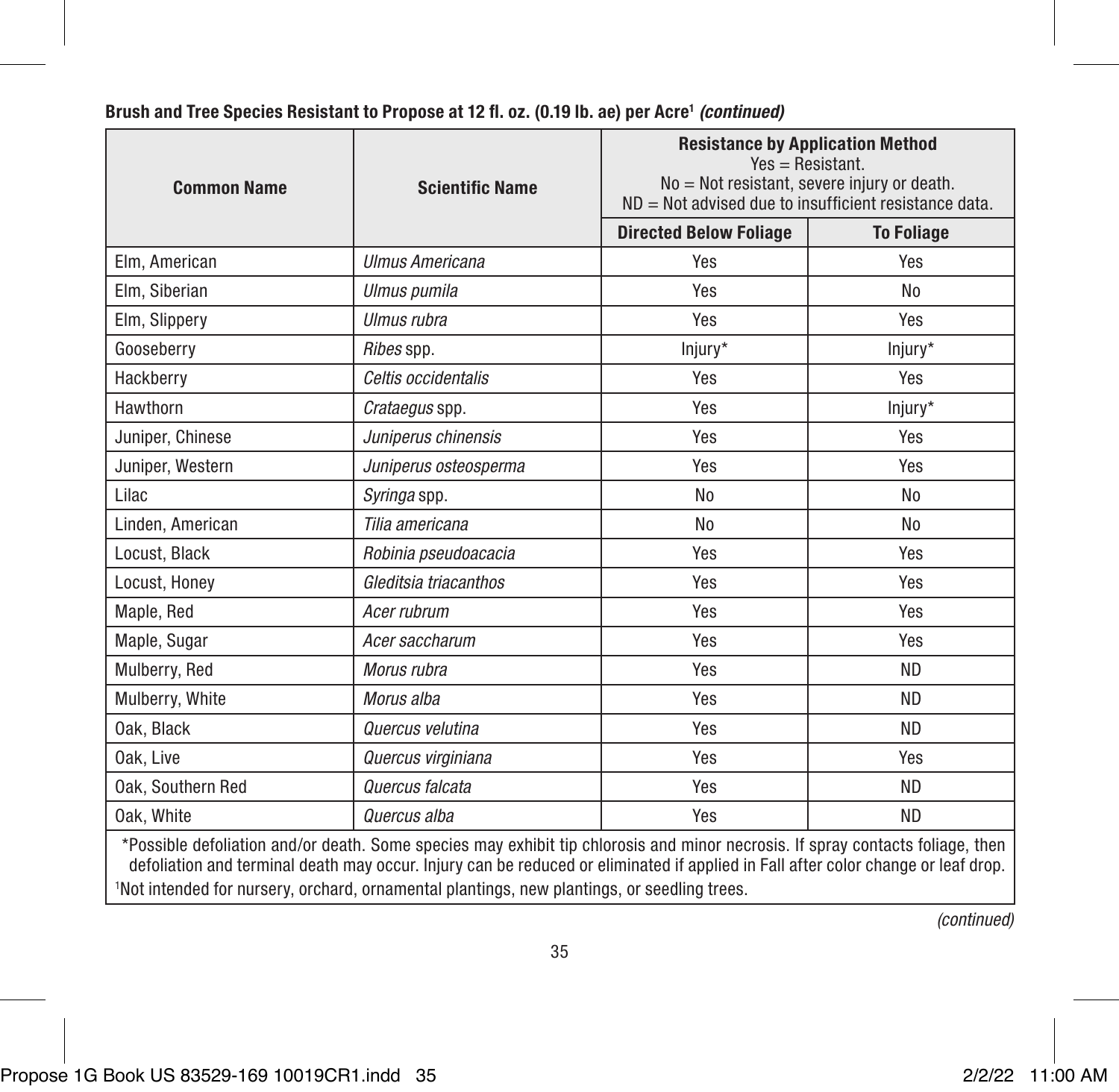| <b>Common Name</b>                | <b>Scientific Name</b>  | <b>Resistance by Application Method</b><br>$Yes = Resistant$ .<br>No = Not resistant, severe injury or death.<br>ND = Not advised due to insufficient resistance data. |                   |  |
|-----------------------------------|-------------------------|------------------------------------------------------------------------------------------------------------------------------------------------------------------------|-------------------|--|
|                                   |                         | <b>Directed Below Foliage</b>                                                                                                                                          | <b>To Foliage</b> |  |
| Olive, Russian                    | Elaeagnus angustifolia  | Yes                                                                                                                                                                    | No                |  |
| Osage Orange                      | Maclura pomifera        | Yes                                                                                                                                                                    | <b>ND</b>         |  |
| Peach (var. Elberta) <sup>2</sup> | Prunus persica          | Yes                                                                                                                                                                    | <b>ND</b>         |  |
| Photinia, Red Tip                 | Photinia fraseri        | Yes                                                                                                                                                                    | Yes               |  |
| Pine, Lodgepole                   | Pinus Contorta          | Yes                                                                                                                                                                    | Injury**          |  |
| Pine. White**                     | Pinus strobes           | Yes                                                                                                                                                                    | Yes               |  |
| Pittosporum, Japanese             | Pittosporum tobira      | Yes                                                                                                                                                                    | Yes               |  |
| Plum species                      | Prunus spp.             | Yes                                                                                                                                                                    | N <sub>0</sub>    |  |
| Poplar, Yellow (Tulip)            | Liriodendron tulipifera | Yes                                                                                                                                                                    | ND.               |  |
| Privet. Common                    | Ligustrum vulgare       | Yes                                                                                                                                                                    | Yes               |  |
| Rabbitbrush species               | Chrysothamnus spp.      | Yes                                                                                                                                                                    | Yes               |  |
| Redbud                            | Cercis canadensis       | Yes                                                                                                                                                                    | Yes               |  |
| Redcedar, Eastern                 | Juniperus virginiana    | Yes                                                                                                                                                                    | Yes               |  |
| Rose, Multiflora                  | Rosa multiflora         | Yes*                                                                                                                                                                   | N <sub>0</sub>    |  |
| Sage, Big                         | Artemisia tridentata    | Yes                                                                                                                                                                    | Yes               |  |
| Sage, Fringe                      | Artemisia frigida       | Yes                                                                                                                                                                    | Yes               |  |
| Sage, Silver                      | Artemisia cana          | Yes                                                                                                                                                                    | Yes               |  |
| Sagebrush, Big                    | Artemisia tridentata    | Yes                                                                                                                                                                    | Yes               |  |
| Sagebrush, Fringed                | Artemisia frigida       | Yes                                                                                                                                                                    | Yes               |  |

#### Brush and Tree Species Resistant to Propose at 12 fl. oz. (0.19 lb. ae) per Acre1 *(continued)*

\*Possible defoliation and/or death. Some species may exhibit tip chlorosis and minor necrosis. If spray contacts foliage, then defoliation and terminal death may occur. Injury can be reduced or eliminated if applied in Fall after color change or leaf drop.

36

\*\*Applications made just before or during candling may cause candle injury or death.

1 Not intended for nursery, orchard, ornamental plantings, new plantings, or seedling trees.

2 Not for use on ornamental or fruit bearing trees.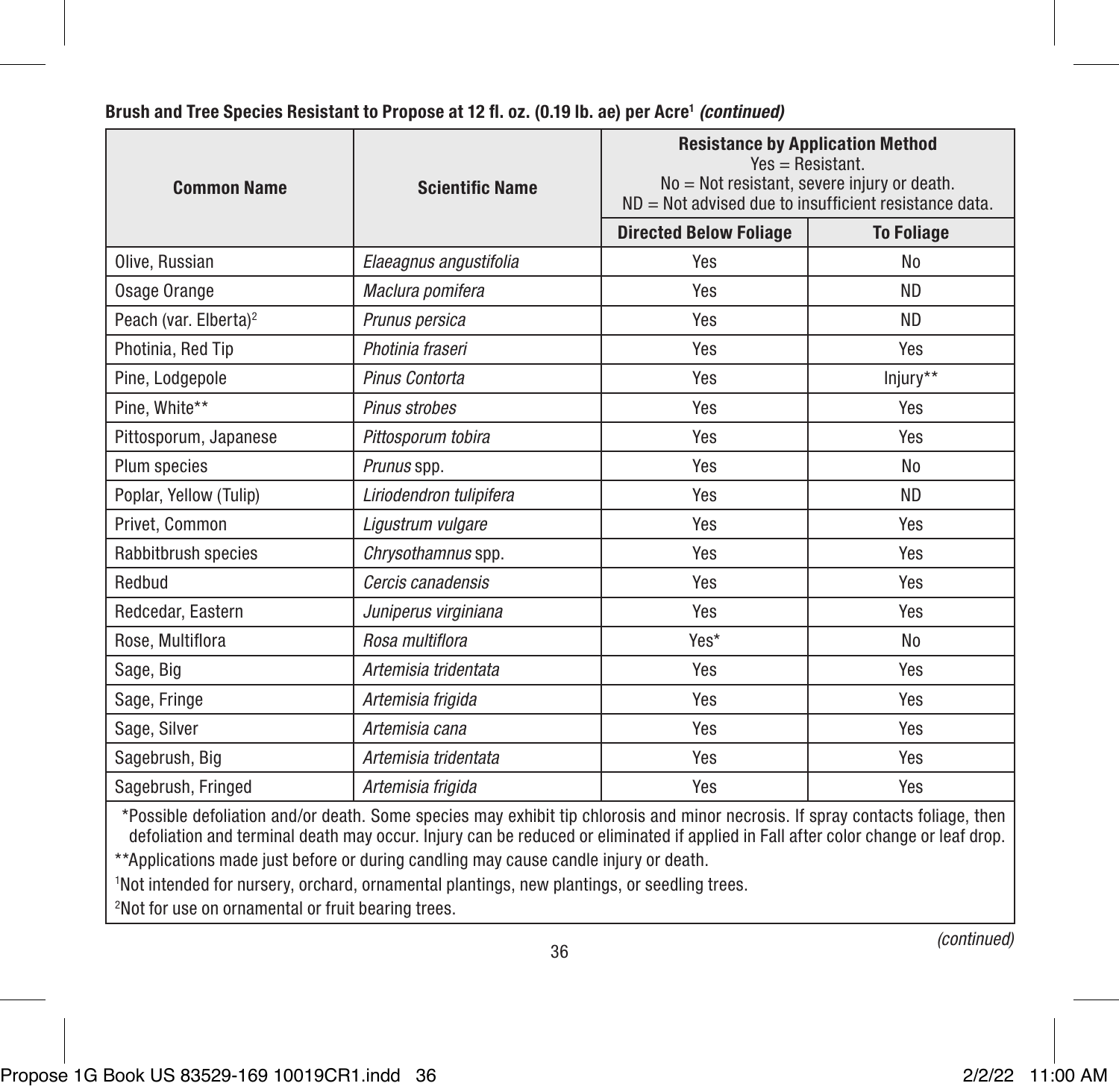| <b>Common Name</b>                                                                                                                                                                                                                                                                                                                                          | <b>Scientific Name</b>      | <b>Resistance by Application Method</b><br>$Yes = Resistant$ .<br>No = Not resistant, severe injury or death.<br>$ND = Not$ advised due to insufficient resistance data. |                   |
|-------------------------------------------------------------------------------------------------------------------------------------------------------------------------------------------------------------------------------------------------------------------------------------------------------------------------------------------------------------|-----------------------------|--------------------------------------------------------------------------------------------------------------------------------------------------------------------------|-------------------|
|                                                                                                                                                                                                                                                                                                                                                             |                             | <b>Directed Below Foliage</b>                                                                                                                                            | <b>To Foliage</b> |
| Saltcedar                                                                                                                                                                                                                                                                                                                                                   | Tamarix spp.                | Yes                                                                                                                                                                      | No                |
| Serviceberry                                                                                                                                                                                                                                                                                                                                                | Amelanchier alnifolia       | Yes                                                                                                                                                                      | ND.               |
| Snowberry, Western                                                                                                                                                                                                                                                                                                                                          | Symphoricarpos occidentalis | Yes                                                                                                                                                                      | Injury*           |
| Spruce species                                                                                                                                                                                                                                                                                                                                              | Picea app.                  | Yes**                                                                                                                                                                    | Yes**             |
| Sugarberry                                                                                                                                                                                                                                                                                                                                                  | Celtis laevigata            | Yes                                                                                                                                                                      | Yes               |
| Sycamore                                                                                                                                                                                                                                                                                                                                                    | Platanus occidentalis       | Yes                                                                                                                                                                      | No                |
| Tree of Heaven                                                                                                                                                                                                                                                                                                                                              | Ailanthus altissima         | Yes                                                                                                                                                                      | Yes               |
| Walnut, American Black                                                                                                                                                                                                                                                                                                                                      | Juglans nigra               | Yes                                                                                                                                                                      | No                |
| Willow                                                                                                                                                                                                                                                                                                                                                      | Salix spp.                  | Yes                                                                                                                                                                      | Injury*           |
| *Possible defoliation and/or death. Some species may exhibit tip chlorosis and minor necrosis. If spray contacts foliage, then<br>defoliation and terminal death may occur. Injury can be reduced or eliminated if applied in Fall after color change or leaf drop.<br>**Applications made just before or during candling may cause candle injury or death. |                             |                                                                                                                                                                          |                   |

#### Brush and Tree Species Resistant to Propose at 12 fl. oz. (0.19 lb. ae) per Acre<sup>1</sup> (continued)

\*\*Applications made just before or during candling may cause candle injury or death.<br>'Not intended for nursery, orchard, ornamental plantings, new plantings, or seedling trees.

Propose 1G Book US 83529-169 10019CR1.indd 37 2/2/22 11:00 AM

37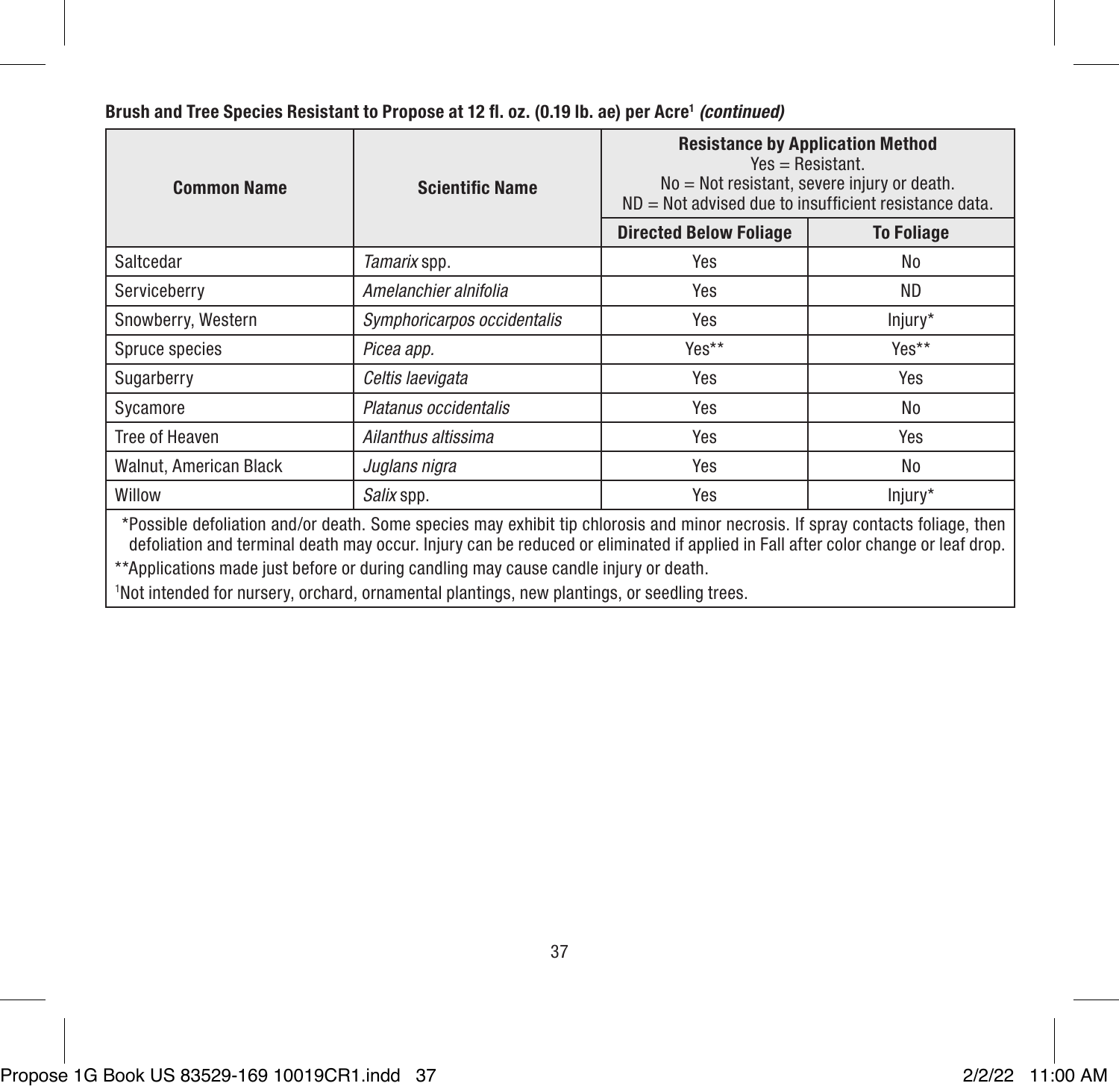| <b>BROADLEAVES</b>                                                                                                        |                         |                      |                                    |                  |
|---------------------------------------------------------------------------------------------------------------------------|-------------------------|----------------------|------------------------------------|------------------|
| <b>Common Name</b>                                                                                                        | <b>Scientific Name</b>  | <b>Growth Habit</b>  | $C =$ Control<br>$S =$ Suppression |                  |
|                                                                                                                           |                         |                      | Pre-Emergence*                     | Post-Emergence** |
| Bedstraw, Catchweed                                                                                                       | Galium aparine          | <b>Winter Annual</b> | C                                  | 4"               |
| Beggarweed, Florida                                                                                                       | Desmodium tortuosum     | Summer Annual        | C                                  | 2"               |
| <b>Buffalobur</b>                                                                                                         | Solanum rostratum       | Summer Annual        | $\overline{\phantom{0}}$           | C                |
| Buttercup, Bur                                                                                                            | Ranunculus testiculatus | <b>Winter Annual</b> | C                                  | C                |
| Cocklebur, Common                                                                                                         | Xanthium strumarium     | Summer Annual        | S                                  | 6"               |
| Lambsquarters, Common                                                                                                     | Chenopodium album       | Summer Annual        | C                                  | 2"               |
| Halogeton                                                                                                                 | Halogeton glomeratus    | Summer Annual        | C                                  | C                |
| Morningglory, Entireleaf                                                                                                  | Ipomoea hederacea       | Summer Annual        | S                                  | 3"               |
| Morningglory, Ivyleaf                                                                                                     | Ipomoea hederacea       | Summer Annual        | S                                  | 3"               |
| Morningglory, Tall                                                                                                        | Ipomoea purpurea        | Summer Annual        | S                                  | 3"               |
| Mustard, Wild                                                                                                             | Brassica kaber          | <b>Winter Annual</b> | C                                  | C                |
| Pigweed                                                                                                                   | Amaranthus spp.         | Summer Annual        | C                                  | 6"               |
| Queen Anne's Lace                                                                                                         | Daucus carota           | Biennial             |                                    | 4"               |
| Radish, Wild                                                                                                              | Raphanus raphanistrum   | <b>Winter Annual</b> | S                                  | 4"               |
| Rocket, Yellow                                                                                                            | Barbarea vulgaris       | <b>Winter Annual</b> | C                                  | 4"               |
| Sicklepod                                                                                                                 | Senna obtusifolia       | Summer Annual        | C                                  | 4"               |
| Sida, Prickly                                                                                                             | Sida spinosa            | Summer Annual        | C                                  | 2 <sup>11</sup>  |
| Smartweed, Ladysthumb                                                                                                     | Polygonum persicaria    | Summer Annual        | C                                  | C                |
| Smartweed, Pennsylvania                                                                                                   | Polygonum pensylvanicum | Summer Annual        | C                                  | C                |
| Swamp                                                                                                                     | Polygonum coccineum     | Summer Annual        | C                                  | C                |
| Starbur, Bristly                                                                                                          | Acanthospermum hispidum | Summer Annual        | C                                  | 2"               |
| Velvetleaf                                                                                                                | Abutilon theophrasti    | <b>Summer Annual</b> | C                                  | 6"               |
| *C = Control, S = Suppression in northern United States only.<br>**Maximum plant height in inches at time of application. |                         |                      |                                    |                  |

#### WEEDS CONTROLLED - With 4 - 6 fl. oz. (0.06 - 0.09 lb. ae) per acre Propose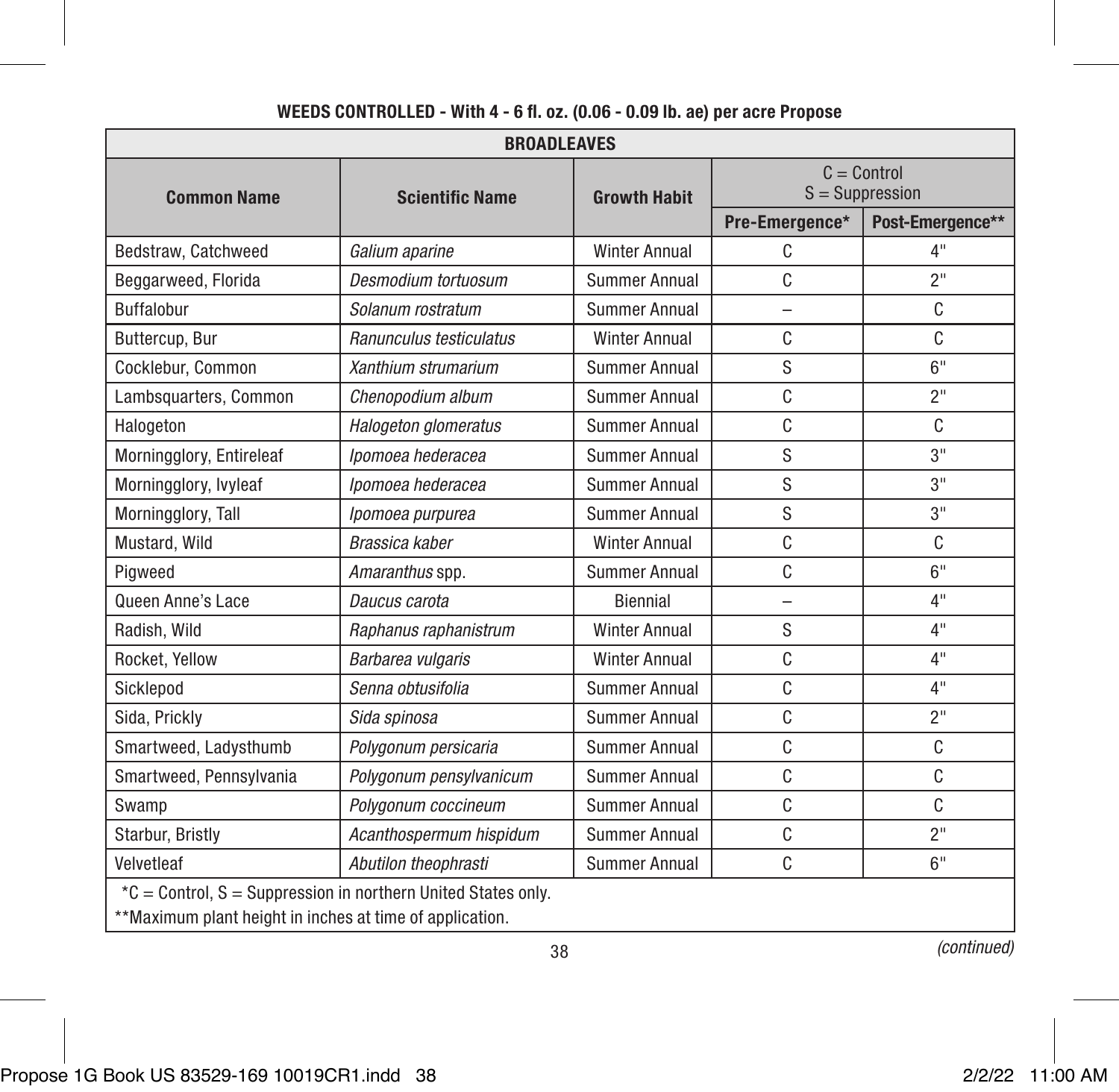| <b>GRASS WEEDS</b>                                                                                                        |                            |                      |                                    |                  |
|---------------------------------------------------------------------------------------------------------------------------|----------------------------|----------------------|------------------------------------|------------------|
| <b>Common Name</b>                                                                                                        | <b>Scientific Name</b>     | <b>Growth Habit</b>  | $C =$ Control<br>$S =$ Suppression |                  |
|                                                                                                                           |                            |                      | Pre-Emergence*                     | Post-Emergence** |
| Brome, Downy                                                                                                              | <b>Bromus tectorum</b>     | <b>Winter Annual</b> | C                                  | 2"               |
| Cheat                                                                                                                     | <b>Bromus secalinus</b>    | <b>Winter Annual</b> | C                                  | 2"               |
| Crabgrass, Large (Hairy)                                                                                                  | Digitaria sanguinalis      | Summer Annual        | C                                  | 4"               |
| Crabgrass, Smooth                                                                                                         | Digitaria ischaemum        | Summer Annual        | C                                  | 4"               |
| Foxtail, Giant                                                                                                            | Setaria faberi             | Summer Annual        | C                                  | 6"               |
| Foxtail, Green                                                                                                            | Setaria viridis            | Summer Annual        | C                                  | 4"               |
| Foxtail, Yellow                                                                                                           | Setaria glauca             | Summer Annual        | C                                  | 4"               |
| Goatgrass, Jointed                                                                                                        | Aegilops cylindrical       | <b>Winter Annual</b> | C                                  | C                |
| Goosegrass                                                                                                                | Eleusine indica            | Summer Annual        | S                                  | 2"               |
| Johnsongrass (Seedling)                                                                                                   | Sorghum halepense          | Summer Annual        | C                                  | 12"              |
| Medusahead                                                                                                                | Taeniatherum caput-medusae | <b>Winter Annual</b> | C                                  | 2"               |
| Panicum, Fall                                                                                                             | Panicum dichotomiflorum    | Summer Annual        | S                                  | 6"               |
| Sandbur                                                                                                                   | Cenchrus spp.              | Annual/Perennial     | S                                  | C                |
| Shattercane                                                                                                               | Sorghum bicolor            | Summer Annual        | C                                  | 12"              |
| Signalgrass, Broadleaf                                                                                                    | Brachiaria platyphylla     | Summer Annual        | C                                  | C                |
| Stiltgrass, Japanese                                                                                                      | Microstegium vimineum      | Annual               | C                                  | 4"               |
| Vaseygrass                                                                                                                | Paspalum urvillei          | Perennial            |                                    | 8"               |
| *C = Control, S = Suppression in northern United States only.<br>**Maximum plant height in inches at time of application. |                            |                      |                                    |                  |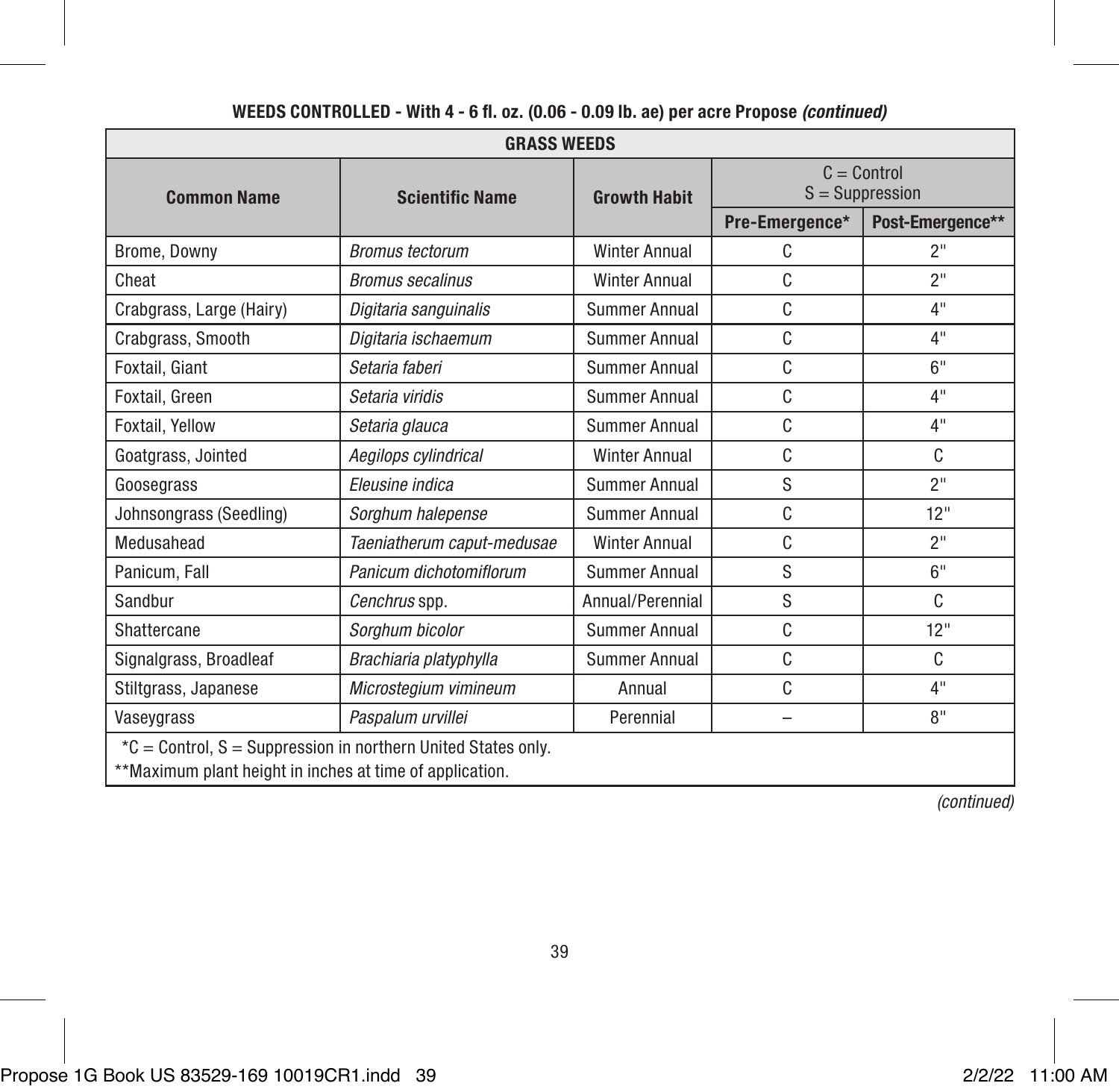| <b>SEDGES</b>                                                                                                               |                        |                     |                                    |                  |  |
|-----------------------------------------------------------------------------------------------------------------------------|------------------------|---------------------|------------------------------------|------------------|--|
| <b>Common Name</b>                                                                                                          | <b>Scientific Name</b> | <b>Growth Habit</b> | $C =$ Control<br>$S =$ Suppression |                  |  |
|                                                                                                                             |                        |                     | Pre-Emergence*                     | Post-Emergence** |  |
| Nutsedge, Purple                                                                                                            | Cyperus esculentus     | Perennial           |                                    | 4"S              |  |
| Nutsedge, Yellow                                                                                                            | Cyperus rotundus       | Perennial           |                                    | 4"S              |  |
| Sedae                                                                                                                       | Juncus spp.            | Annual/Perennial    | S                                  | 4"S              |  |
| *C = Control, $S =$ Suppression in northern United States only.<br>**Maximum plant height in inches at time of application. |                        |                     |                                    |                  |  |

#### WEEDS CONTROLLED - With 8 - 12 fl. oz. (0.13 - 0.19 lb. ae) per acre Propose

| <b>BROADLEAVES</b>                                            |                        |                      |                                    |                  |
|---------------------------------------------------------------|------------------------|----------------------|------------------------------------|------------------|
| <b>Common Name</b>                                            | <b>Scientific Name</b> | <b>Growth Habit</b>  | $C =$ Control<br>$S =$ Suppression |                  |
|                                                               |                        |                      | Pre-Emergence*                     | Post-Emergence** |
| Anoda, Spurred                                                | Anoda cristata         | Summer Annual        | C                                  | 6"               |
| Baby's Breath <sup>1</sup>                                    | Gypsophila paniculata  | Perennial            |                                    | C                |
| Bedstraw. Catchweed                                           | Galium aparine         | <b>Winter Annual</b> | C                                  | C                |
| Bedstraw. Marsh                                               | Galium spp.            | <b>Winter Annual</b> | C                                  | C                |
| Beggarweed, Florida                                           | Desmodium tortuosum    | Summer Annual        | C                                  | 6"               |
| Bindweed, Field                                               | Convolvulus arvensis   | Perennial            |                                    | C                |
| <b>Buffalobur</b>                                             | Solanum rostratum      | Summer Annual        |                                    | C                |
| <b>Burclover</b>                                              | Medicago spp.          | Summer Annual        |                                    | 4"               |
| Chickweed, Common                                             | Stellaria media        | Summer Annual        | C                                  | 6"               |
| Cocklebur, Common                                             | Xanthium strumarium    | Summer Annual        | C                                  | 6"               |
| *C = Control, S = Suppression in northern United States only. |                        |                      |                                    |                  |

\*\*Maximum plant height in inches at time of application.

1 For annual control. The addition of 1 - 2 pts. of 2,4-D will aid in burndown.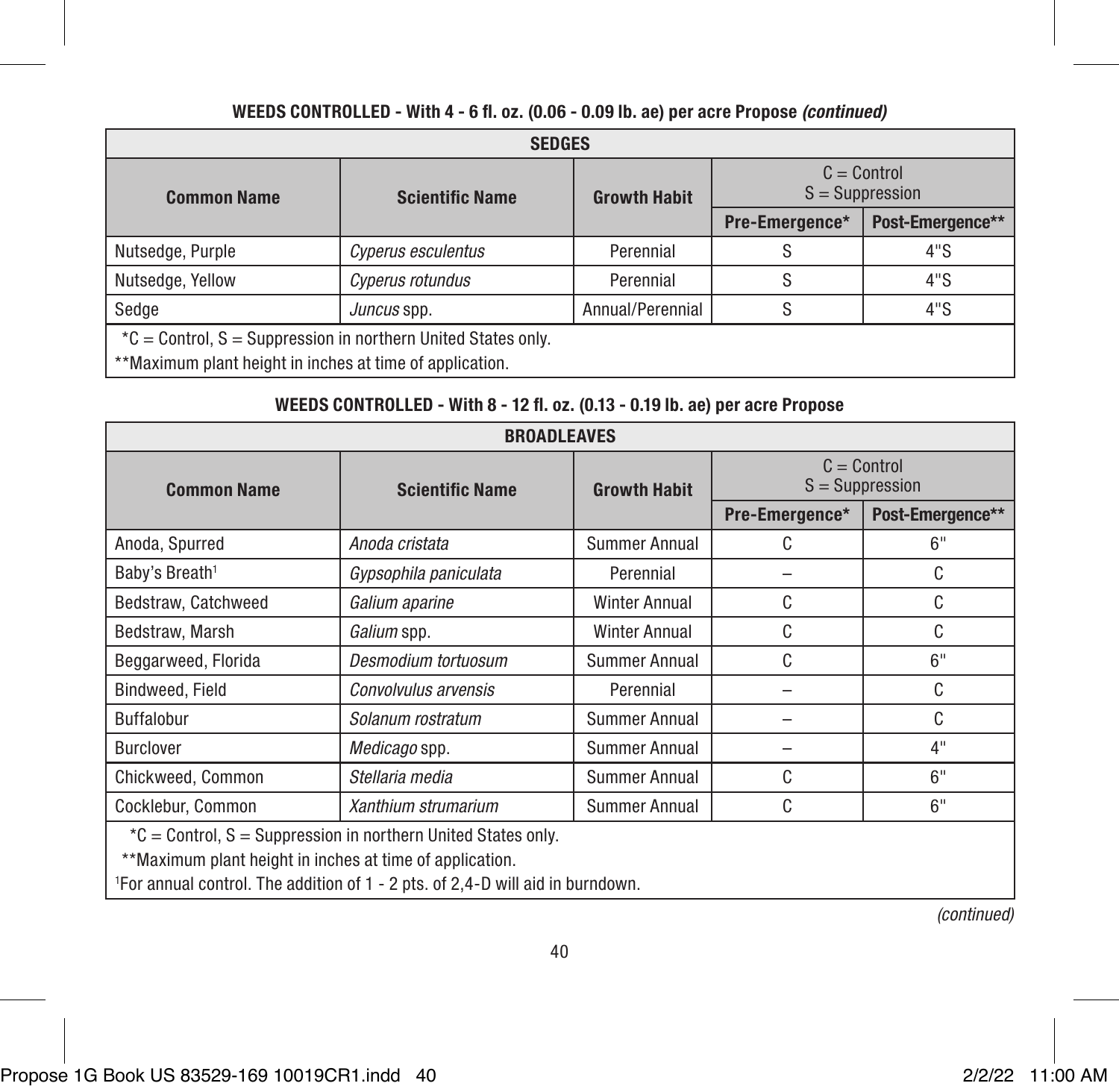| <b>BROADLEAVES (continued)</b>                                |                        |                            |                                    |                  |
|---------------------------------------------------------------|------------------------|----------------------------|------------------------------------|------------------|
| <b>Common Name</b>                                            | <b>Scientific Name</b> | <b>Growth Habit</b>        | $C =$ Control<br>$S =$ Suppression |                  |
|                                                               |                        |                            | Pre-Emergence*                     | Post-Emergence** |
| Cornsalad, Common                                             | Valerianella locusta   | <b>Winter Annual</b>       |                                    | C                |
| Crownbeard, Golden                                            | Verbesina encelioides  | Summer Annual              | C                                  | 2"               |
| Dandelion                                                     | Taraxacum officinale   | Perennial                  | −                                  | C                |
| Dock, Curly                                                   | Rumex crispus          | Biennial                   | C                                  | 6"               |
| Fiddleneck                                                    | Amsinckia spp.         | <b>Summer Annual</b>       | $\overline{\phantom{0}}$           | C                |
| Flax, Spurge                                                  | Thymelaea passerine    | Annual                     | C                                  | C                |
| Fleabane, Annual                                              | Erigeron annuus        | Annual                     | -                                  | C                |
| Geranium, Carolina                                            | Geranium carolinianum  | Winter Annual/<br>Biennial |                                    | C                |
| Geranium, Cranesbill                                          | Geranium maculatum     | Winter Annual/<br>Biennial | C                                  | C                |
| <b>Ground Cherry</b>                                          | Physalis heterophylla  | Perennial                  | $\overline{\phantom{0}}$           | C                |
| Hemlock, Poison                                               | Conium maculatum       | Biennial                   | C                                  | 6"               |
| Henbit                                                        | Lamium amplexicaule    | Winter Annual/<br>Biennial | C                                  | 3"               |
| <b>Hoary Cress</b>                                            | Cardaria spp.          | Perennial                  | -                                  | C                |
| Houndstongue, Bristly                                         | Cynoglossum officinale | Biennial                   | C                                  | C                |
| Indigo, Hairy                                                 | Indigofera hirsute     | Perennial                  | Ċ                                  | 2"               |
| Jimsonweed                                                    | Datura stramonium      | Summer Annual              | C                                  | 6"               |
| Knapweed, Russian <sup>2</sup>                                | Centaurea repens       | Perennial                  | -                                  | $C^{***}$        |
| Knotweed, Prostrate                                           | Polvaonum aviculare    | <b>Summer Annual</b>       | C                                  | C                |
| *C = Control, S = Suppression in northern United States only. |                        |                            |                                    |                  |

41

#### WEEDS CONTROLLED - With 8 - 12 fl. oz. (0.13 - 0.19 lb. ae) per acre Propose *(continued)*

\*\*Maximum plant height in inches at time of application.

\*\*\*See SPECIAL WEED CONTROL section.

2 For best control apply in the Fall.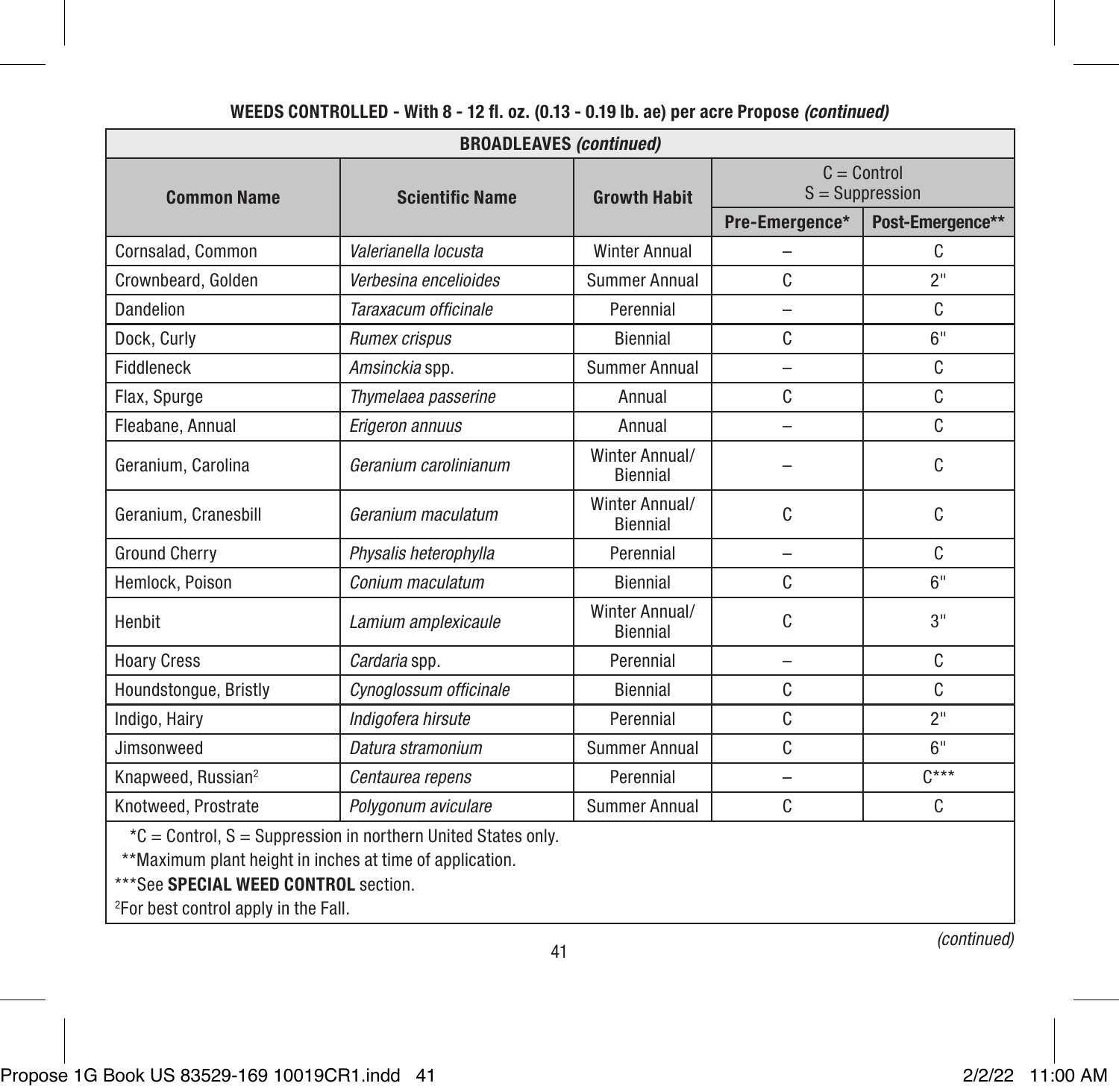| <b>BROADLEAVES (continued)</b> |                                                               |                      |                                    |                  |  |
|--------------------------------|---------------------------------------------------------------|----------------------|------------------------------------|------------------|--|
| <b>Common Name</b>             | <b>Scientific Name</b>                                        | <b>Growth Habit</b>  | $C =$ Control<br>$S =$ Suppression |                  |  |
|                                |                                                               |                      | Pre-Emergence*                     | Post-Emergence** |  |
| Kochia***                      | Kochia scoparia                                               | Summer Annual        | C                                  | 3"               |  |
| Lambsquarters, Common          | Chenopodium album                                             | Summer Annual        | C                                  | 3"               |  |
| Morningglory, Cypressvine      | Ipomoea quamoclit                                             | Summer Annual        | C                                  | 6"               |  |
| Morningglory, Entireleaf       | Ipomoea hederacea                                             | Summer Annual        | C                                  | 6"               |  |
| Morningglory, Ivyleaf          | Ipomoea hederacea                                             | Summer Annual        | C                                  | 6"               |  |
| Morningglory, Pitted           | Ipomoea lacunose                                              | Summer Annual        | C                                  | 6"               |  |
| Morningglory, Smallflower      | Jacquemontia tamnifolia                                       | Summer Annual        | C                                  | 6"               |  |
| Morningglory, Tall             | Ipomoea purpurea                                              | <b>Summer Annual</b> | C                                  | 6"               |  |
| Mustard, Wild                  | Brassica kaber                                                | <b>Winter Annual</b> | C                                  | C                |  |
| Onion, Wild                    | Allium canadense                                              | Perennial            | C                                  | C                |  |
| Pepperweed, Perennial          | Lepidium latifolium                                           | Perennial            | $\overline{a}$                     | C                |  |
| Piaweed <sup>3</sup>           | Amaranthus spp.                                               | Summer Annual        | C                                  | 6"               |  |
| Plantain, Narrowleaf           | Plantago lanceolata                                           | Biennial             | C                                  | C                |  |
| Poinsettia, Wild               | Euphorbia heterophylla                                        | Summer Annual        | C                                  | 6"               |  |
| <b>Puncture Vine</b>           | Tribulus terrestris                                           | Summer Annual        | $\overline{\phantom{0}}$           | C                |  |
| Purslane, Common               | Portulaca oleracea                                            | <b>Summer Annual</b> | C                                  | 4"               |  |
| Pusley, Florida                | Richardia scabra                                              | Summer Annual        | C                                  | 4"               |  |
| Queen Anne's Lace              | Daucus carota                                                 | Biennial             | C                                  | C                |  |
| Ragweed, Common                | Ambrosia artemisiifolia                                       | <b>Summer Annual</b> | C                                  | 3"               |  |
| Ragweed, Giant                 | Ambrosia trifida                                              | Summer Annual        | S                                  | 6"               |  |
|                                | *C = Control, S = Suppression in northern United States only. |                      |                                    |                  |  |

42

#### WEEDS CONTROLLED - With 8 - 12 fl. oz. (0.13 - 0.19 lb. ae) per acre Propose *(continued)*

\*\*Maximum plant height in inches at time of application.

\*\*\*See SPECIAL WEED CONTROL section.

3 Some species are resistant and resistant biotypes are possible.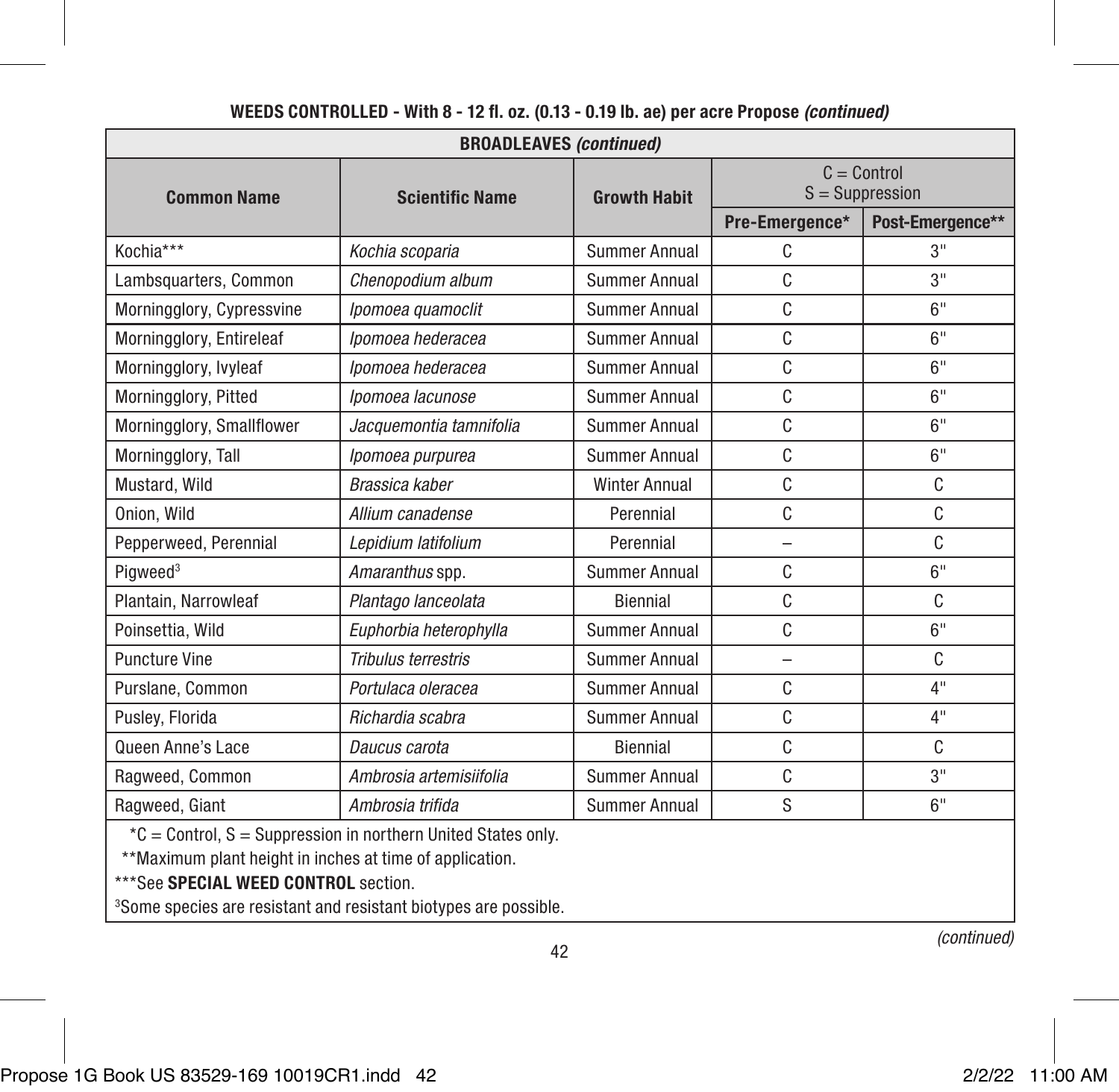| <b>BROADLEAVES (continued)</b>                                                                                            |                         |                            |                                    |                  |
|---------------------------------------------------------------------------------------------------------------------------|-------------------------|----------------------------|------------------------------------|------------------|
| <b>Common Name</b>                                                                                                        | <b>Scientific Name</b>  | <b>Growth Habit</b>        | $C =$ Control<br>$S =$ Suppression |                  |
|                                                                                                                           |                         |                            | Pre-Emergence*                     | Post-Emergence** |
| Ragweed, Western                                                                                                          | Ambrosia psilostachya   | Annual/Perennial           |                                    | C                |
| Rocket, Yellow                                                                                                            | Barbarea vulgaris       | <b>Winter Annual</b>       | C                                  | C                |
| Senna, Coffee                                                                                                             | Cassia occidentalis     | Summer Annual              | C                                  | 4"               |
| Sicklepod                                                                                                                 | Senna obtusifolia       | Summer Annual              | C                                  | 6"               |
| Sida, Prickly                                                                                                             | Sida spinosa            | Summer Annual              | C                                  | 6"               |
| Smartweed, Ladysthumb                                                                                                     | Polygonum persicaria    | Summer Annual              | C                                  | C                |
| Smartweed, Pennsylvania                                                                                                   | Polygonum pensylvanicum | <b>Summer Annual</b>       | C                                  | C                |
| Smartweed, Swamp                                                                                                          | Polygonum coccineum     | <b>Summer Annual</b>       | C                                  | C                |
| Spurge, Leafy                                                                                                             | Euphorbia esula         | Perennial                  | $\overline{\phantom{0}}$           | Fall***          |
| Spurge, Spotted                                                                                                           | Euphorbia maculate      | Summer Annual              | C                                  | 4"               |
| Spurge, Toothed                                                                                                           | Euphorbia dentata       | Summer Annual              | C                                  | 4"               |
| Starbur, Bristly                                                                                                          | Acanthospermum hispidum | Summer Annual              | $\overline{\phantom{0}}$           | 6"               |
| Sunflower                                                                                                                 | Helianthus annuus       | Summer Annual              | -                                  | 18"              |
| Tansymustard                                                                                                              | Descurainia pinnata     | <b>Winter Annual</b>       | C                                  | C                |
| Teasel, Common                                                                                                            | Dipsacus fullonum       | Biennial                   | $\equiv$                           | C                |
| Thistle, Bull                                                                                                             | Cirsium vulgare         | Winter Annual/<br>Biennial | S                                  | C                |
| Thistle, Musk                                                                                                             | Carduus nutans          | Biennial                   | $\overline{\phantom{0}}$           | S                |
| Thistle, Platt                                                                                                            | Cirsium canescens       | Perennial                  | S                                  | C                |
| Thistle. Russian***                                                                                                       | Salsola iberica         | Annual                     | C                                  | 3"               |
| Toadflax, Dalmatian                                                                                                       | Linaria dalmatica       | Perennial                  |                                    | $C***$           |
| *C = Control, S = Suppression in northern United States only.<br>**Maximum plant height in inches at time of application. |                         |                            |                                    |                  |

\*\*Maximum plant height in inches at time of application.

\*\*\*See SPECIAL WEED CONTROL section.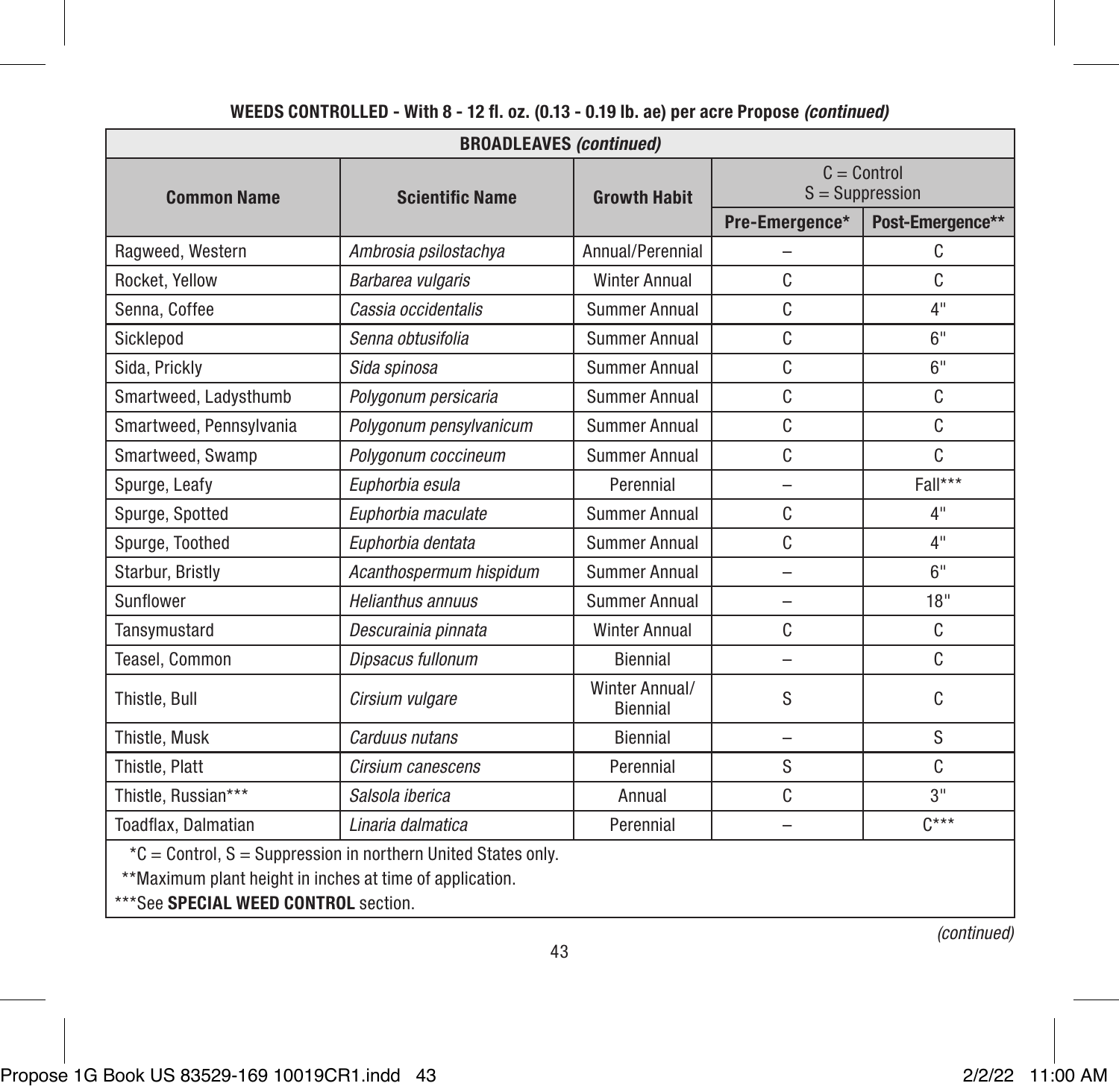| <b>BROADLEAVES (continued)</b>                                                                                            |                          |                      |                                    |                  |
|---------------------------------------------------------------------------------------------------------------------------|--------------------------|----------------------|------------------------------------|------------------|
| <b>Common Name</b>                                                                                                        | <b>Scientific Name</b>   | <b>Growth Habit</b>  | $C =$ Control<br>$S =$ Suppression |                  |
|                                                                                                                           |                          |                      | Pre-Emergence*                     | Post-Emergence** |
| Velvetleaf                                                                                                                | Abutilon theophrasti     | Annual               | C                                  | C                |
| Vervain, Blue                                                                                                             | Verbena hastata          | <b>Winter Annual</b> | -                                  | S                |
| Vervain, Prostrate                                                                                                        | Verbena bracteata        | Perennial            | -                                  | C                |
| Whitetop                                                                                                                  | Cardaria spp.            | Perennial            |                                    | C                |
| Willowherb                                                                                                                | Epilobium spp.           | Perennial            |                                    | C                |
| Woodsorrel, Yellow                                                                                                        | Oxalis stricta           | Perennial            | C                                  | C                |
|                                                                                                                           | <b>GRASS WEEDS</b>       |                      |                                    |                  |
| <b>Common Name</b>                                                                                                        | <b>Scientific Name</b>   | <b>Growth Habit</b>  | $C =$ Control<br>$S =$ Suppression |                  |
|                                                                                                                           |                          |                      | Pre-Emergence*                     | Post-Emergence** |
| <b>Bahiagrass</b>                                                                                                         | Paspalum notatum         | Perennial            | S                                  | $C***$           |
| Barley, Little                                                                                                            | Hordeum pusillum         | <b>Winter Annual</b> | C                                  | 4"               |
| Barley, Squirrel Tail                                                                                                     | Hordeum jubatum          | Perennial            | L,                                 | C                |
| Barnyardgrass                                                                                                             | Echinochloa crus-galli   | Summer Annual        | C                                  | 6"               |
| Brome, Downy                                                                                                              | <b>Bromus tectorum</b>   | <b>Winter Annual</b> | C                                  | $\overline{a}$   |
| Cheat                                                                                                                     | <b>Bromus secalinus</b>  | <b>Winter Annual</b> | C                                  | C                |
| Crabgrass                                                                                                                 | Digitaria spp.           | Summer Annual        | C                                  | 6"               |
| Crowfootgrass                                                                                                             | Dactyloctenium aegyptium | Summer Annual        | C                                  | C.               |
| <b>Dallisgrass</b>                                                                                                        | Paspalum dilatatum       | Perennial            | S                                  | $C***$           |
| Dropseed, Tall                                                                                                            | Sporobolus cryptandrus   | Annual/Perennial     | S                                  | C                |
| Fescue, Tall                                                                                                              | Festuca arundinacea      | Perennial            | C                                  | $C***$           |
| *C = Control, S = Suppression in northern United States only.<br>**Maximum plant height in inches at time of application. |                          |                      |                                    |                  |

\*\*\*See SPECIAL WEED CONTROL section.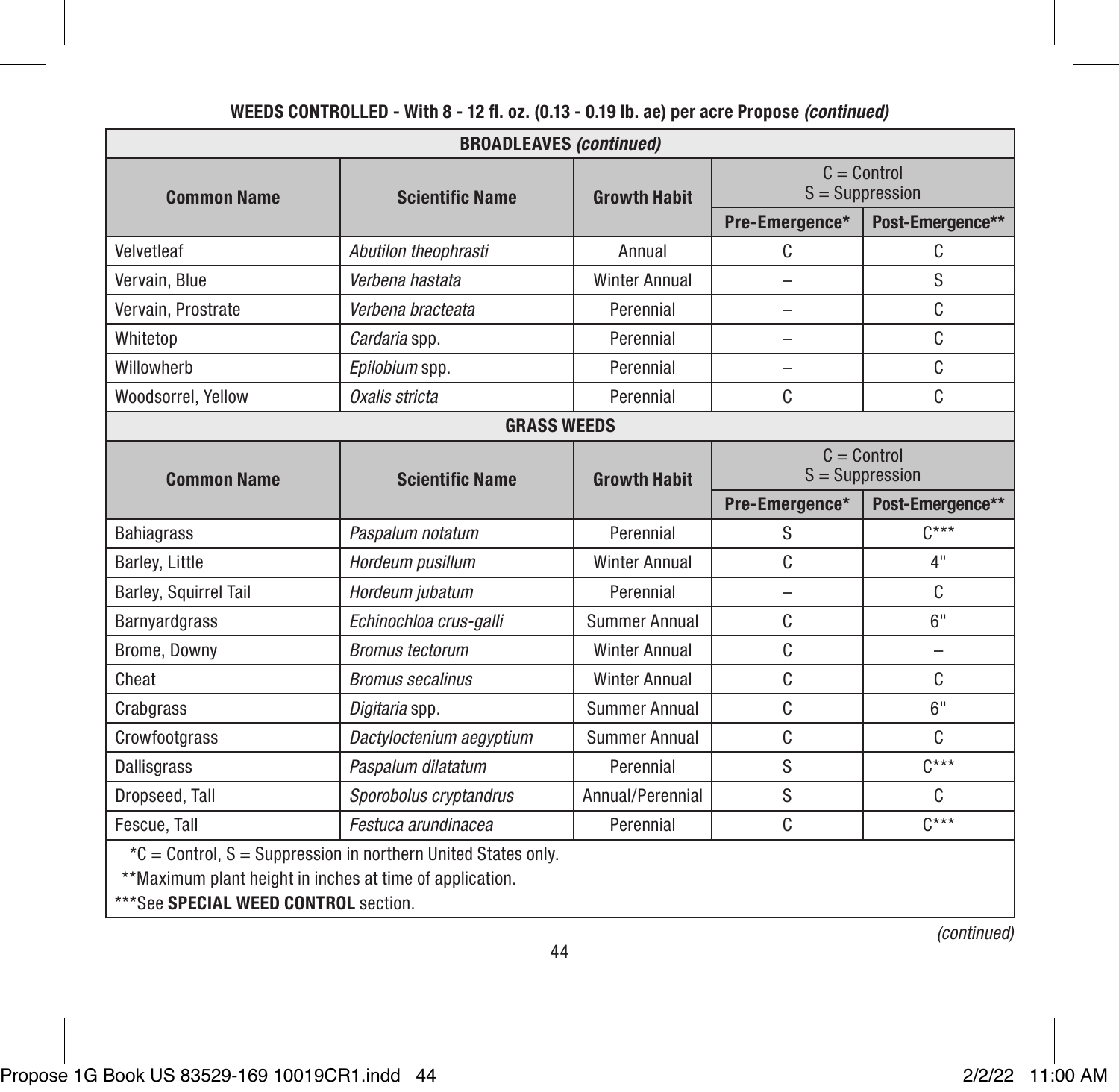| <b>GRASS WEEDS (continued)</b>                                |                             |                      |                                    |                  |
|---------------------------------------------------------------|-----------------------------|----------------------|------------------------------------|------------------|
| <b>Common Name</b>                                            | <b>Scientific Name</b>      | <b>Growth Habit</b>  | $C =$ Control<br>$S =$ Suppression |                  |
|                                                               |                             |                      | Pre-Emergence*                     | Post-Emergence** |
| Foxtail, Giant                                                | Setaria faberi              | Summer Annual        | C                                  | C                |
| Foxtail, Green                                                | Setaria viridis             | Summer Annual        | C                                  | C                |
| Foxtail, Knotroot                                             | Setaria geniculatus         | <b>Summer Annual</b> | S                                  | 6"               |
| Foxtail, Purple Robust                                        | Setaria viridis             | Summer Annual        | S                                  | S                |
| Foxtail, Yellow                                               | Setaria glauca              | Summer Annual        | C                                  | 4"               |
| Garlic, Wild                                                  | Allium vineale              | Perennial            | C                                  | C                |
| Goosegrass                                                    | Eleusine indica             | <b>Summer Annual</b> | C                                  | 3"S              |
| Itcharass                                                     | Rottboellia cochinchinensis | Summer Annual        | $\overline{\phantom{0}}$           | $C***$           |
| Johnsongrass, Rhizome                                         | Sorghum halepense           | Perennial            | -                                  | $C***$           |
| Johnsongrass, Seedling                                        | Sorghum halepense           | Summer Annual        | C                                  | C                |
| Medusahead                                                    | Taeniatherum caput-medusa   | <b>Winter Annual</b> | C                                  | C                |
| Panicum, Fall                                                 | Panicum dichotomiflorum     | Summer Annual        | C                                  | C                |
| Panicum. Texas                                                | Panicum texanum             | Summer Annual        | C                                  | C                |
| Ryegrass, Annual (Italian)                                    | Lolium multiflorum          | <b>Winter Annual</b> | C                                  | C                |
| Ryegrass, Perennial                                           | Lolium perenne              | Perennial            | $\overline{\phantom{0}}$           | C                |
| Sandbur                                                       | Cenchrus spp.               | Annual/Perennial     | S                                  | C                |
| Shattercane                                                   | Sorghum bicolor             | Summer Annual        | C                                  | C                |
| Signalgrass, Broadleaf                                        | Brachiaria platyphylla      | <b>Summer Annual</b> | C                                  | C                |
| Smutgrass                                                     | Sporobolus indicus          | Perennial            | $\overline{\phantom{0}}$           | C                |
| Stiltgrass, Japanese                                          | Microstegium vimineum       | Annual               | C                                  | C                |
| *C = Control, S = Suppression in northern United States only. |                             |                      |                                    |                  |

\*\*Maximum plant height in inches at time of application.

\*\*\*See SPECIAL WEED CONTROL section.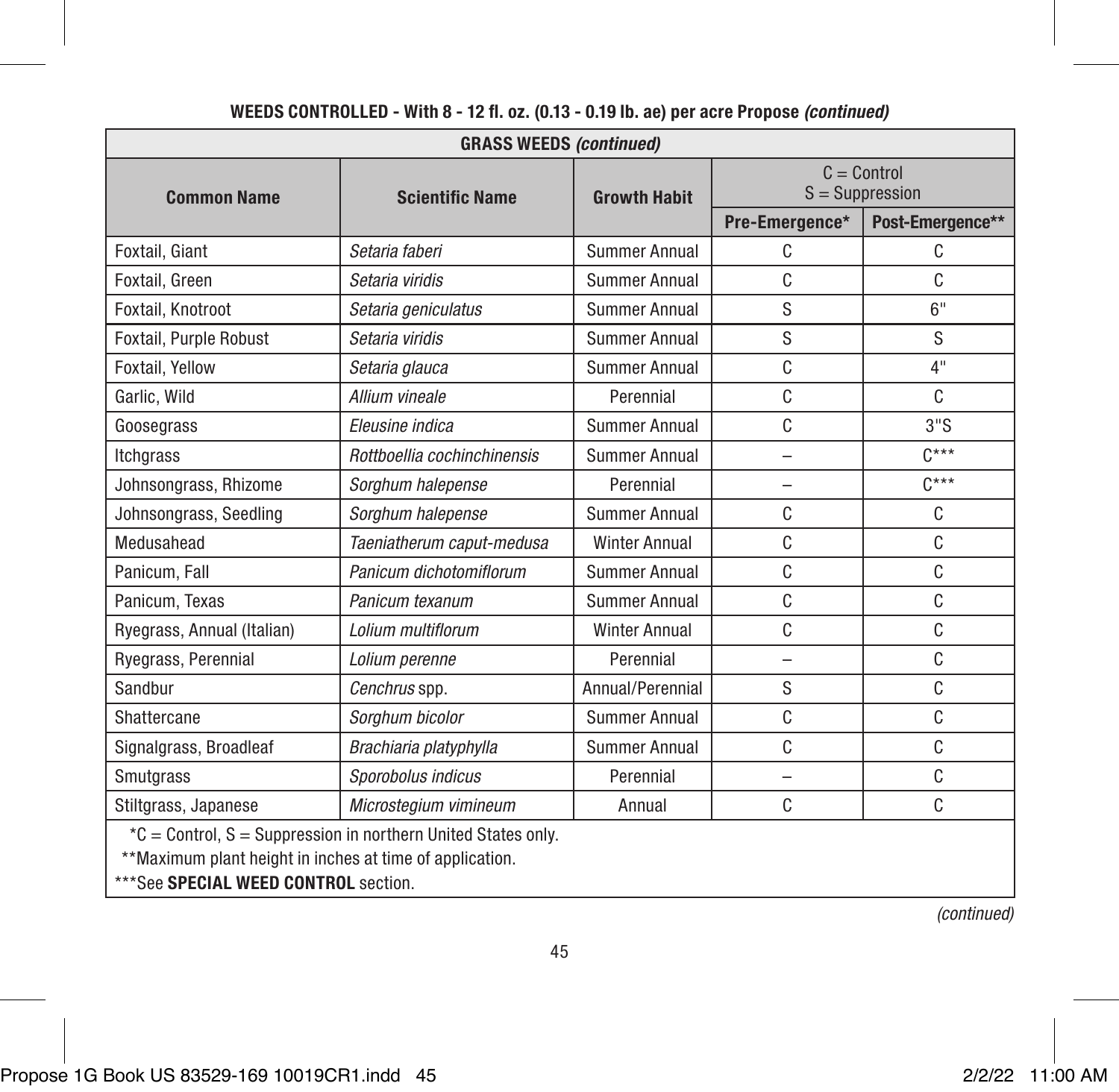| <b>GRASS WEEDS (continued)</b>                                                                                            |                        |                      |                                    |                                    |
|---------------------------------------------------------------------------------------------------------------------------|------------------------|----------------------|------------------------------------|------------------------------------|
| <b>Common Name</b>                                                                                                        | <b>Scientific Name</b> | <b>Growth Habit</b>  | $C =$ Control<br>$S =$ Suppression |                                    |
|                                                                                                                           |                        |                      | Pre-Emergence*                     | Post-Emergence**                   |
| Stinkgrass, Annual                                                                                                        | Eragrostis cilianensis | Summer Annual        | C                                  | 2"                                 |
| Torpedograss                                                                                                              | Panicum repens         | Perennial            |                                    | C                                  |
| Vaseygrass                                                                                                                | Paspalum urvillei      | Perennial            |                                    | C                                  |
| Wild Oats                                                                                                                 | Avena fatua            | <b>Winter Annual</b> |                                    | C                                  |
|                                                                                                                           | <b>SEDGES/RUSHES</b>   |                      |                                    |                                    |
| <b>Common Name</b>                                                                                                        | <b>Scientific Name</b> | <b>Growth Habit</b>  |                                    | $C =$ Control<br>$S =$ Suppression |
|                                                                                                                           |                        |                      | Pre-Emergence*                     | Post-Emergence**                   |
| Nutsedge, Purple                                                                                                          | Cyperus rotundus       | Perennial            | C                                  | C                                  |
| Nutsedge, Yellow                                                                                                          | Cyperus esculentus     | Perennial            | C                                  | C                                  |
| Rush                                                                                                                      | Juncus spp.            | Annual/Perennial     | S                                  | 4"                                 |
| *C = Control, S = Suppression in northern United States only.<br>**Maximum plant height in inches at time of application. |                        |                      |                                    |                                    |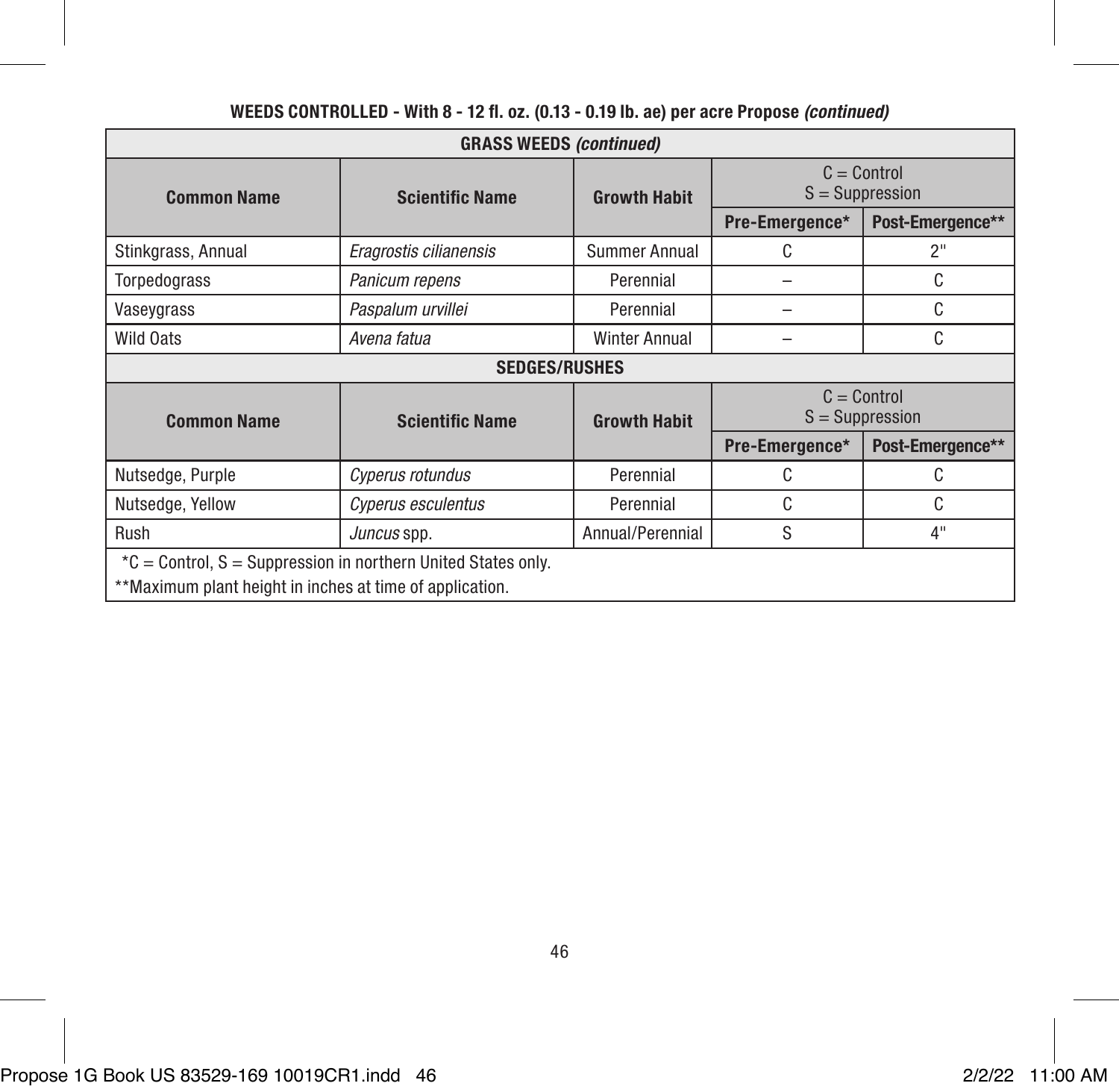## STORAGE AND DISPOSAL

DO NOT contaminate water, food, or feed by storage or disposal.

PESTICIDE STORAGE: Keep from freezing. DO NOT store below 20°F.

PESTICIDE DISPOSAL: Improper disposal of excess pesticide, spray mixture, or rinsate is a violation of Federal law. If these wastes cannot be disposed of by use according to label instructions, contact your State Pesticide or Environmental Control Agency, or the Hazardous Waste representative at the nearest EPA regional office.

#### CONTAINER HANDLING:

Less Than or Equal to 5 Gallons. Nonrefillable container. DO NOT reuse or refill this container. Offer for recycling if available. Triple rinse container (or equivalent) promptly after emptying. Triple rinse as follows: Empty the remaining contents into application equipment or a mix tank and drain for 10 seconds after the flow begins to drip. Fill the container 1/4 full with water and recap. Shake for 10 seconds. Pour rinsate into application equipment or a mix tank or store rinsate for later use or disposal. Drain for 10 seconds after the flow begins to drip. Repeat this procedure two more times. Then offer for recycling if available or reconditioning if appropriate or puncture and dispose of in a sanitary landfill or by incineration.

Greater Than 5 Gallons. Nonrefillable container. DO NOT reuse or refill this container. Offer for recycling, if available. Triple rinse container (or equivalent) promptly after emptying. Triple rinse as follows: Empty the remaining contents into application equipment or a mix tank. Fill the container 1/4 full with water. Replace and tighten closures. Tip container on its side and roll it back and forth, ensuring at least one complete revolution, for 30 seconds. Stand the container on its end and tip it back and forth several times. Turn the container over onto its other end and tip it back and forth several times. Empty the rinsate into application equipment or a mix tank or store rinsate for later use or disposal. Repeat this procedure two more times. Dispose of empty container in a sanitary landfill or by incineration.

For Bulk and Mini-Bulk Containers. Refillable container. Refill this container with pesticide only. DO NOT use this container for any other purpose. Cleaning the container before final disposal is the responsibility of the person disposing of the container. Cleaning before refilling is the responsibility of the person refilling. To clean container before final disposal, empty the remaining contents from this container into application equipment or mix tank. Fill the container about 10% full with water. Agitate vigorously or recirculate water with the pump for 2 minutes. Pour or pump rinsate into application equipment or rinsate collection system. Repeat this rinsing procedure two more times. Then offer for recycling if available or puncture and dispose of in a sanitary landfill, or by incineration, or by other procedures allowed by State and local authorities.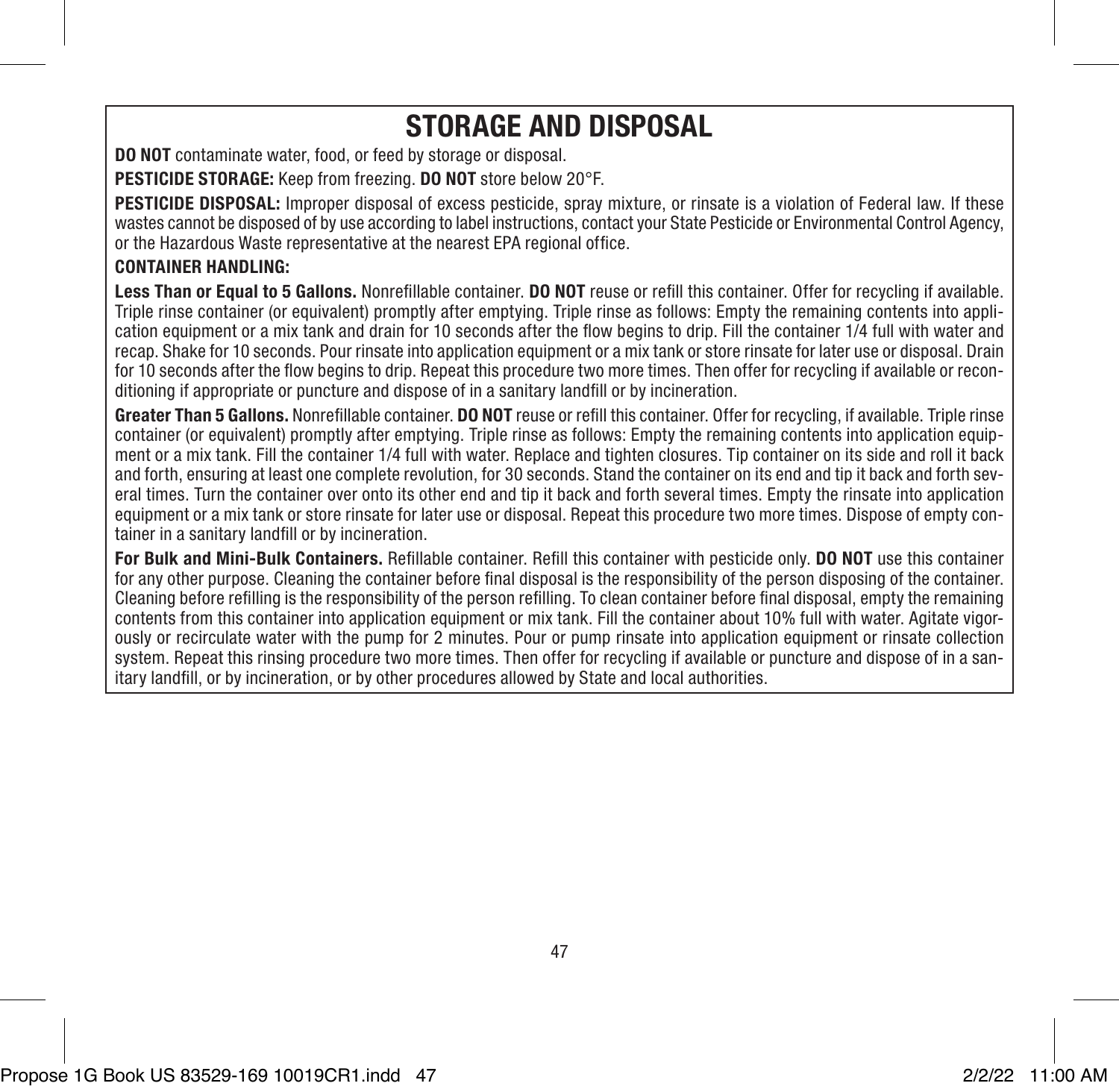#### CONDITIONS OF SALE AND LIMITATION OF WARRANTY AND LIABILITY

NOTICE: Read the entire Directions for Use and Conditions of Sale and Limitation of Warranty and Liability before buying or using this product. If the terms are not acceptable, return the product at once, unopened, and the purchase price will be refunded.

The Directions for Use of this product must be followed carefully. It is impossible to eliminate all risks inherently associated with the use of this product. Ineffectiveness or other unintended consequences may result because of such factors as manner of use or application, weather, presence of other materials or other influencing factors in the use of the product, which are beyond the control of Sharda USA LLC or Seller. To the extent consistent with applicable law, all such risks shall be assumed by Buyer and User, and Buyer and User agree to hold Sharda USA LLC and Seller harmless for any claims relating to such factors.

Sharda USA LLC warrants that this product conforms to the chemical description on the label and is reasonably fit for the purposes stated in the Directions for Use, subject to the inherent risks referred to above, when used in accordance with directions under normal use conditions. This warranty does not extend to the use of this product contrary to label instructions, or under conditions not reasonably foreseeable to or beyond the control of Seller or Sharda USA LLC and Buyer and User assume the risk of any such use. To the extent consistent with applicable law, SHARDA USA LLC MAKES NO WARRANTIES OF MERCHANTABILITY OR OF FITNESS FOR A PARTICULAR PURPOSE NOR ANY OTHER EXPRESS OR IMPLIED WARRANTY EXCEPT AS STATED ABOVE.

To the extent consistent with applicable law, neither Sharda USA LLC nor Seller shall be liable for any incidental, consequential, or special damages resulting from the use or handling of this product. TO THE EXTENT CONSISTENT WITH APPLICABLE LAW, THE EXCLUSIVE REMEDY OF THE USER OR BUYER, AND THE EXCLUSIVE LIABILITY OF SHARDA USA LLC AND SELLER FOR ANY AND ALL CLAIMS, LOSSES, INJURIES OR DAMAGES (INCLUDING CLAIMS BASED ON BREACH OF WARRANTY, CONTRACT, NEGLIGENCE, TORT, STRICT LIABILITY OR OTHERWISE) RESULTING FROM THE USE OR HANDLING OF THIS PRODUCT, SHALL BE THE RETURN OF THE PURCHASE PRICE OF THE PRODUCT OR, AT THE ELECTION OF SHARDA USA LLC OR SELLER, THE REPLACEMENT OF THE PRODUCT.

Sharda USA LLC and Seller offer this product, and Buyer and User accept it, subject to the foregoing Conditions of Sale and Limitation of Warranty and Liability, which may not be modified except by written agreement signed by a duly authorized representative of Sharda USA LLC.

All trademarks are the property of their respective owners.